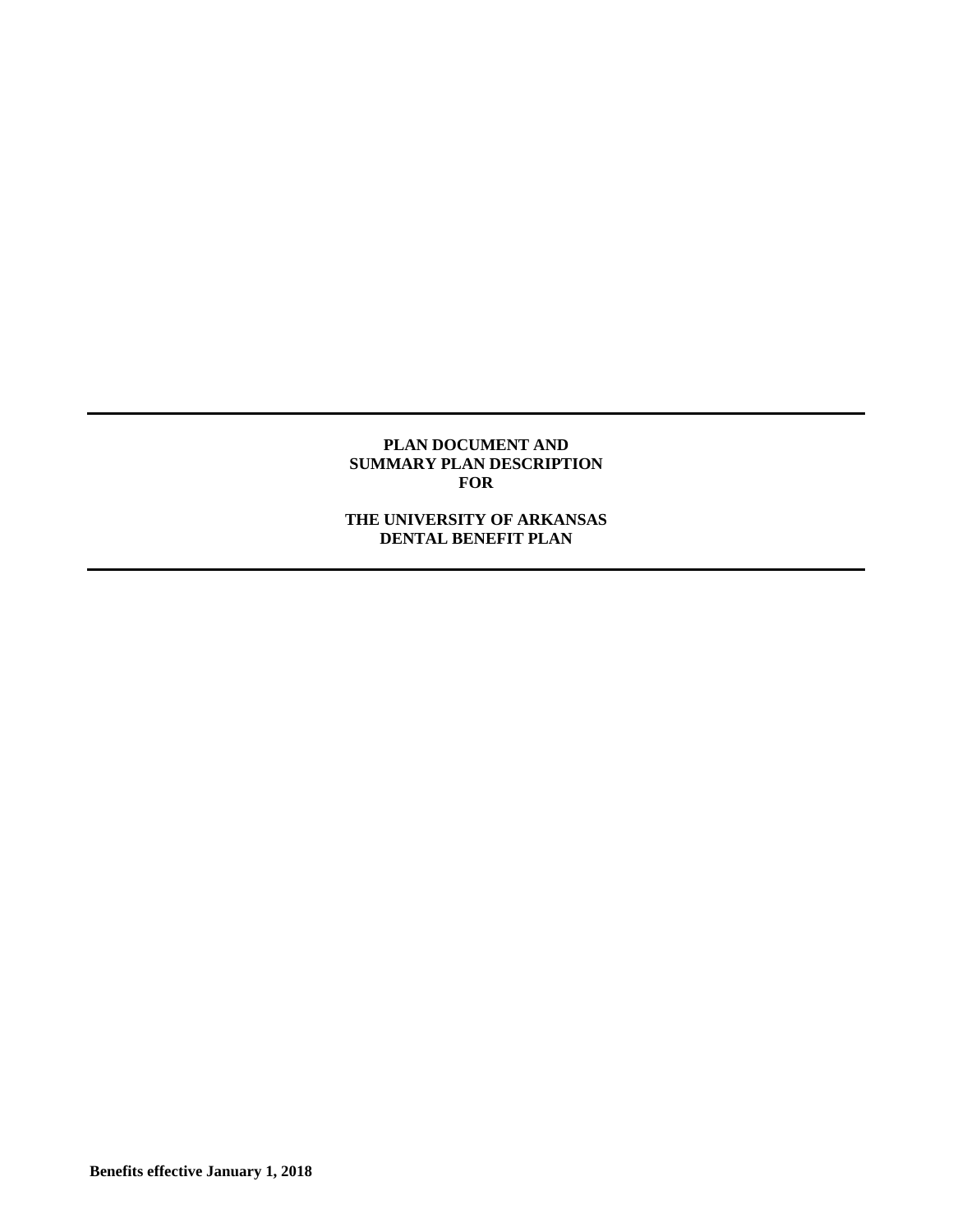# **TABLE OF CONTENTS**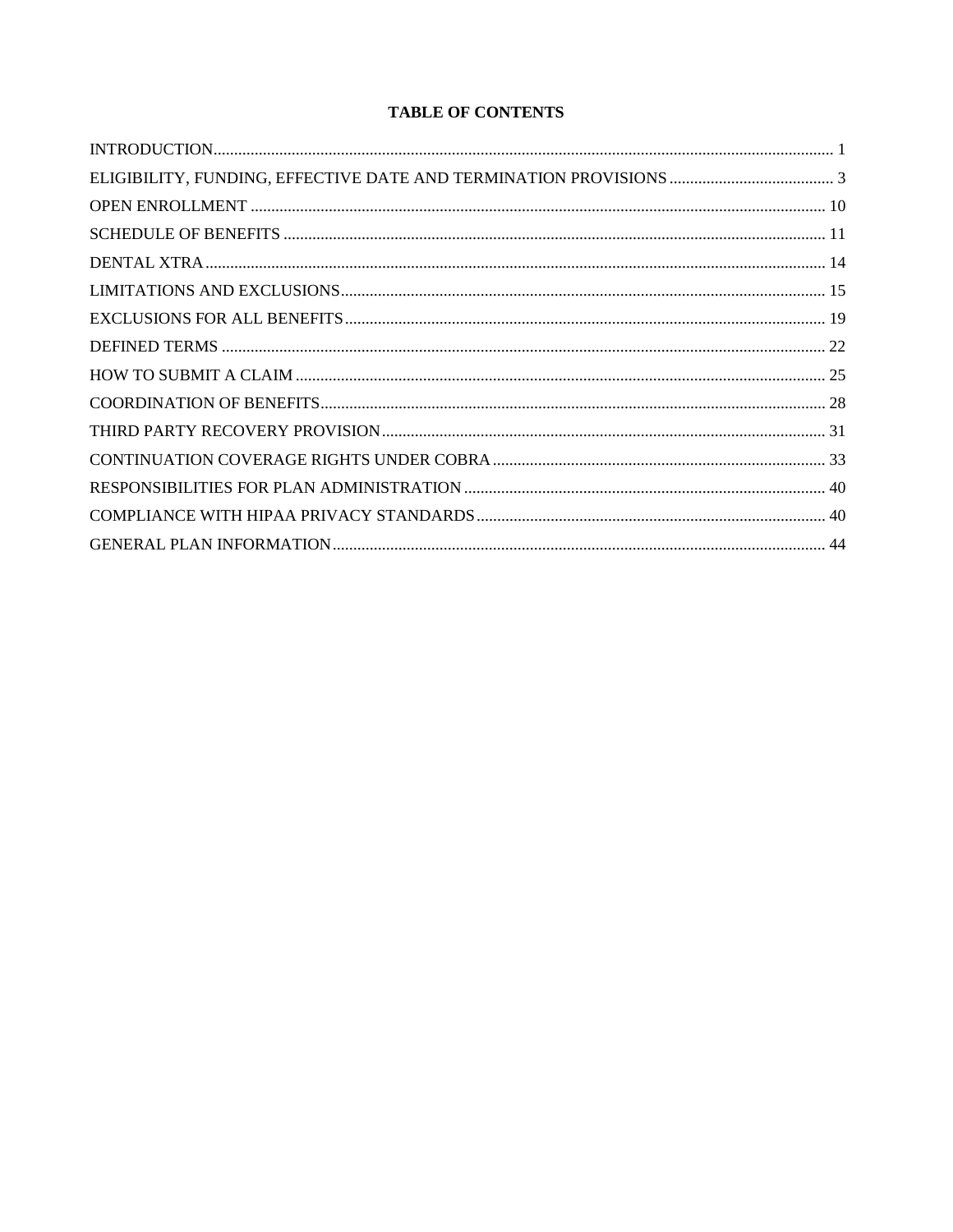### **INTRODUCTION**

This document is a description of the University of Arkansas Dental Benefit Plan (the Plan). No oral interpretations can change this Plan. The Plan described is designed to protect Plan Participants against certain other expenses.

The Employer fully intends to maintain this Plan indefinitely. However, it reserves the right to terminate, suspend, discontinue or amend the Plan at any time and for any reason.

Changes in the Plan may occur in any or all parts of the Plan including benefit coverage, deductibles, maximums, exclusions, limitations, definitions, eligibility and the like.

The Plan believes that it is a "grandfathered" health plan under the Patient Protection and Affordable Care Act ("Health Care Reform"). As permitted by Health Care Reform, a grandfathered health plan can preserve certain basic health coverage that was already in effect when that law was enacted. Being a grandfathered health plan means that the Plan may not include certain consumer protections of Health Care Reform that apply to other plans, for example, the requirement for the provision of preventive health services without any cost sharing. However, grandfathered health plans must comply with certain other consumer protections under Health Care Reform such as the elimination of lifetime limits on benefits.

Questions regarding which protections apply and which protections do not apply to a grandfathered health plan and what might cause a plan to change from grandfathered health plan status can be directed to the Plan Administrator. You may also contact the U.S. Department of Health and Human Services at www.healthreform.gov.

Failure to follow the eligibility or enrollment requirements of this Plan may result in delay of coverage or no coverage at all. Reimbursement from the Plan can be reduced or denied because of certain provisions in the Plan, such as coordination of benefits, subrogation, exclusions, timeliness of COBRA elections, utilization review or other cost management requirements, lack of Medical Necessity, lack of timely filing of claims or lack of coverage. These provisions are explained in summary fashion in this document; additional information is available from the Plan Administrator at no extra cost.

The Plan will pay benefits only for the expenses incurred while this coverage is in force. No benefits are payable for expenses incurred before coverage began or after coverage terminated. An expense for a service or supply is incurred on the date the service or supply is furnished.

Dental care has become an increasingly common and expensive medical cost in recent years. Yet, dental health can be maintained easily through regular, routine care. Therefore, in addition to reimbursement for much of the cost of major procedures, the Plan encourages preventive and restorative dental care in order to avoid future, more costly major dental expenses.

If the Plan is terminated, amended, or benefits are eliminated, the rights of Covered Persons are limited to Covered Charges incurred before termination, amendment or elimination.

This document summarizes the Plan rights and benefits for covered Employees and their Dependents and is divided into the following parts:

**Eligibility, Funding, Effective Date and Termination.** Explains eligibility for coverage under the Plan, funding of the Plan and when the coverage takes effect and terminates.

**Schedule of Benefits.** Provides an outline of the Plan reimbursement formulas as well as payment limits on certain services.

**Benefit Descriptions.** Explains when the benefit applies and the types of charges covered.

**Defined Terms.** Defines those Plan terms that have a specific meaning.

**University of Arkansas Dental Benefit Plan Benefits effective January 1, 2018**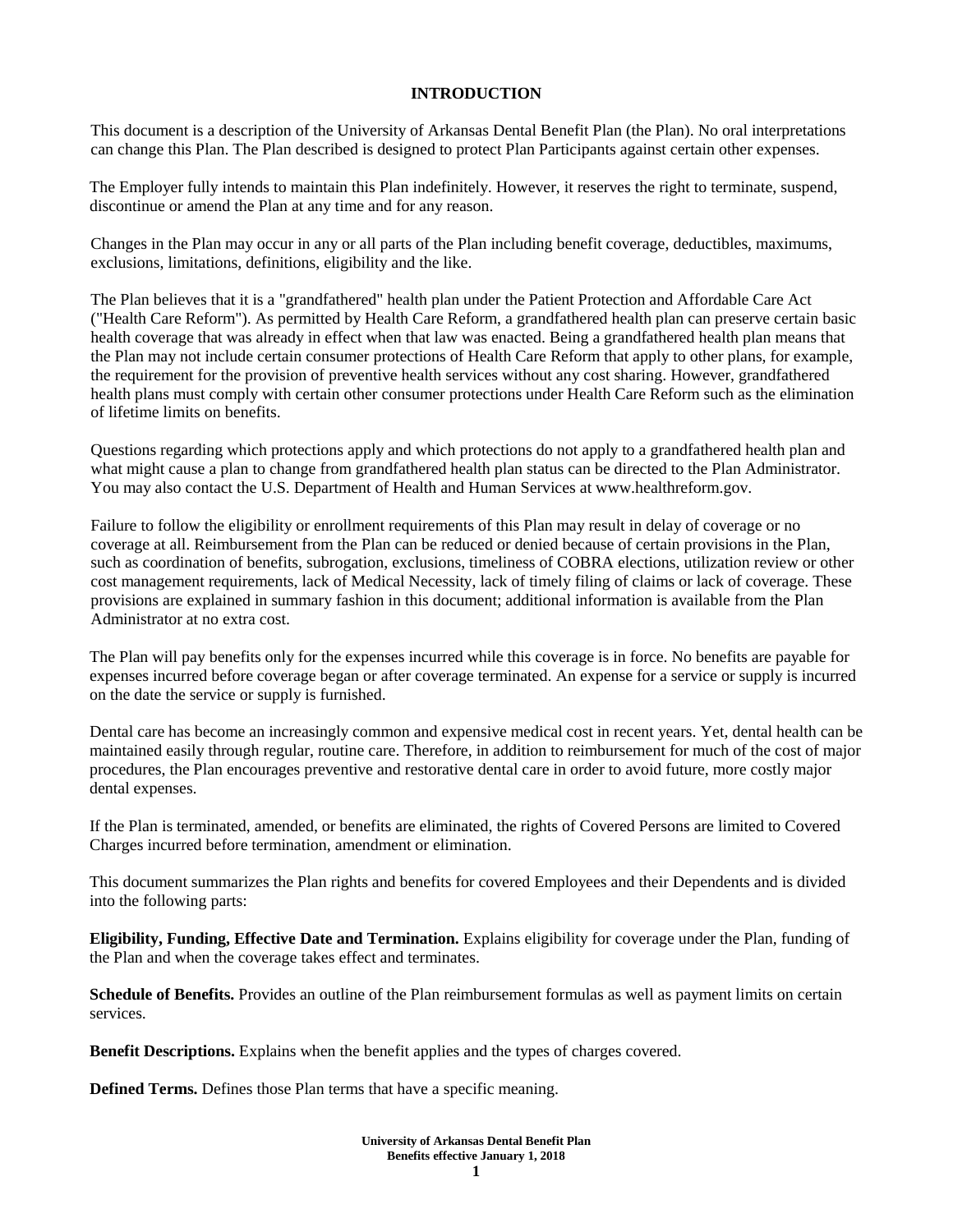**Claim Provisions.** Explains the rules for filing claims.

**Coordination of Benefits.** Shows the Plan payment order when a person is covered under more than one plan.

**Third Party Recovery Provision.** Explains the Plan's rights to recover payment of charges when a Covered Person has a claim against another person because of injuries sustained.

**Continuation Coverage Rights Under COBRA.** Explains when a person's coverage under the Plan ceases and the continuation options which are available.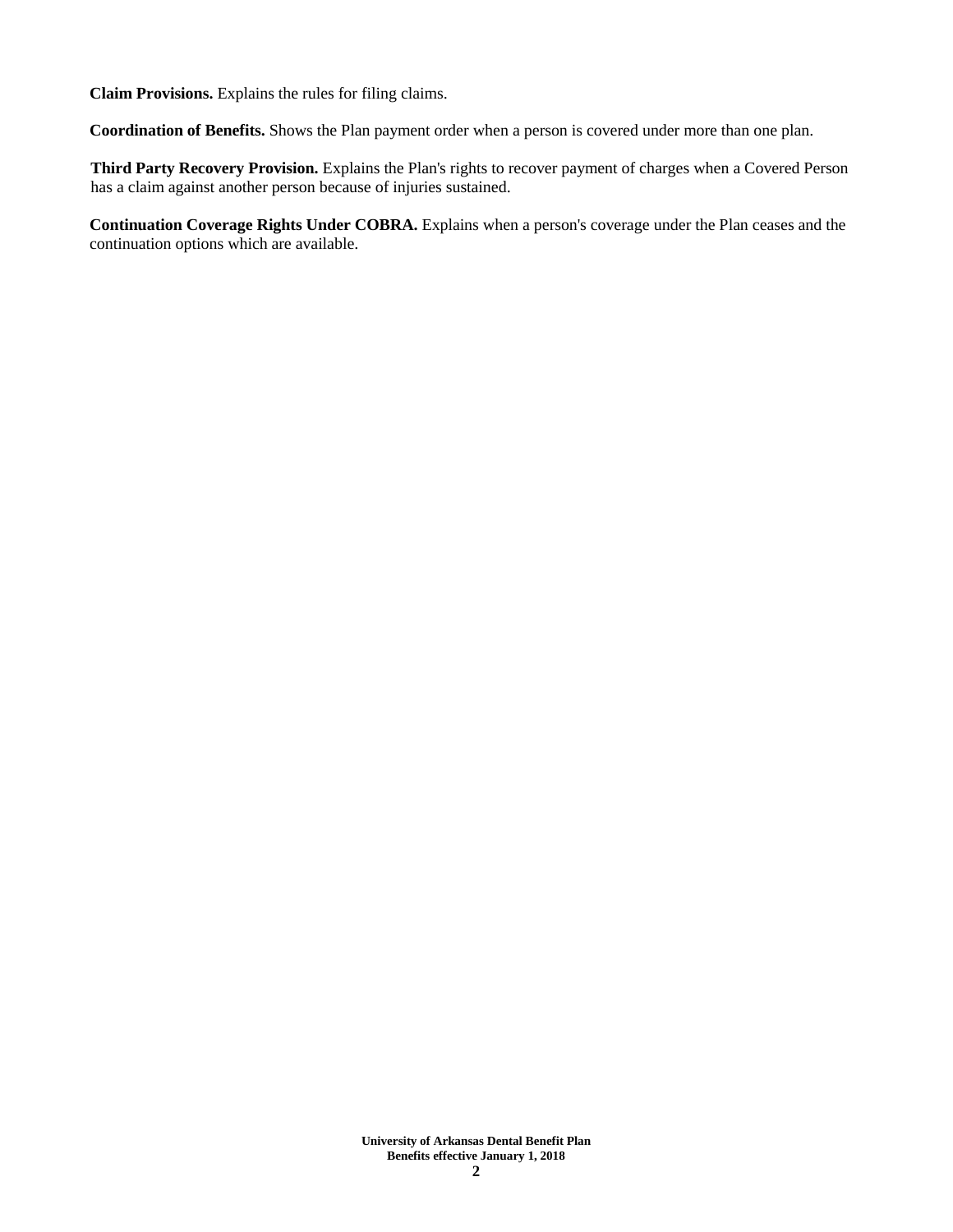### **ELIGIBILITY, FUNDING, EFFECTIVE DATE AND TERMINATION PROVISIONS**

A Plan Participant should contact the Plan Administrator to obtain additional information, free of charge, about Plan coverage of a specific benefit, particular drug, treatment, test or any other aspect of Plan benefits or requirements.

# **ELIGIBILITY**

**Eligible Classes of Employees.** All Active Employees, who qualify under one of the classes below, and Retired Employees.

**(1) Eligible Employee:** An Employee is Eligible if he or she is a Full-Time Employee of the University, unless he or she is an Employee of a campus not participating in the Plan. A Full-Time Employee is an Employee who is employed half-time or greater and is on at least a nine-month appointment period. However, for purposes of this Plan "Eligible Employees shall also include Residents, Interns and house staff members at the University of Arkansas for Medical Sciences.

Coverage becomes effective on the first day of the month following the date of employment as an Eligible Employee, subject to completion of enrollment requirements. If the hire date is the first day of the month and election is made prior to or on the hire date, coverage is effective on the hire date.

- **(2) Retired Employee:** An eligible Retiree is:
	- **(a)** an Employee who retires while covered under the Plan and on the date of retirement has age and continuous years of service with the UA equal to at least a total of 70 and immediately prior to retirement has completed 10 or more consecutive years of continuous coverage under the Plan; or,
	- **(b)** an eligible employee who retires while covered under the Plan and on the date or retirement is age 65 or older and immediately prior to retirement completed five or more consecutive years of service with the UA and has five or more consecutive years of continuous coverage under the Plan; or,
	- **(c)** has retired under an early retirement agreement approved by the Board of Trustees of the University of Arkansas.

**Eligible Classes of Dependents.** A Dependent is any one of the following persons:

**(1)** A covered Employee's Spouse.

The term "Spouse" shall mean the person with whom covered Employee has established a valid marriage under applicable State law but does not include common law marriages. The term "Spouse" shall include an individual of the same sex as the Covered Employee, if they were legally married under the laws of a State or other foreign or domestic jurisdiction. The Plan Administrator may require documentation proving a legal marital relationship.

**(2)** A covered Employee's Child(ren).

An Employee's "child" includes a natural child, adopted child, or a child placed with the Employee for adoption, stepchild, foster child and children for whom the Employee is a Legal Guardian.

To be eligible for Dependent coverage under the Plan, a natural child, adopted child or child placed with the Employee for adoption, or stepchild must be under the limiting age of 26. A foster child or a child for whom the Employee is a Legal Guardian must be under the limiting age of 18 to be eligible for Dependent coverage under the Plan. Coverage will terminate on the child's birthday.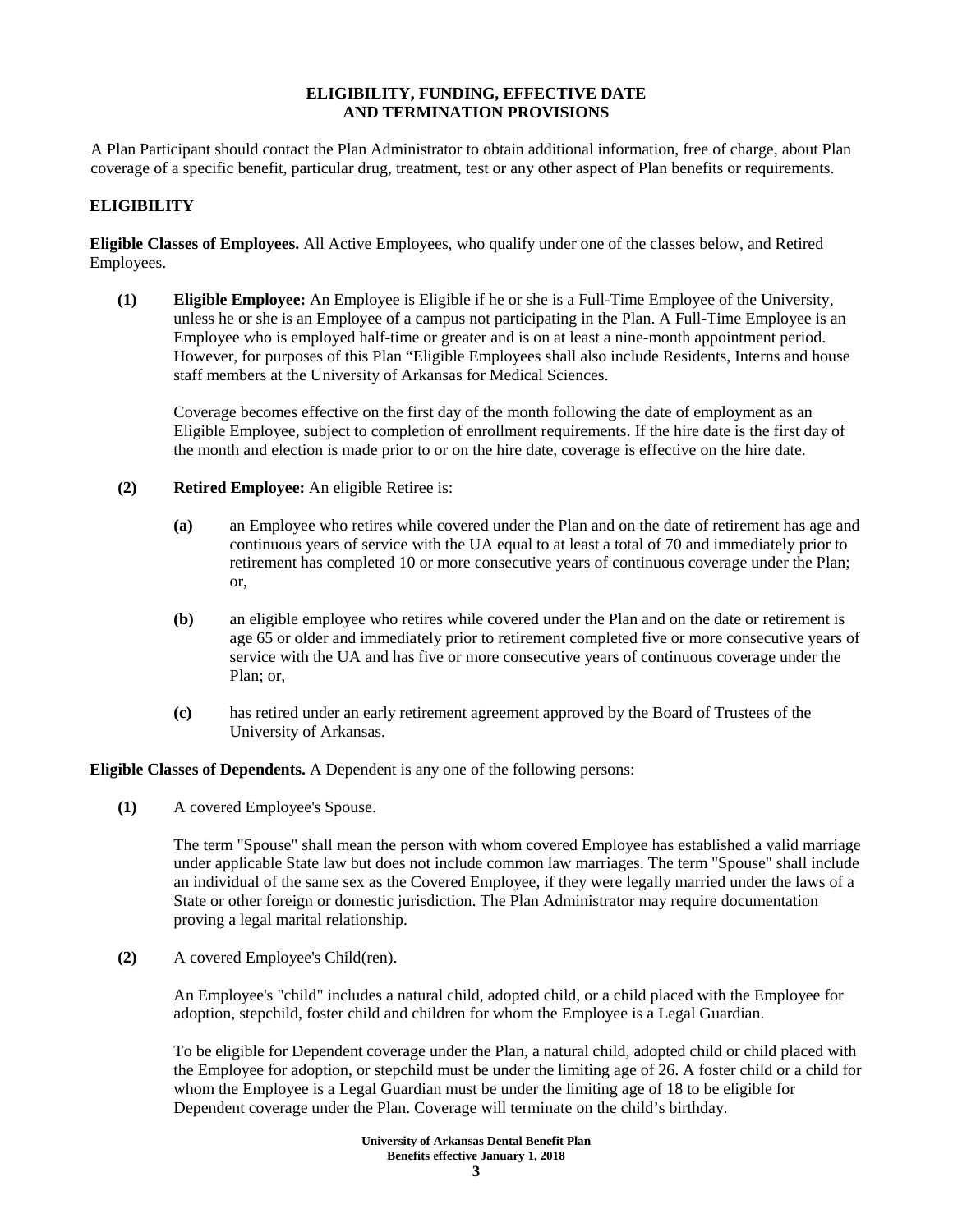The phrase "placed for adoption" refers to a child whom a person intends to adopt, whether or not the adoption has become final, who has not attained the age of 18 as of the date of such placement for adoption. The term "placed" means the assumption and retention by such person of a legal obligation for total or partial support of the child in anticipation of adoption of the child. The child must be available for adoption and the legal process must have commenced.

The Plan Administrator may require documentation proving eligibility for Dependent coverage, including birth certificates, tax records or initiation of legal proceedings severing parental rights.

**(3)** A covered Dependent Child who reaches the limiting age and is Totally Disabled, incapable of self-sustaining employment by reason of mental or physical handicap, primarily dependent upon the covered Employee for support and maintenance and unmarried. The Plan Administrator may require, at reasonable intervals, continuing proof of the Total Disability and dependency.

The Plan Administrator reserves the right to have such Dependent examined by a Physician of the Plan Administrator's choice, at the Plan's expense, to determine the existence of such incapacity.

These persons are excluded as Dependents: other individuals living in the covered Employee's or Retiree's home, but who are not eligible as defined; the divorced former Spouse of the Employee or Retiree; any person who is on active duty in any military service of any country; or any person who is covered under the Plan as an Employee or Retiree.

If a person covered under this Plan changes status from Employee to Dependent or Dependent to Employee, and the person is covered continuously under this Plan before, during and after the change in status, credit will be given for all amounts applied to maximums.

If both parents are Employees, their eligible Dependent will be covered as the Dependent of one or the other, but not of both.

**Eligibility Requirements for Dependent Coverage.** A family member of an Employee will become eligible for Dependent coverage on the first day that the Employee is eligible for Employee coverage and the family member satisfies the requirements for Dependent coverage.

At any time, the Plan may require proof that a Spouse or a Child qualifies or continues to qualify as a Dependent as defined by this Plan.

# **FUNDING**

**Cost of the Plan.** The University of Arkansas System shares the cost of Employee and Dependent coverage under this Plan with the covered Employees. The enrollment application for coverage will include a payroll deduction authorization. This authorization must be completed in a manner set forth by the Plan Administrator.

The level of any Employee contributions are authorized by the Plan Administrator. The Plan Administrator reserves the right to change the level of Employee contributions.

The Claims Administrator provides administrative claims payment services only and does not assume any financial risk or obligation with respect to claims.

# **ENROLLMENT**

**Enrollment Requirements.** An Employee must enroll for coverage by filling out and signing an enrollment application along with the appropriate payroll deduction authorization. The covered Employee is required to enroll each Dependent for coverage also.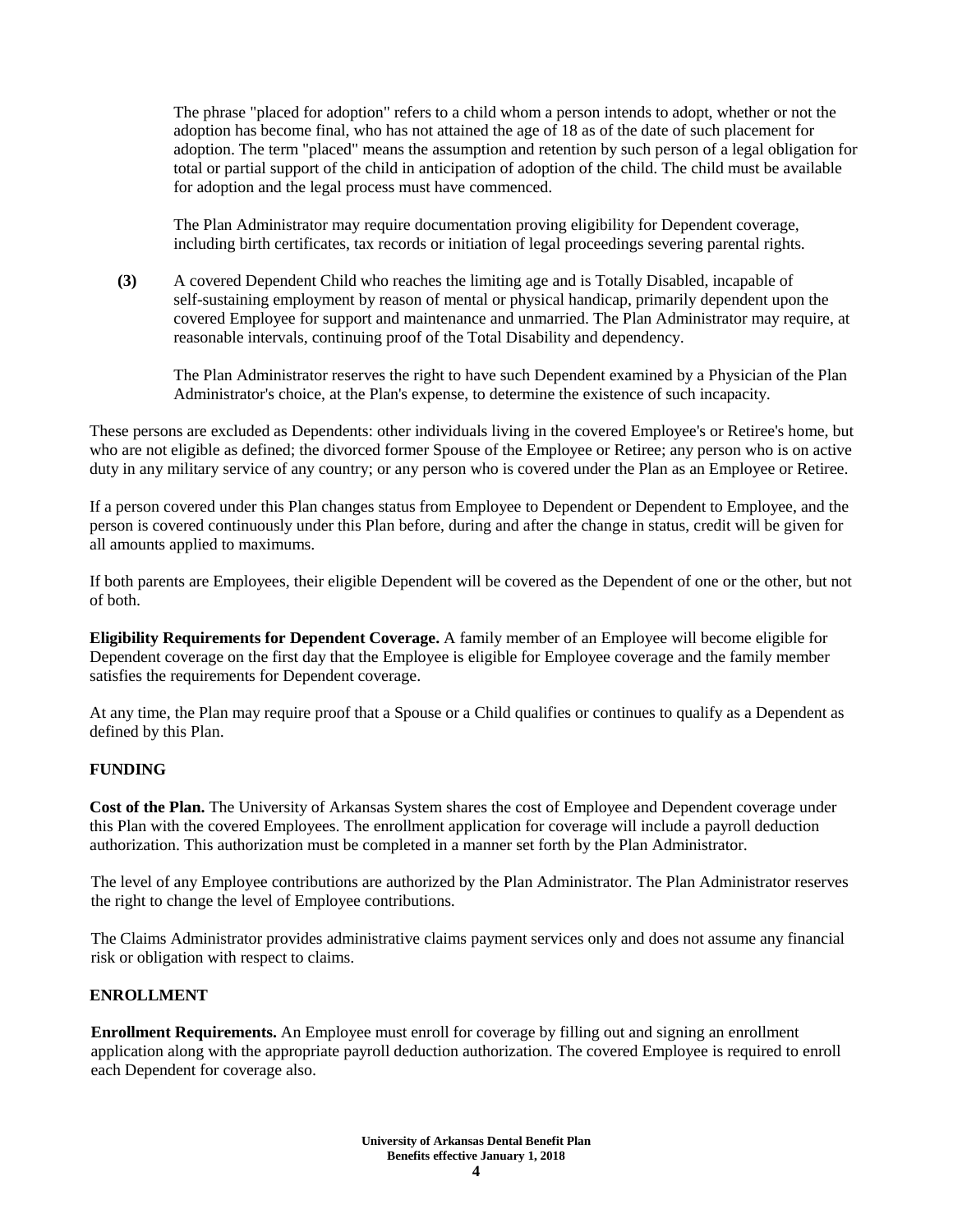#### **TIMELY OR LATE ENROLLMENT**

**(1) Timely Enrollment** - The enrollment will be "timely" if the completed form is received by the Plan Administrator no later than 30 days after the person becomes eligible for the coverage.

If two Employees who are covered under the Plan are the parents of children who are covered under the Plan, and the Employee who is covering the Dependent children terminates coverage, the Dependent coverage may be continued by the other covered Employee with no Waiting Period as long as coverage has been continuous.

**(2) Late Enrollment** - An enrollment is "late" if it is not made on a "timely basis."

# **SPECIAL ENROLLMENT RIGHTS**

Federal law provides Special Enrollment provisions under some circumstances. If an Employee is declining enrollment for himself or herself or his or her dependents (including his or her spouse) because of other health insurance or group health plan coverage, there may be a right to enroll in this Plan if there is a loss of eligibility for that other coverage (or if the employer stops contributing towards the other coverage). However, a request for enrollment must be made within 30 days after the coverage ends (or after the employer stops contributing towards the other coverage).

In addition, in the case of a birth, marriage, adoption or placement for adoption, there may be a right to enroll in this Plan. However, a request for enrollment must be made within 30 days of the birth, marriage, adoption or placement for adoption.

The Special Enrollment rules are described in more detail below. To request Special Enrollment or obtain more detailed information of these portability provisions, contact the Plan Administrator, University of Arkansas System, 2404 North University Avenue, Little Rock Arkansas, 72207.

# **SPECIAL ENROLLMENT PERIODS**

The events described below may create a right to enroll in the Plan under a Special Enrollment Period.

- **(1) Losing other coverage may create a Special Enrollment right.** An Employee *or Dependent* who is eligible, but not enrolled in this Plan, may enroll if the individual loses eligibility for other coverage and loss of eligibility for coverage meets all of the following conditions:
	- **(a)** The Employee or Dependent was covered under a group health plan or had health insurance coverage at the time coverage under this Plan was previously offered to the individual.
	- **(b)** If required by the Plan Administrator, the Employee stated in writing at the time that coverage was offered that the other health coverage was the reason for declining enrollment.
	- **(c)** Either (i) the other coverage was COBRA coverage and the COBRA coverage was exhausted, or (ii) the other coverage was not COBRA coverage, and the coverage was terminated as a result of loss of eligibility for the coverage or because employer contributions towards the coverage were terminated. Coverage will begin no later than the first day of the first calendar month following the date the completed enrollment form is received.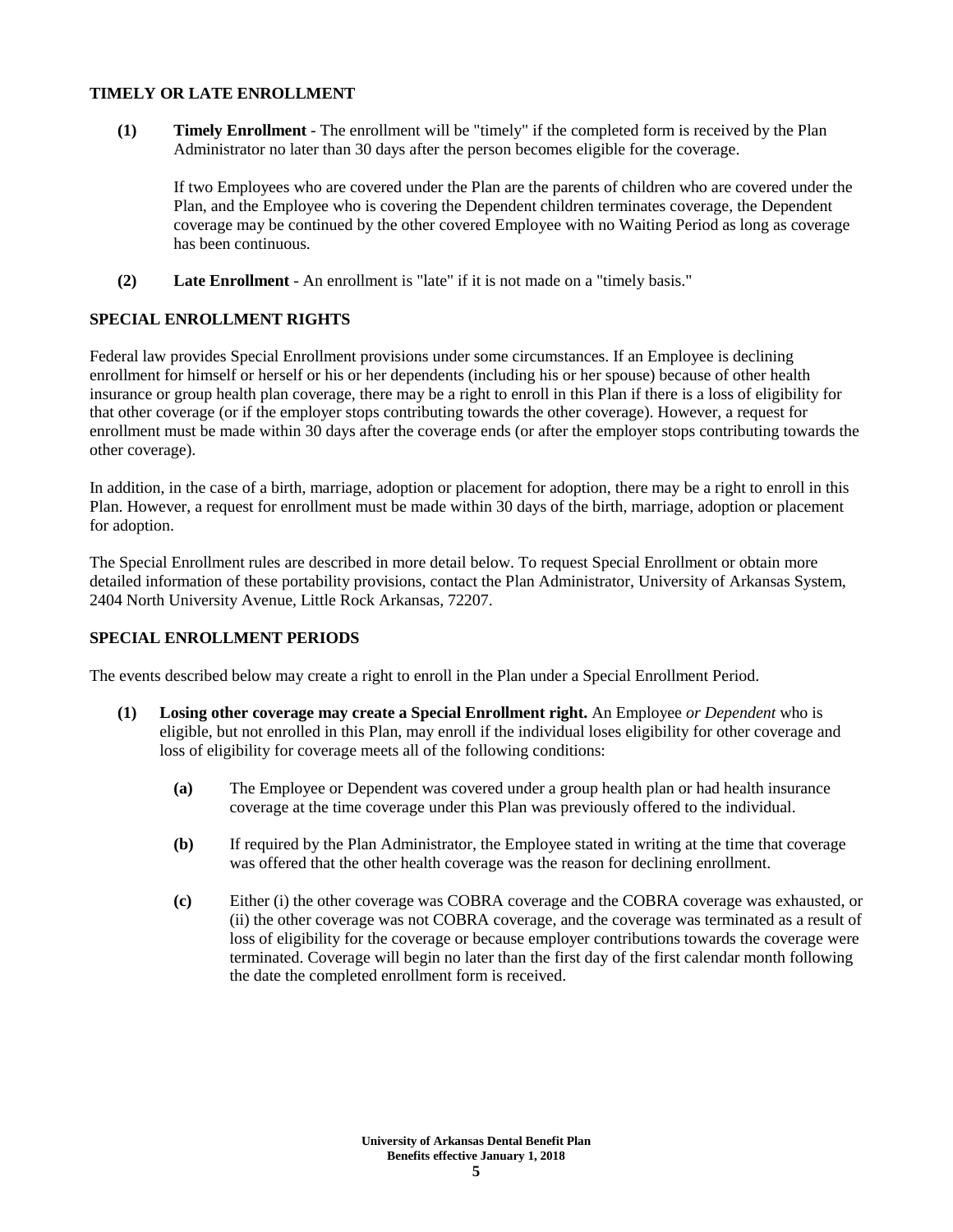- **(d)** The Employee or Dependent requests enrollment in this Plan not later than 30 days after the date of exhaustion of COBRA coverage or the termination of non-COBRA coverage due to loss of eligibility or termination of employer contributions, described above. Coverage will begin no later than the first day of the first calendar month following the date the completed enrollment form is received.
- **(2)** For purposes of these rules, a loss of eligibility occurs if one of the following occurs:
	- **(a)** The Employee or Dependent has a loss of eligibility due to the plan no longer offering any benefits to a class of similarly situated individuals (for example: part-time employees).
	- **(b)** The Employee or Dependent has a loss of eligibility as a result, divorce, cessation of dependent status (such as attaining the maximum age to be eligible as a dependent child under the plan), death, termination of employment, or reduction in the number of hours of employment or contributions towards the coverage were terminated.
	- **(d)** The Employee or Dependent has a loss of eligibility when coverage is offered through an HMO, or other arrangement, in the individual or group market that does not provide benefits to individuals who no longer reside, live or work in a service area, (whether or not within the choice of the individual), and no other benefit package is available to the individual.

If the Employee or Dependent lost the other coverage as a result of the individual's failure to pay premiums or required contributions or for cause (such as making a fraudulent claim or an intentional misrepresentation of a material fact in connection with the plan), that individual does not have a Special Enrollment right.

### **(3) Acquiring a newly eligible Dependent may create a Special Enrollment right.** If:

- **(a)** The Employee is a participant under this Plan (or is eligible to be enrolled under this Plan but for a failure to enroll during a previous enrollment period), and
- **(b)** A person becomes a Dependent of the Employee through marriage, birth, adoption or placement for adoption, then the Dependent may be enrolled under this Plan. If the Employee is not enrolled at the time of the event, the Employee must enroll under this Special Enrollment Period in order for his eligible Dependents to enroll. In the case of the birth or adoption of a child, the Spouse of the covered Employee may be enrolled as a Dependent of the covered Employee if the Spouse is otherwise eligible for coverage.

The Special Enrollment Period for newly eligible Dependents is a period of 30 days that begins after the date of the marriage, birth, adoption or placement for adoption. To be eligible for this Special Enrollment, the Dependent and/or Employee must request enrollment during this 30-day period.

The coverage of the Dependent and/or Employee enrolled in the Special Enrollment Period will be effective on the first day of the month following the date of the marriage, birth, adoption or placement for adoption.

Notwithstanding the foregoing, if the Special Enrollment results from the birth or adoption of a child, and the child is under the age of three, the eligible dependent may be enrolled, as applicable, any time until the first of the calendar month following the child's third birthday, but the Employee must complete new enrollment forms in the Human Resources Office.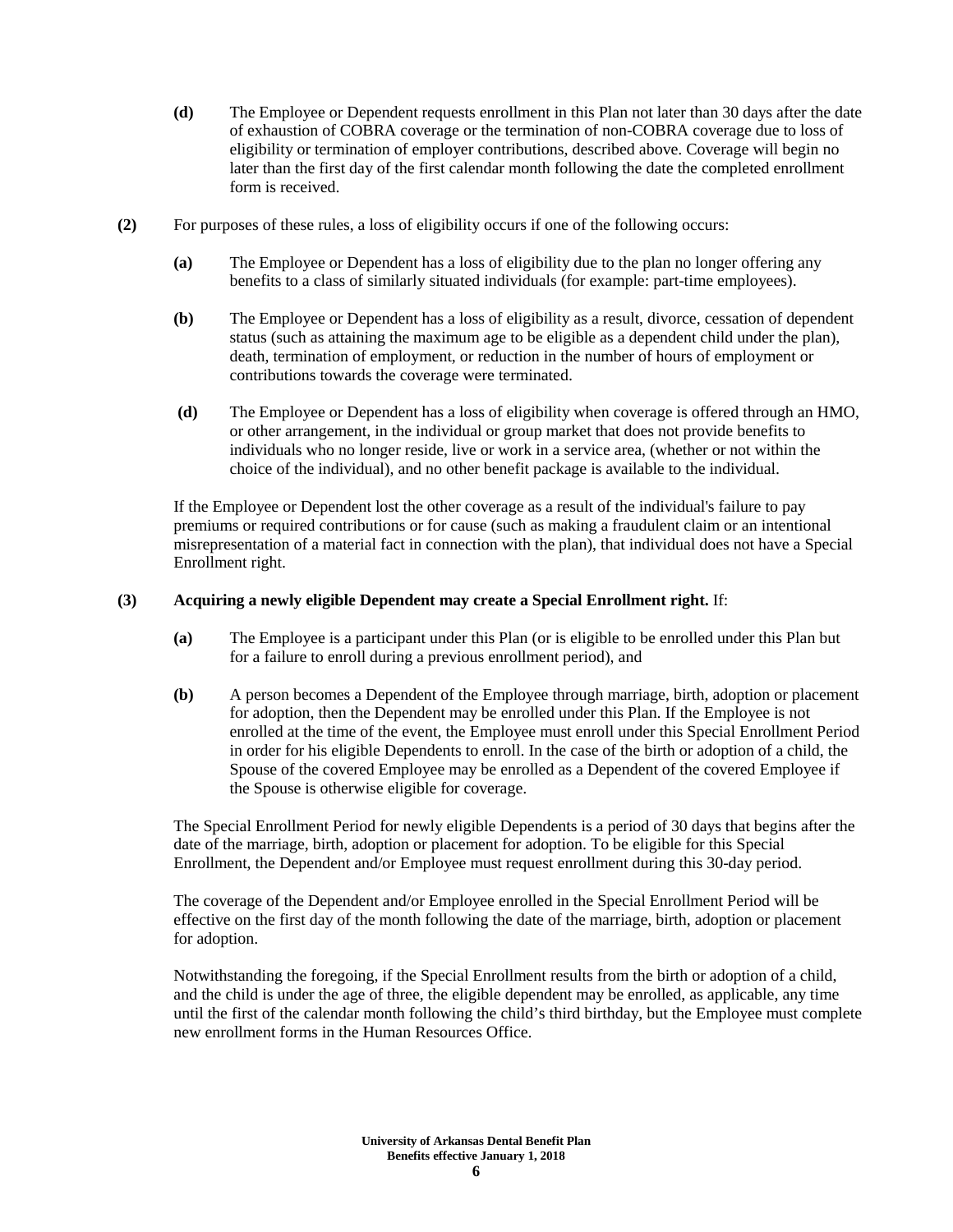- **(4) Eligibility changes in Medicaid or State Child Health Insurance Programs may create a Special Enrollment right.** An Employee or Dependent who is eligible, but not enrolled in this Plan, may enroll if:
	- **(a)** The Employee or Dependent is covered under a Medicaid plan under Title XIX of the Social Security Act or a State child health plan (CHIP) under Title XXI of such Act, and coverage of the Employee or Dependent is terminated due to loss of eligibility for such coverage, and the Employee or Dependent requests enrollment in this Plan within 60 days after such Medicaid or CHIP coverage is terminated.
	- **(b)** The Employee or Dependent becomes eligible for assistance with payment of Employee contributions to this Plan through a Medicaid or CHIP plan (including any waiver or demonstration project conducted with respect to such plan), and the Employee or Dependent requests enrollment in this Plan within 60 days after the date the Employee or Dependent is determined to be eligible for such assistance.

If a Dependent becomes eligible to enroll under this provision and the Employee is not then enrolled, the Employee must enroll in order for the Dependent to enroll.

Coverage will become effective as of the first day of the first calendar month following the date the completed enrollment form is received unless an earlier date is established by the Employer or by regulation.

# **EFFECTIVE DATE**

**Active Employee Requirement.** An Employee must be an Active Employee (as defined by this Plan) for this coverage to take effect.

**Effective Date of Dependent Coverage.** A Dependent's coverage will take effect on the day that the Eligibility Requirements are met; the Employee is covered under the Plan; and all Enrollment Requirements are met.

# **TERMINATION OF COVERAGE**

**The Employer or Plan has the right to rescind any coverage of the Employee and/or Retiree and/or Dependents for cause, making a fraudulent claim or an intentional material misrepresentation in applying for or obtaining coverage, or obtaining benefits under the Plan. The Employer or Plan may either void coverage for the Employee and/or covered Retirees and/or covered Dependents for the period of time coverage was in effect, may terminate coverage as of a date to be determined at the Plan's discretion, or may immediately terminate coverage. The Employer will refund all contributions paid for any coverage rescinded; however, claims paid will be offset from this amount. The Employer reserves the right to collect additional monies if claims are paid in excess of the Employee's and/or Retiree's and/or Dependent's paid contributions.**

**When Employee Coverage Terminates.** Employee coverage will terminate at midnight on the earliest of these dates (except in certain circumstances, a covered Employee may be eligible for COBRA continuation coverage. For a complete explanation of when COBRA continuation coverage is available, what conditions apply and how to select it, see the section entitled Continuation Coverage Rights under COBRA):

- **(1)** The date the Plan ceases; or
- **(2)** The date the Plan ceases for the Class of Employees to which a Covered Person belongs; or
- **(3)** The date active employment ceases, except as provided by the Plan; or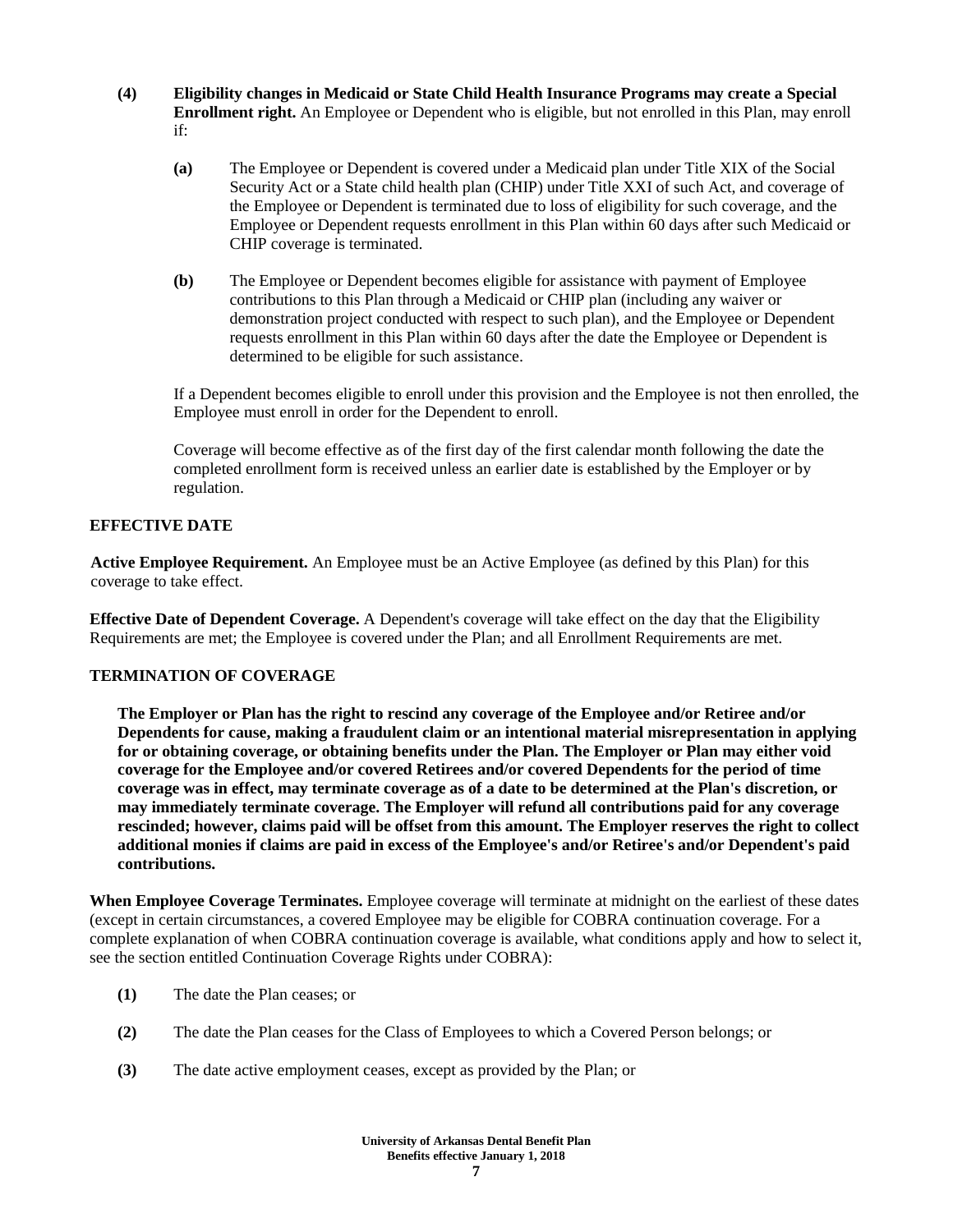- **(4)** The date ending the period for which the last contribution is made, if a Covered Person is required to pay all or part of the cost of the Plan; or
- **(5)** In the event that a Covered Person terminates employment before the end of the payroll cycle, coverage will end on the date in accordance with the procedures established by the Campus for which the Covered Person works; or,
- **(6)** The date a Covered Person ceases to be eligible for coverage under the Plan.
- **(7)** If an Employee commits fraud, makes an intentional misrepresentation of material fact in applying for or obtaining coverage, or obtaining benefits under the Plan, or fails to notify the Plan Administrator that he or she has become ineligible for coverage, then the Employer or Plan may either void coverage for the Employee and covered Dependents for the period of time coverage was in effect, may terminate coverage as of a date to be determined at the Plan's discretion, or may immediately terminate coverage.

**Continuation During Periods of Employer-Certified Disability, Leave of Absence or Layoff.** A person may remain eligible for a limited time if Active, full-time work ceases due to disability, leave of absence or layoff. This continuance will end as follows:

**For disability leave only:** An Employee can remain on the Plan as an Employee on unpaid leave of absence until employment terminates. The Employee is responsible for paying their contribution to the cost of Plan coverage while on disability leave. If the coverage of an Employee on disability leave terminates due to non-payment of the required contribution, and the Employee is reinstated or rehired at a later date, they will not be subject to a Waiting Period.

**For leave of absence or layoff only:** An Employee can remain on the Plan until the end of the maximum time period defined in Board policy.

While continued, coverage will be that which was in force on the last day worked as an Active Employee. However, if benefits reduce for others in the class, they will also reduce for the continued person. Any continuance will run concurrently with leave taken under the Family and Medical Leave Act.

**Continuation During Family and Medical Leave.** Regardless of the established leave policies mentioned above, this Plan shall at all times comply with the Family and Medical Leave Act of 1993 as promulgated in regulations issued by the Department of Labor.

During any leave taken under the Family and Medical Leave Act, the Employer will maintain coverage under this Plan on the same conditions as coverage would have been provided if the covered Employee had been continuously employed during the entire leave period.

If Plan coverage terminates during the FMLA leave, coverage will be reinstated for the Employee and his or her covered Dependents if the Employee returns to work in accordance with the terms of the FMLA leave. Coverage will be reinstated only if the person(s) had coverage under this Plan when the FMLA leave started, and will be reinstated to the same extent that it was in force when that coverage terminated. For example, Waiting Periods will not be imposed unless they were in effect for the Employee and/or his or her Dependents when Plan coverage terminated.

**Rehiring a Terminated Employee.** A terminated Employee who is rehired will be treated as a new hire and be required to satisfy all Eligibility and Enrollment requirements to the extent permitted by the terms of the Plan and applicable law.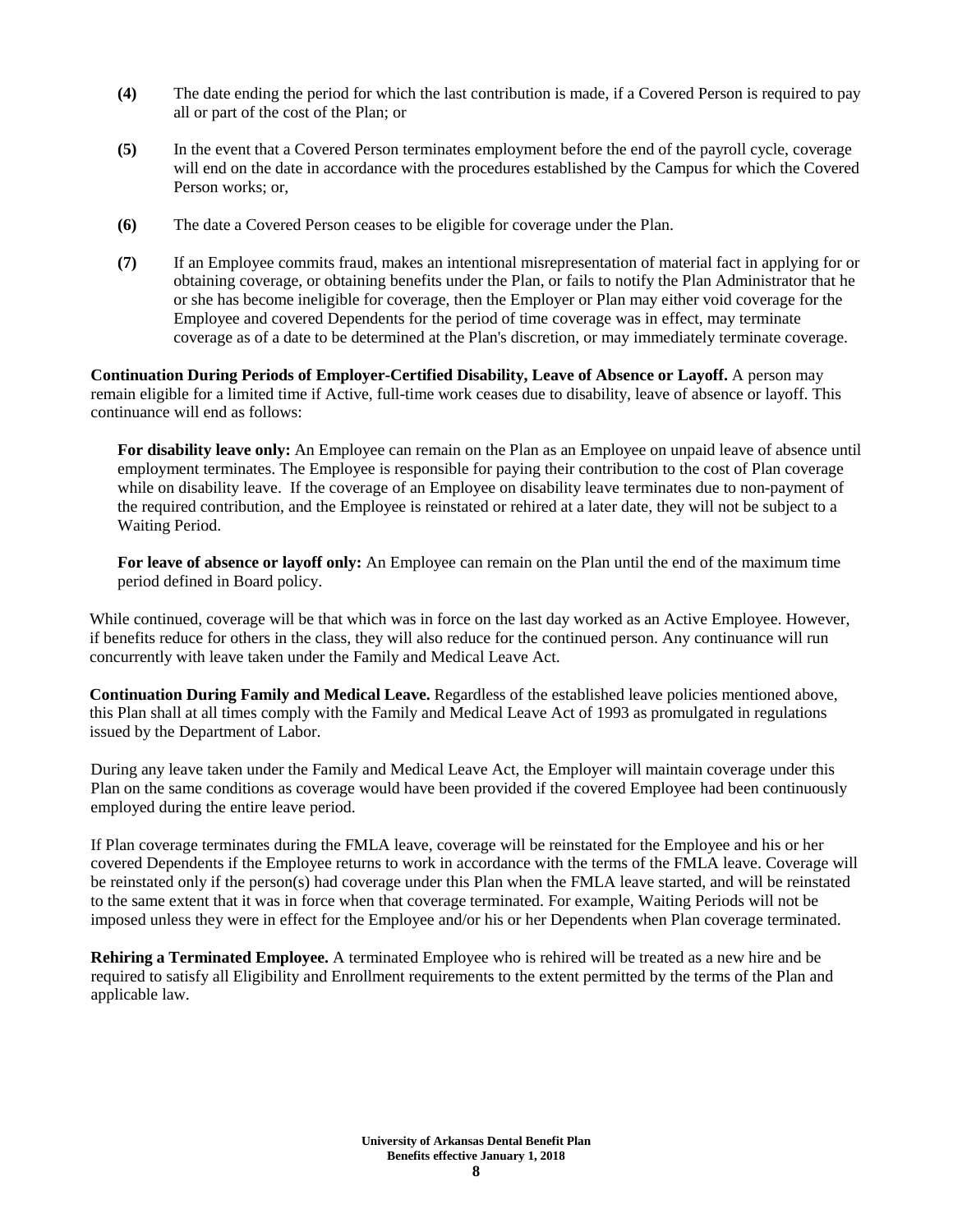**Employees on Military Leave.** Employees going into or returning from military service may elect to continue Plan coverage as mandated by the Uniformed Services Employment and Reemployment Rights Act (USERRA) under the following circumstances. These rights apply only to Employees and their Dependents covered under the Plan immediately before leaving for military service.

- **(1)** The maximum period of coverage of a person and the person's covered Dependents under such an election shall be the lesser of:
	- **(a)** The 24 month period beginning on the date on which the person's absence begins; or
	- **(b)** The day after the date on which the person was required to apply for or return to a position of employment and fails to do so.
- **(2)** A person who elects to continue health plan coverage must pay up to 102% of the full contribution under the Plan, except a person on active duty for 30 days or less cannot be required to pay more than the Employee's share, if any, for the coverage.
- **(3)** An exclusion or Waiting Period may not be imposed in connection with the reinstatement of coverage upon reemployment if one would not have been imposed had coverage not been terminated because of service. However, an exclusion or Waiting Period may be imposed for coverage of any Illness or Injury determined by the Secretary of Veterans Affairs to have been incurred in, or aggravated during, the performance of uniformed service.

If the Employee wishes to elect this coverage or obtain more detailed information, contact the Plan Administrator University of Arkansas System, 2404 North University Avenue, Little Rock, Arkansas, 72207, 1-501-686-2500. The Employee may also have continuation rights under USERRA. In general, the Employee must meet the same requirements for electing USERRA coverage as are required under COBRA continuation coverage requirements. Coverage elected under these circumstances is concurrent, not cumulative. The Employee may elect USERRA continuation coverage for the Employee and their Dependents. Only the Employee has election rights. Dependents do not have any independent right to elect USERRA health plan continuation.

**When Dependent Coverage Terminates.** A Dependent's coverage will terminate on the earliest of these dates (except in certain circumstances, a covered Dependent may be eligible for COBRA continuation coverage. For a complete explanation of when COBRA continuation coverage is available, what conditions apply and how to select it, see the section entitled Continuation Coverage Rights under COBRA):

- **(1)** The date the Plan or Dependent coverage under the Plan ceases.
- **(2)** The date the Plan ceases for the Class of Employees to which a Covered Person belongs; or
- **(3)** The date that the Employee's coverage under the Plan ceases, except as provided by the Plan; or
- **(4)** The date a covered Spouse loses coverage due to loss of eligibility status.
- **(5)** The date Child ceases to meet the applicable eligibility requirements.
- **(6)** The date ending the period for which the last contribution is made, if a Covered Person is required to pay all or part of the cost of the Plan; or
- **(7)** If a Dependent commits fraud or makes an intentional misrepresentation of material fact in applying for or obtaining coverage, or obtaining benefits under the Plan, or fails to notify the Plan Administrator that he or she has become ineligible for coverage, then the Employer or Plan may either void coverage for the Dependent for the period of time coverage was in effect, may terminate coverage as of a date to be determined at the Plan's discretion, or may immediately terminate coverage.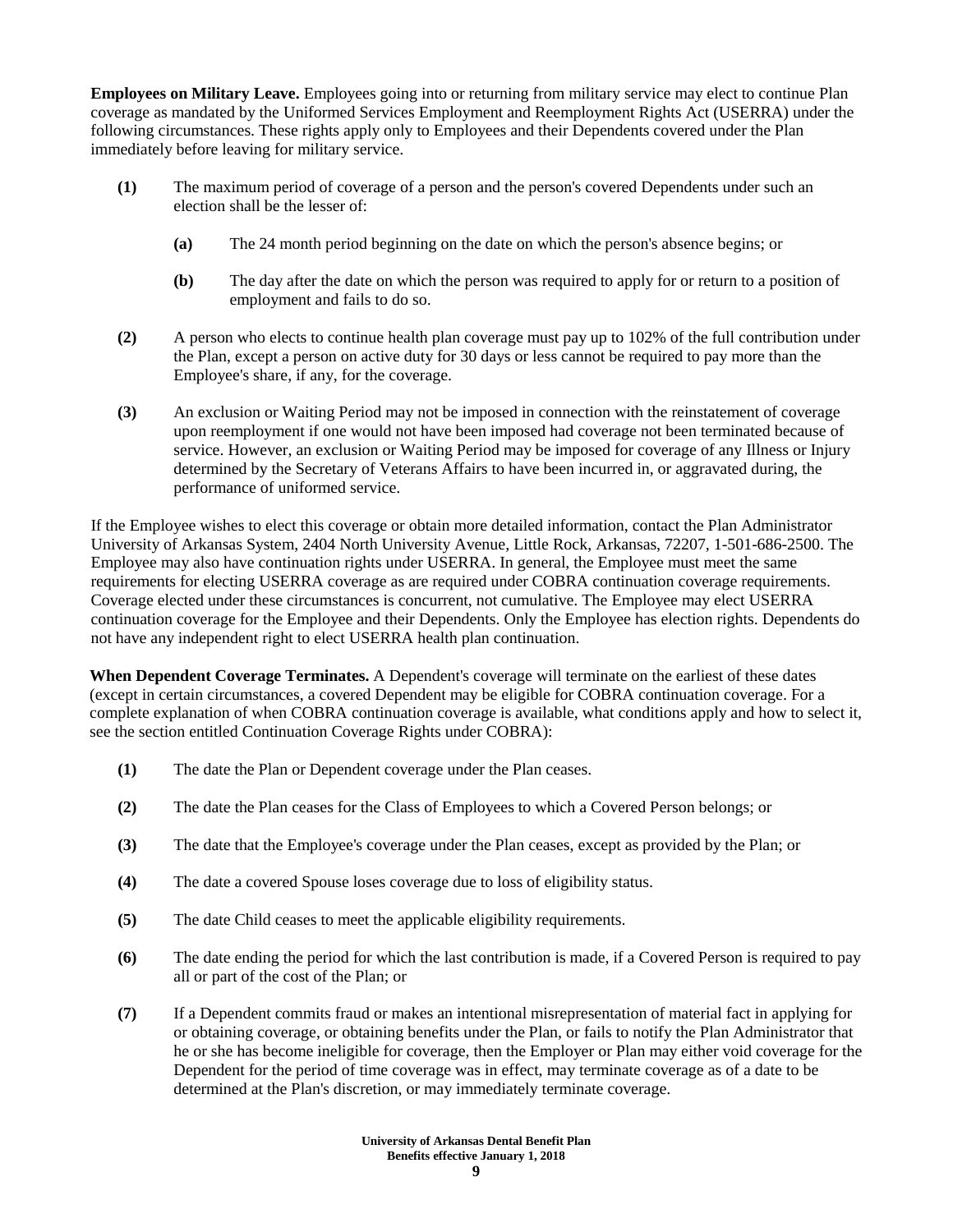#### **OPEN ENROLLMENT**

Though the University of Arkansas System reserves the right to offer an open enrollment period, there is no automatic open enrollment for this Plan. In the event of an Open Enrollment, Plan Participants will receive detailed information regard the open enrollment period.

An Open Enrollment will only be extended to Active Employees. A Retired Employees is not eligible to enroll in the Plan as a Late Enrollee or add dependents outside of a Special Enrollment event or a change in family status.

Benefit choices made by Active Employees during the open enrollment period will become effective January 1 and remain in effect until the next January 1, unless there is a Special Enrollment event or a change in family status during the year (birth, death, marriage, divorce, adoption) or loss of coverage due to loss of a Spouse's employment.

A Plan Participant who fails to make an election during open enrollment will automatically retain his or her present coverages.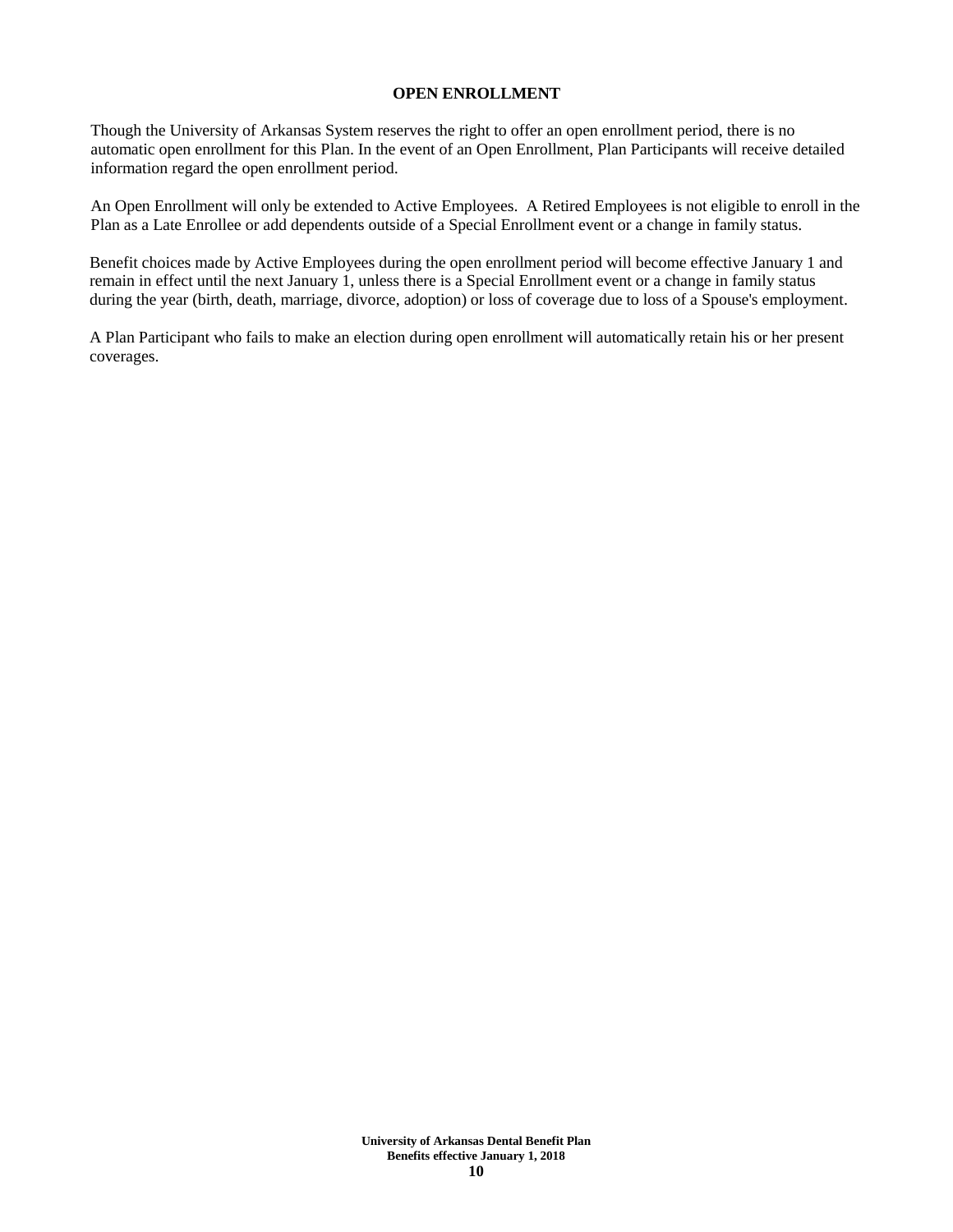### **SCHEDULE OF BENEFITS**

### **DENTAL Benefits**

#### **Calendar Year Deductible**

The deductible is an amount of dental charges for which no benefits will be paid. Before benefits can be paid in a Calendar Year, a Covered Person must meet the deductible.

#### **Deductible accumulation.**

In-Network and Out-of-Network charges contribute to the Calendar Year Deductible

#### **The deductible applies to these Classes of Service:**

Class B Services - Basic Class C Services - Major

#### **Rollover Benefit**

Carryover Benefit: \$375 Claims Threshold: Less than \$750 Carryover Benefit Maximum: \$1,500

### **Dental Percentage Payable**

| Class A Services - Preventive                                                                |  |
|----------------------------------------------------------------------------------------------|--|
|                                                                                              |  |
|                                                                                              |  |
| Class B Services - Basic                                                                     |  |
|                                                                                              |  |
|                                                                                              |  |
|                                                                                              |  |
| Class C Services - Major                                                                     |  |
|                                                                                              |  |
|                                                                                              |  |
|                                                                                              |  |
| Class D Services - Orthodontia                                                               |  |
|                                                                                              |  |
|                                                                                              |  |
| <b>Calendar Year Aggregate Maximum</b>                                                       |  |
|                                                                                              |  |
| For Class A, B, and C Services:                                                              |  |
|                                                                                              |  |
|                                                                                              |  |
| <b>Lifetime Orthodontic Maximum</b>                                                          |  |
|                                                                                              |  |
| For Class D-Orthodontia:                                                                     |  |
|                                                                                              |  |
| $\alpha$ . Converges the light of the discussion of the light state of the state of $\alpha$ |  |

• Coverage limited to dependent children up to age 18.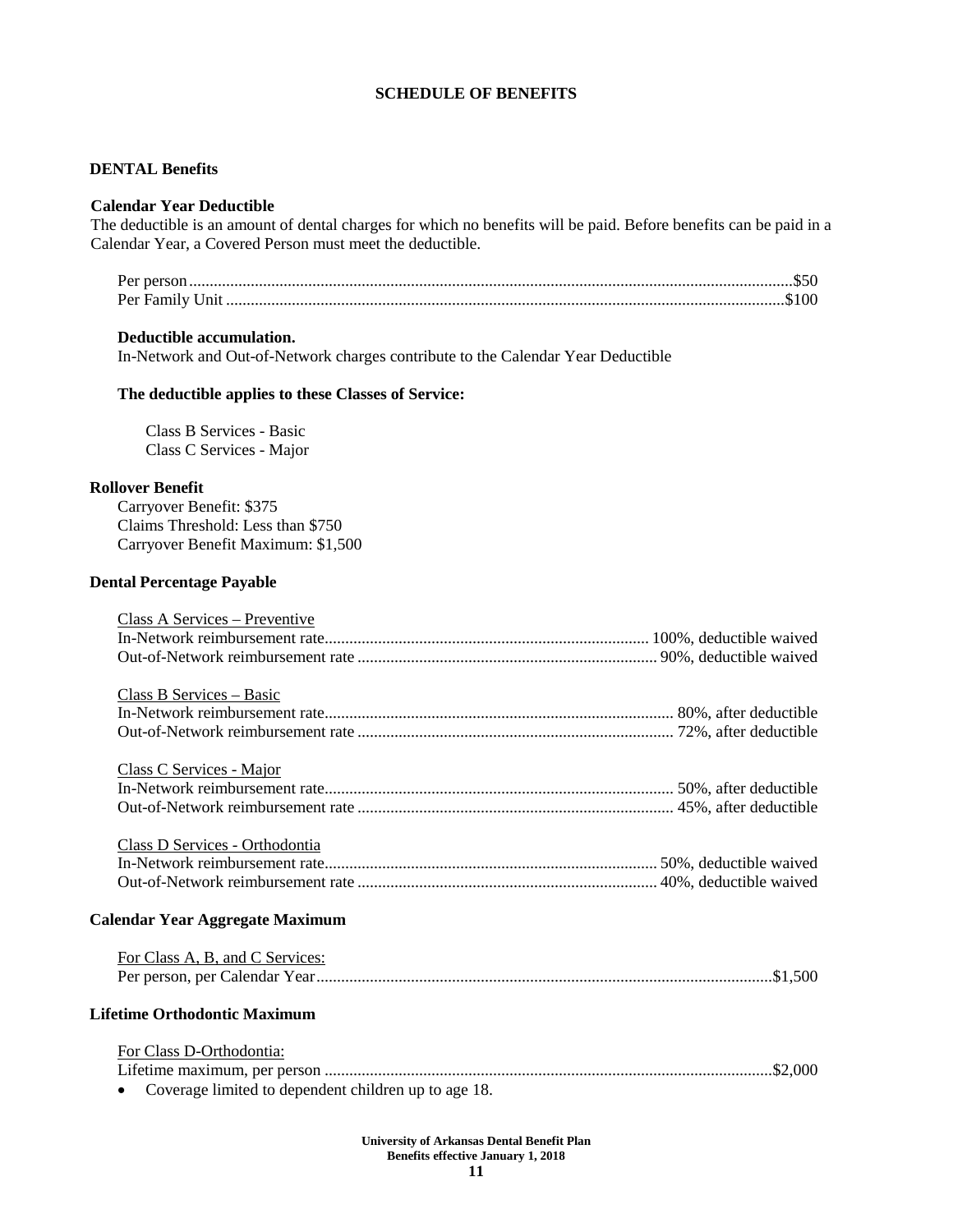#### **COVERED SERVICES**

#### **Coverage Class A – Diagnostic and Preventative Services**

- **(1)** Routine periodic examinations not more than twice in any benefit period, inclusive of an initial oral examination.
- **(2)** Bitewing and periapical X-rays as required.
- **(3)** Full-mouth X-rays once in any three year period.
- **(4)** Prophylaxis (cleaning). **\*Please see information on Dental Xtra.**
- **(5)** Topical application of fluoride once per benefit period for dependent children to age 19.
- **(6)** Sealants once per tooth on permanent maxillary and mandibular first and second molars with no caries (decay) on the occlusal surface, for dependent children to age 19.

#### **Coverage Class B – Basic Restorative Services**

- **(1)** Minor emergency treatment for the relief of pain as needed by the participant.
- **(2)** Amalgam (silver) and composite/resin (white) fillings
- **(3)** Endodontics, including pulpal therapy and root canal filling.
- **(4)** Simple and surgical extractions.
- **(5)** Oral surgery, including pre- and post-operative care and surgical extractions, except TMJ surgery.
- **(6)** Space maintainers for prematurely lost teeth of eligible dependent children 16 years of age and under.
- **(7)** Stainless steel crowns used as a restoration to natural teeth for dependent children to age 16 when the teeth cannot be restored with a filling material.
- **(8)** Surgical periodontics.
- **(9)** Non-surgical periodontics.
- **(10)** Periodontal maintenance; two per benefit period following active periodontal treatment. **\*Please see information on Dental Xtra.**
- **(11)** Antibiotic injections when given by the Dentist.

#### **Coverage Class C – Major Restorative Services**

- **(1)** Crowns, inlays, onlays, and veneers are benefits for the treatment of visible decay and fractures of tooth structure when teeth are so badly damaged they cannot be restored with amalgam or composite restorations.
- **(2)** Prosthodontics, including procedures for construction of fixed bridges, partial or complete dentures, and repair of fixed bridges.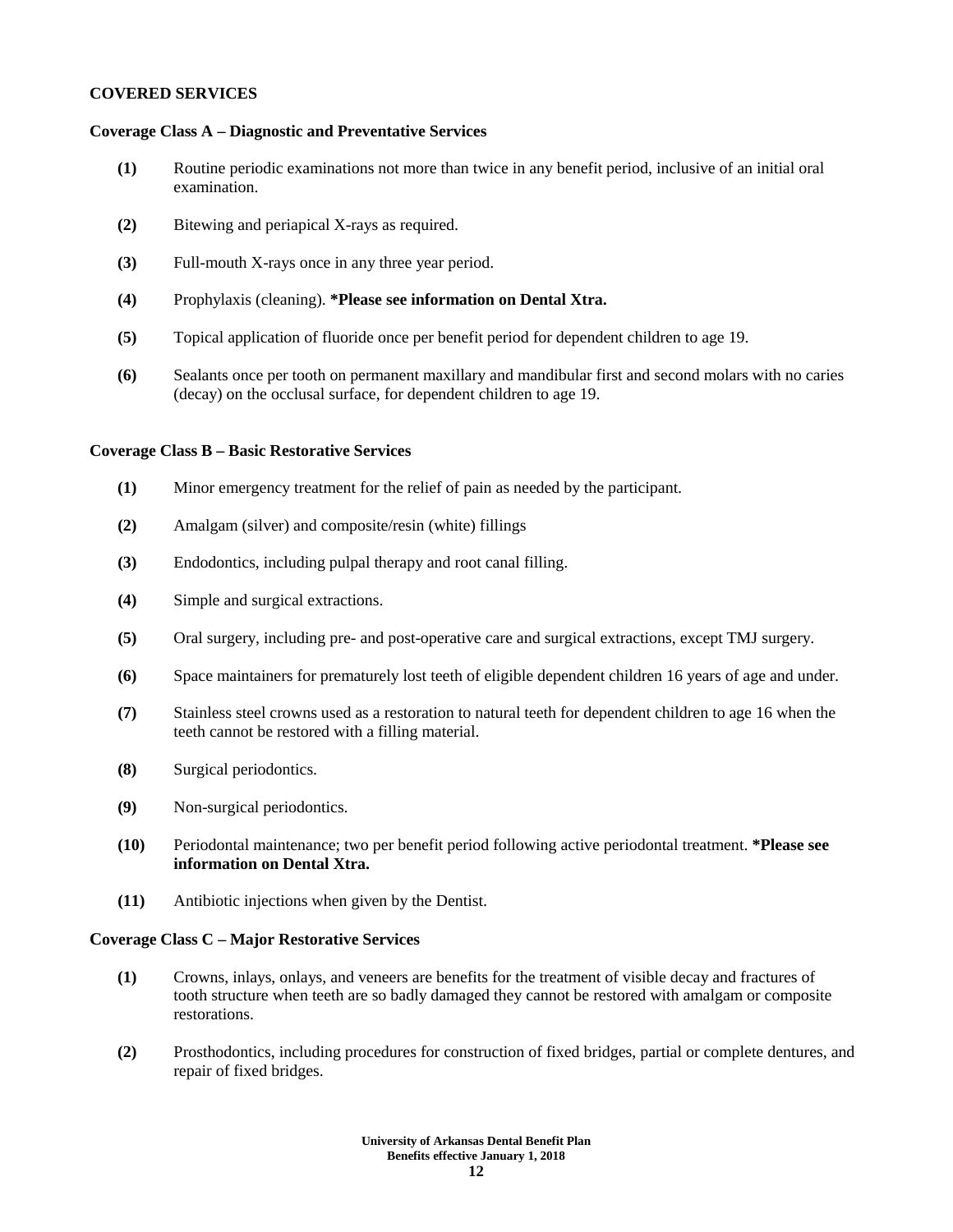- **(3)** Complete or partial denture reline, including chair side or laboratory procedures to improve the fit of the appliance to the tissue.
- **(4)** Complete or partial denture rebase, including laboratory replacement of the acrylic base of the appliance.
- **(5)** Addition of teeth to an existing fixed bridge, partial or full denture.
- **(6)** Periodontal splinting for the stabilization of mobile teeth.
- **(7)** Repairs and recementing of crowns, inlays, bridgework or dentures.
- **(8)** Endosteal Implants

### **Coverage Class D – Orthodontia Services**

**Orthodontic Services and Payment Procedure.** The normal payment procedure for orthodontic claims is a 25% down payment of the allowable or lifetime maximum (whichever is less) and the remainder is paid out (prorated) over the number of months in the Treatment Plan. Once the Treatment Plan is submitted and the treatment begins, the monthly payment will automatically be reimbursed. All covered services are subject to the orthodontic Lifetime maximum as listed in the Schedule of Benefits. Coverage is limited to Covered Persons to age 18.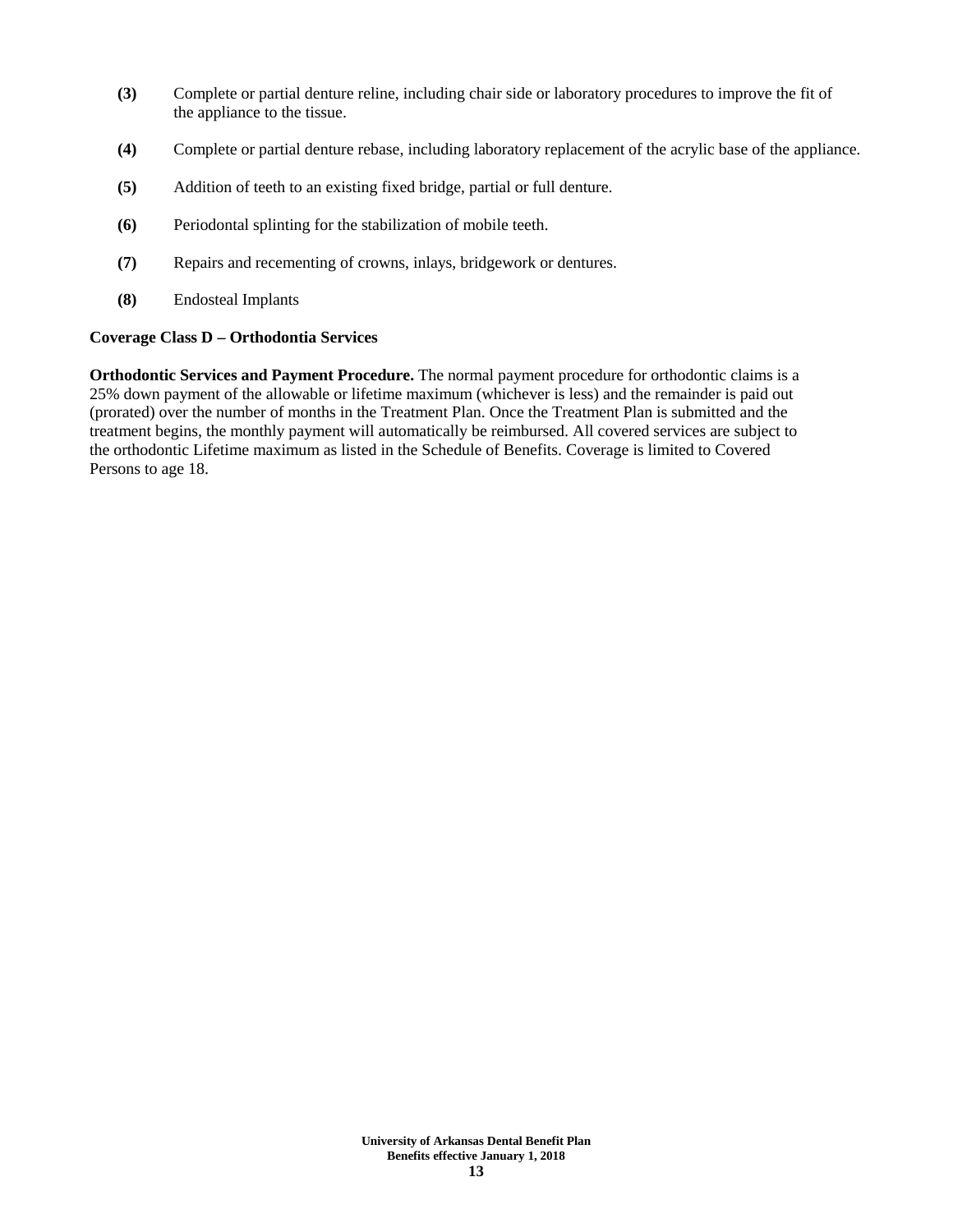# **DENTAL XTRA**

Dental Xtra is a program that provides additional dental benefits for Covered Persons with one or more of the following conditions: diabetes, coronary artery disease, oral cancer, and pregnancy. For Covered Persons with oral cancer, these benefits are available when there has been a previous diagnosis of oral cancer. For Pregnancy, enrollment in the Dental Xtra program terminates on the reported expected delivery date, which is provided at time of enrollment. Periodontal maintenance and scaling is available (as needed) for plans that offer periodontal benefits, see the Schedule of Benefits. Covered services are not subject to the deductible. Benefits paid do not count towards the Calendar Year Aggregate Maximum and continue to be covered services under Dental Xtra once the Calendar Year Aggregate Maximum has been reached. Coinsurance does not apply to covered services, when billed by a PPO Dentist or Contracting Dentist. Covered services billed by a Non-Contracting Dentist, are subject to coinsurance as listed in the Schedule of Benefits. To receive benefits under Dental Xtra, a Covered Person must qualify and enroll into the program. More information about enrollment and the benefits for Dental Xtra, is available on the web at [www.uasdental.blueadvantagearkansas.com.](http://www.uasdental.blueadvantagearkansas.com/)

| <b>Dental Xtra</b>                       | Prophylaxis<br>(Cleanings) or<br><b>Periodontal</b><br><b>Maintenance</b><br><b>Visit Every 3</b><br><b>Months</b> | <b>Periodontal</b><br><b>Scaling* Every 24</b><br><b>Months</b> | <b>Pre-diagnostic</b><br><b>Oral Cancer</b><br><b>Screening Every 6</b><br><b>Months</b> | <b>Fluoride</b><br><b>Treatment Every</b><br>3 Months |
|------------------------------------------|--------------------------------------------------------------------------------------------------------------------|-----------------------------------------------------------------|------------------------------------------------------------------------------------------|-------------------------------------------------------|
| Diabetes                                 | X                                                                                                                  | X                                                               |                                                                                          |                                                       |
| <b>Coronary Artery</b><br><b>Disease</b> | X                                                                                                                  | X                                                               |                                                                                          |                                                       |
| Stroke                                   | X                                                                                                                  | X                                                               |                                                                                          |                                                       |
| Pregnancy                                | X                                                                                                                  | X                                                               |                                                                                          |                                                       |
| Oral Cancer**                            | X                                                                                                                  |                                                                 | X                                                                                        | X                                                     |
| Sjogren's<br>Syndrome**                  | X                                                                                                                  |                                                                 | X                                                                                        | X                                                     |

\*Periodontal maintenance and scaling are available (as needed) with plans that offer periodontal benefits. See the Schedule of Benefits.

\*\*This benefit is available for members who have previously been diagnosed with oral cancer or for members who have been diagnosed with Sjogren's Syndrome.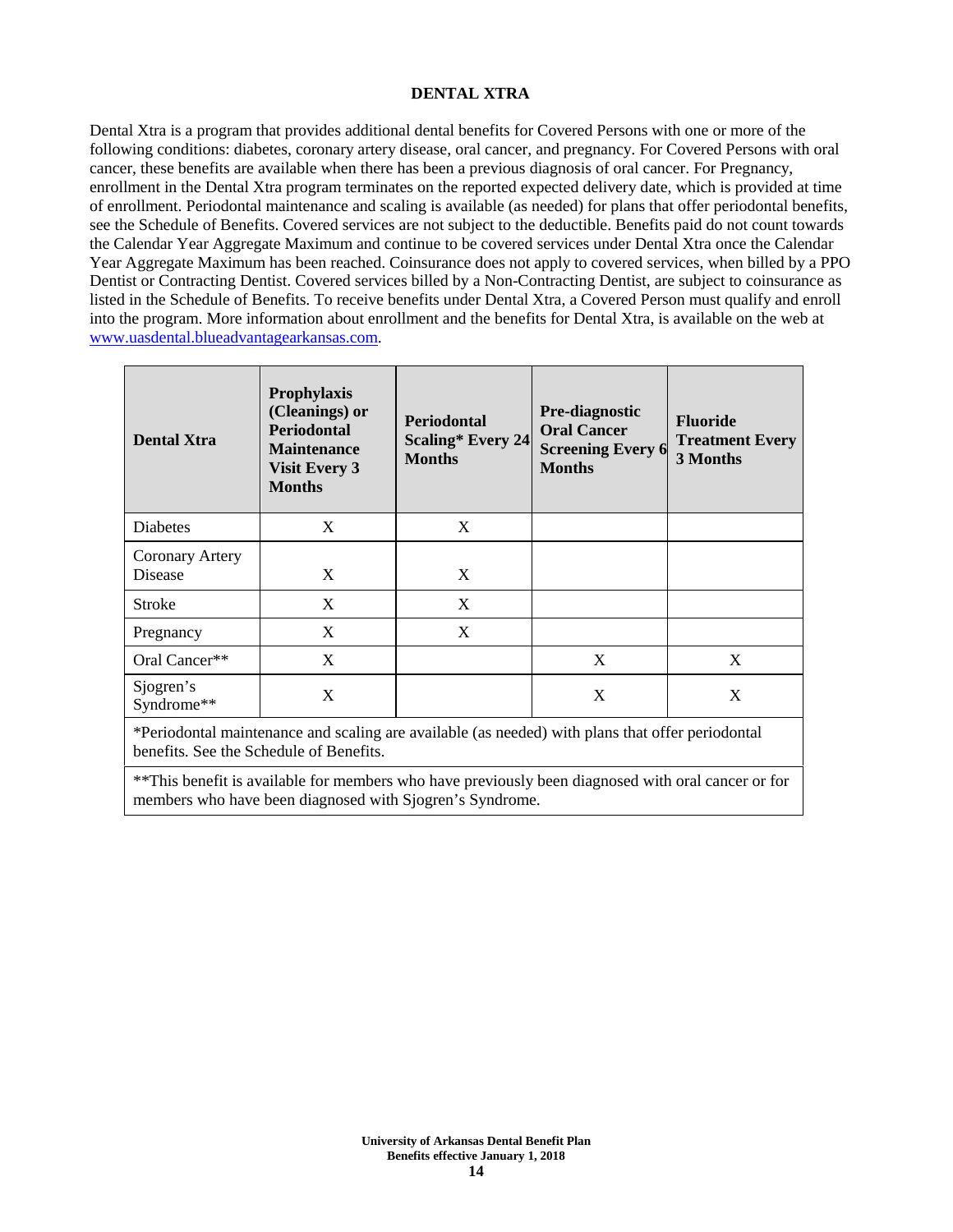# **LIMITATIONS AND EXCLUSIONS**

| <b>Diagnostic and Preventive Benefits</b> |                                                                                                                                             |  |
|-------------------------------------------|---------------------------------------------------------------------------------------------------------------------------------------------|--|
| <b>Diagnostic</b>                         | Routine periodic and specialty examinations not more than twice in any benefit<br>period. This is inclusive of an initial oral examination. |  |
|                                           | Bitewing and periapical X-rays as required.                                                                                                 |  |
|                                           | Full-mouth X-rays once in any three year period.                                                                                            |  |
| <b>Preventive</b>                         | Prophylaxis (cleaning) not more than twice in any benefit period.                                                                           |  |
|                                           | Topical application of fluoride once per benefit period.                                                                                    |  |
|                                           | Sealants once per tooth.                                                                                                                    |  |

### **LIMITATIONS AND EXCLUSIONS ON DIAGNOSTIC AND PREVENTIVE BENEFITS**

- **(1)** The Plan will pay for two oral examinations and cleanings in benefit period.
- **(2)** The Plan will pay for full mouth x-rays once within three years. A combination of periapical and bitewing xrays (ten or more films) or a panoramic film and additional x-rays make up a full mouth series.
- **(3)** A sealant is a benefit only on the unrestored, decay free chewing surface (occlusal surface) of the maxillary (upper) and mandibular (lower) first and second molars. Sealants are a benefit for dependent children to age 19. Sealants are payable once per tooth.
- **(4)** Preventative control programs (oral hygiene instructions, carries susceptibility tests, dietary control, tobacco counseling, etc.) are not a benefit.
- **(5)** The Plan will pay for one topical application of fluoride in a benefit period for dependent children to age 19. Fluoride rinses or self-applied fluorides are not a benefit.
- **(6)** The Plan will not pay for adult cleanings for Covered Participants to age 14.
- **(7)** Pulp vitality tests are payable per visit, not per tooth, and only for the diagnosis of emergency conditions.
- **(8)** See the General Limitations and Exclusions Section for more restrictions which apply to Diagnostic and Preventive Benefits.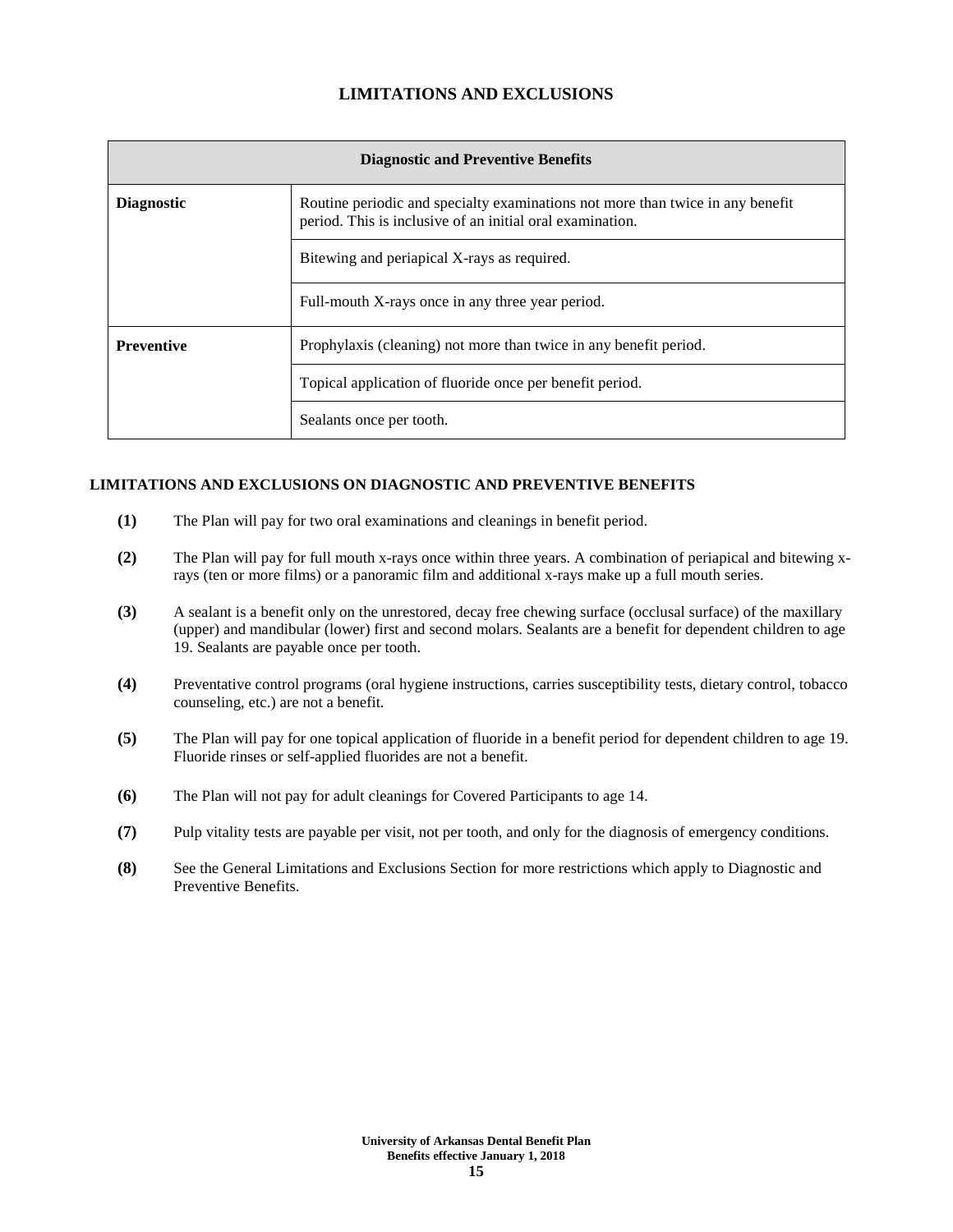| <b>Basic Restorative Benefits</b>          |                                                                                                                                       |  |  |  |
|--------------------------------------------|---------------------------------------------------------------------------------------------------------------------------------------|--|--|--|
| <b>Palliative Emergency</b><br>treatment   | Minor emergency treatment for the relief of pain as needed by the Covered Person.                                                     |  |  |  |
| <b>Fillings</b>                            | Amalgam (silver) and composite/resin (white) fillings.                                                                                |  |  |  |
| <b>Endodontics</b>                         | Includes pulpal therapy and root canal filling.                                                                                       |  |  |  |
| <b>Non-Surgical</b><br><b>Periodontics</b> | Includes treatment for the disease of the gums and bone supporting the teeth.                                                         |  |  |  |
| <b>Extractions</b>                         | Simple and surgical extractions.                                                                                                      |  |  |  |
| <b>Oral Surgery</b>                        | Oral surgery, including pre- and post-operative care, except TMJ surgery.                                                             |  |  |  |
| <b>Space Maintainers</b>                   | For prematurely lost teeth of eligible DEPENDENT children to age 16.                                                                  |  |  |  |
| <b>Stainless Steel Crowns</b>              | Used as a restoration to natural teeth for DEPENDENT children to age 16 when the<br>teeth cannot be restored with a filling material. |  |  |  |
| <b>Surgical Periodontics</b>               | Includes surgical procedures for the disease of the gums and bone supporting the<br>teeth.                                            |  |  |  |

#### **LIMITATIONS AND EXCLUSIONS ON BASIC RESTORATIVE BENEFITS**

- **(1)** Palliative treatment is payable on a per visit basis, once on the same date.
- **(2)** Fillings are allowed once per surface per tooth in a 12 month period. This is allowed irrespective of the number of combinations of procedures requested or performed.
- **(3)** Payment for root canal treatment includes charges for temporary restorations. Root canal treatment is limited to once in a lifetime, per tooth, by the same Dentist or dental office. Retreatment of root canal by the same Dentist or dental office will be considered after 24 months have lapsed since initial treatment. Root canals on deciduous teeth are not a benefit, unless there is no permanent successor. Pulpal therapy is limited to primary teeth and therapeutic pulpotomy is limited to primary teeth once in a lifetime.
- **(4)** Non-surgical periodontics will not be provided more often than once in a 24 month period per quadrant.
- **(5)** Periodontal maintenance is a benefit after three months following active periodontal treatment.
- **(6)** Extractions, surgical extractions, root removal, alveoplasty, surgical exposure of impacted or unerupted tooth, tooth reimplantation and/or stabilization, transseptal fiberotomy, and oroantral fistula closure are limited to once per lifetime.
- **(7)** Charges for general anesthesia/intravenous sedation are not covered except when administered in conjunction with covered oral surgery, excluding single tooth extractions (ADA procedure code 7140) and for children to age three.
- **(8)** Analgesia, anxiolysis, therapeutic drug injection, other drugs and/or medicines, and desensitizing medicines are not covered.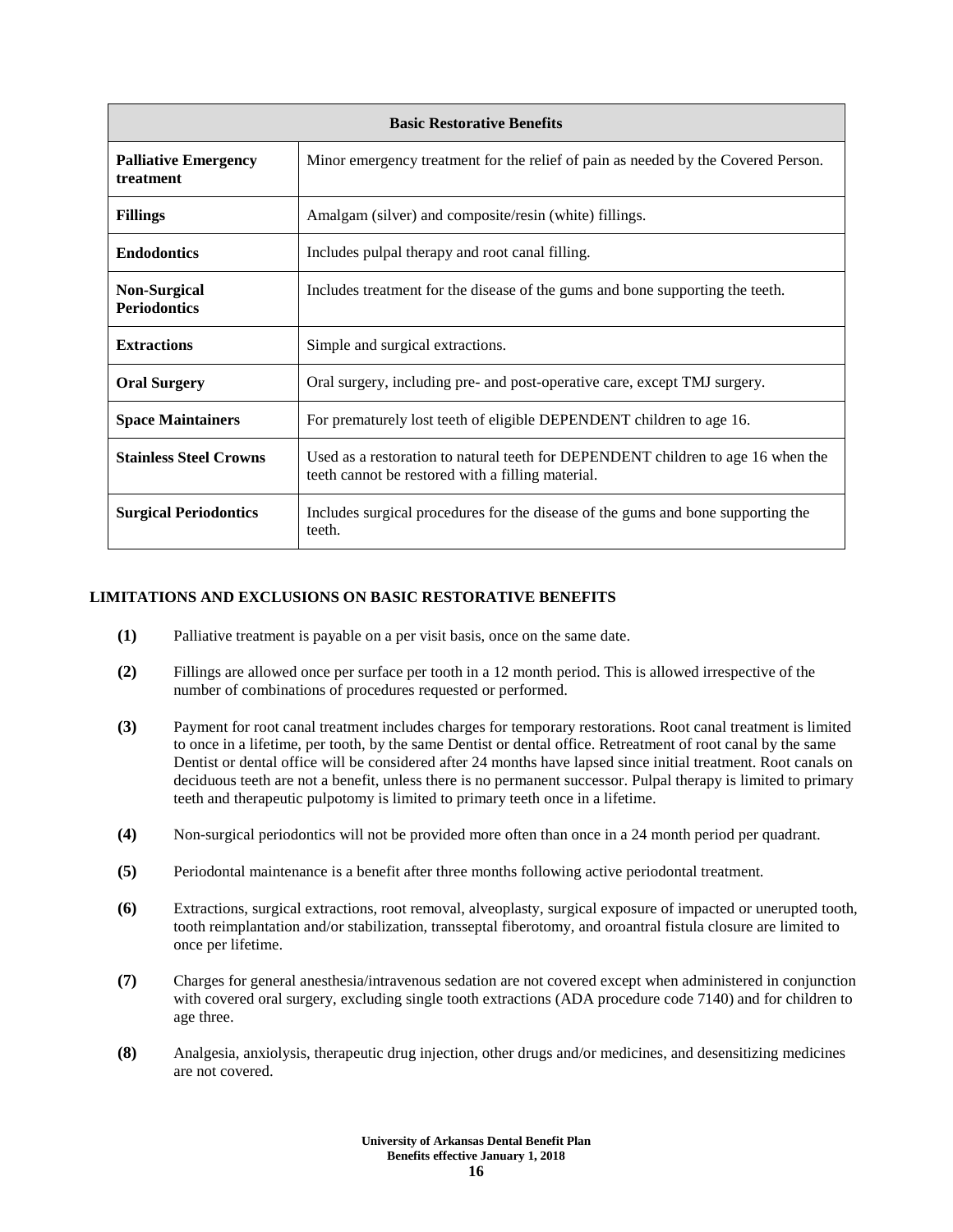- **(9)** Composite resin crowns are not a benefit on primary teeth. A stainless steel crown allowance will be made with any fee difference the responsibility of the patient.
- **(10)** A space maintainer is a benefit when used to replace prematurely lost or extracted teeth for children to age 16, limited to once in a 60 consecutive month period. Recementation of a space maintainer is limited to once in five years (sixty consecutive months). Recementation of a space maintainer within six months of the seating date is part of the original procedure. A space maintainer is not considered an orthodontic appliance.
- **(11)** The Plan will not pay for the replacement of a stainless steel crown within a 60 month period of the initial placement.
- **(12)** See the General Limitations and Exclusions Section for more restrictions which apply to Basic Restorative Benefits.
- **(13)** Payment for periodontal surgery shall include charges for three months' post-operative care and any surgical re-entry for a three consecutive year period. Root planing, curettage, and osseous surgery are not a benefit for participant(s) to age 14.

| <b>Major Restorative Benefits</b>                   |                                                                                                                                                                                                                            |  |  |  |
|-----------------------------------------------------|----------------------------------------------------------------------------------------------------------------------------------------------------------------------------------------------------------------------------|--|--|--|
| Crowns, Inlays, Onlays,<br>and Veneers              | Crowns, inlays, onlays, and veneers are Benefits for the treatment of visible decay<br>and fractures of tooth structure when teeth are so badly damaged they cannot be<br>restored with amalgam or composite restorations. |  |  |  |
| <b>Prosthodontics</b>                               | Procedures for construction of fixed bridges, partial or complete dentures, and repair<br>of fixed bridges.                                                                                                                |  |  |  |
| <b>Complete or Partial</b><br><b>Denture Reline</b> | Chair side or laboratory procedure to improve the fit of the appliance to the tissue<br>(gums).                                                                                                                            |  |  |  |
| <b>Complete or Partial</b><br><b>Denture Rebase</b> | Laboratory replacement of the acrylic base of the appliance.                                                                                                                                                               |  |  |  |
| <b>Endosteal Implants</b>                           | Endosteal implants are covered once in a lifetime per tooth.                                                                                                                                                               |  |  |  |

#### **LIMITATIONS AND EXCLUSIONS ON MAJOR RESTORATIVE BENEFITS**

- **(1)** The Plan will not pay to replace any crowns, inlays, onlays, or veneers received in the previous five years (60 consecutive months). Payment for crowns, inlays, onlays, and veneers shall include charges for preparations of tooth, gingival, and impression.
- **(2)** The Plan will not pay for a crown, inlay, onlay, or veneer on a tooth that can be restored with an amalgam or composite restoration.
- **(3)** Porcelain/ceramic or cast crowns for children to age 12 are not covered.
- **(4)** Crown repair is limited to once in a two consecutive year period on the same tooth. Crown and fixed partial denture recement is limited to once in 12 consecutive months per tooth. Repairs for bridges and full and partial dentures are limited to once in a five consecutive year period
- **(5)** Procedures for purely cosmetic reasons are not covered.
- **(6)** The Plan will not pay to replace any fixed bridges or partial or complete dentures that the participant received in the previous five years, except where the loss of additional teeth requires the construction of a new appliance.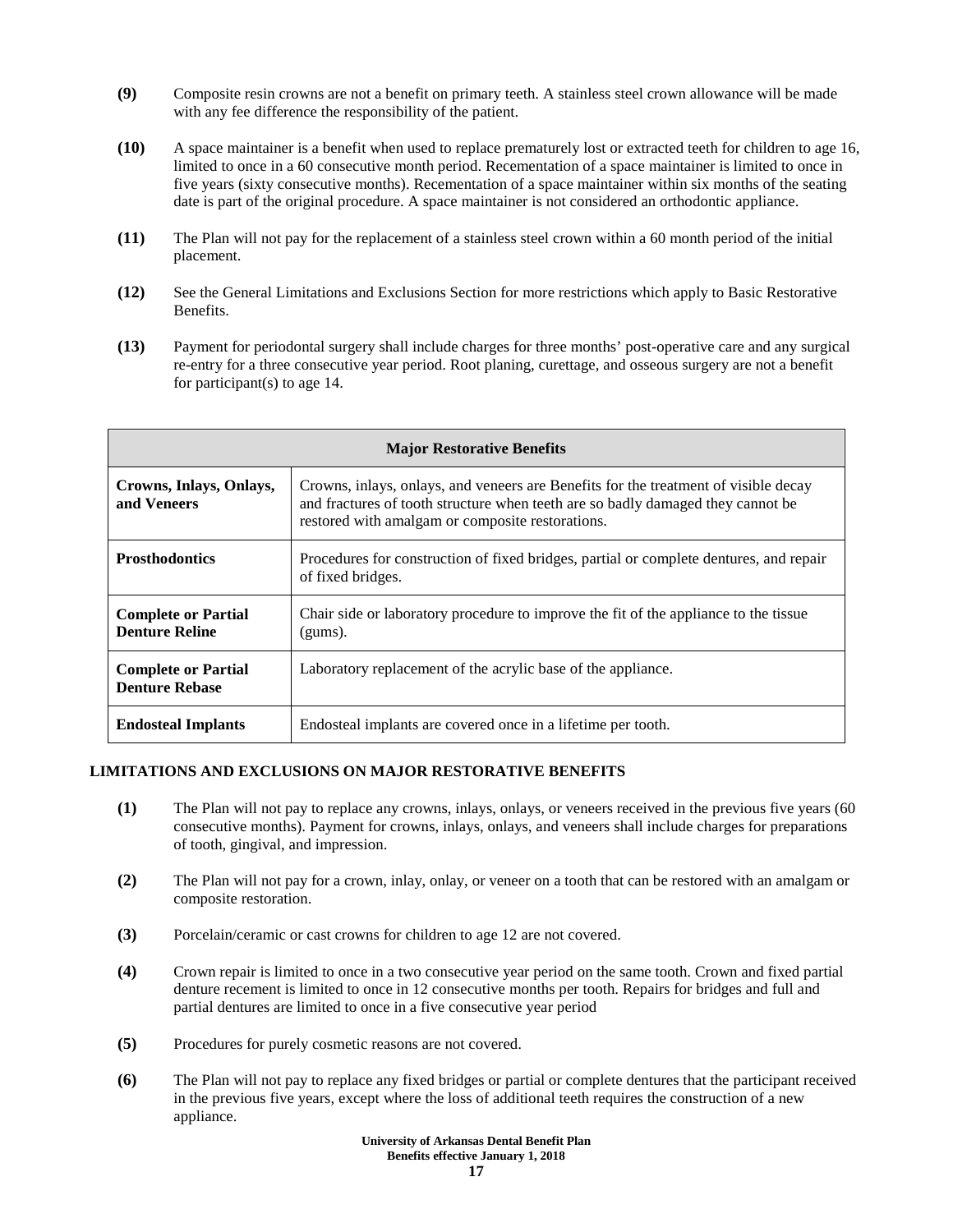- **(7)** The Plan will not pay to replace a bridge or denture unless it cannot be made satisfactory.
- **(8)** Recementation of a bridge within six months of the seating date is part of the original procedure.
- **(9)** Payment for a partial or complete denture shall include charges for any necessary adjustment within a six month period.
- **(10)** Payment for a reline or rebase of a partial or complete denture is limited to once in a three year period. Adjustments made within the first six months after delivery are not covered. Adjustments after the post six month delivery period are limited to not more than twice in any 12 consecutive month period.
- **(11)** A posterior, fixed partial denture and a removable partial denture in the same dental arch is not covered. The benefit is limited to the allowance for the partial, removable denture.
- **(12)** Adjustments to complete or partial dentures are limited to two adjustments per denture per 12 months after six months have elapsed since initial placement.
- **(13)** The Plan limits payment for standard dentures to the maximum allowable fee for a standard partial or complete denture. A standard denture means a removable appliance to replace missing natural, permanent teeth. A standard denture is made by conventional means from acceptable materials. If a denture is constructed by specialized techniques and the fee is higher than the fee allowable for a standard denture, the patient is responsible for the difference.
- **(14)** The Plan does not pay for fixed bridges or full or partial dentures for children to age 16.
- **(15)** A fixed bridge where a partial denture is constructed in the same arch is not a covered benefit.
- **(16)** Fixed partial denture retainers are a benefit once in any five consecutive month period.
- **(17)** Temporary and provisional crowns and partial dentures are not a benefit.
- **(18)** Procedures for purely cosmetic reasons are not covered.
- **(19)** Tissue conditioning is limited to two in a three consecutive year period. Tissue conditioning is not a benefit if performed on the same day a denture is delivered or a reline/rebase is provided.
- **(20)** Endosteal implants are covered once in a lifetime per tooth.
- **(21)** The implant abutment to support a crown is covered once in any five consecutive year period.
- **(22)** An implant or abutment supported crown is covered once in any five consecutive year period.
- **(23)** An implant or abutment supported retainer is covered once in any five consecutive year period.
- **(24)** Implant maintenance procedure is covered once in any 12 consecutive months.
- **(25)** Repair of an implant supported prosthesis or implant abutment is covered once in any five consecutive year period.
- **(26)** Re-cementation of implant/abutment supported crown or fixed partial denture is covered once in any 12 consecutive month period after six months have elapsed since initial placement.
- **(27)** See the General Limitations and Exclusions Section for more restrictions which apply to Major Restorative Benefits.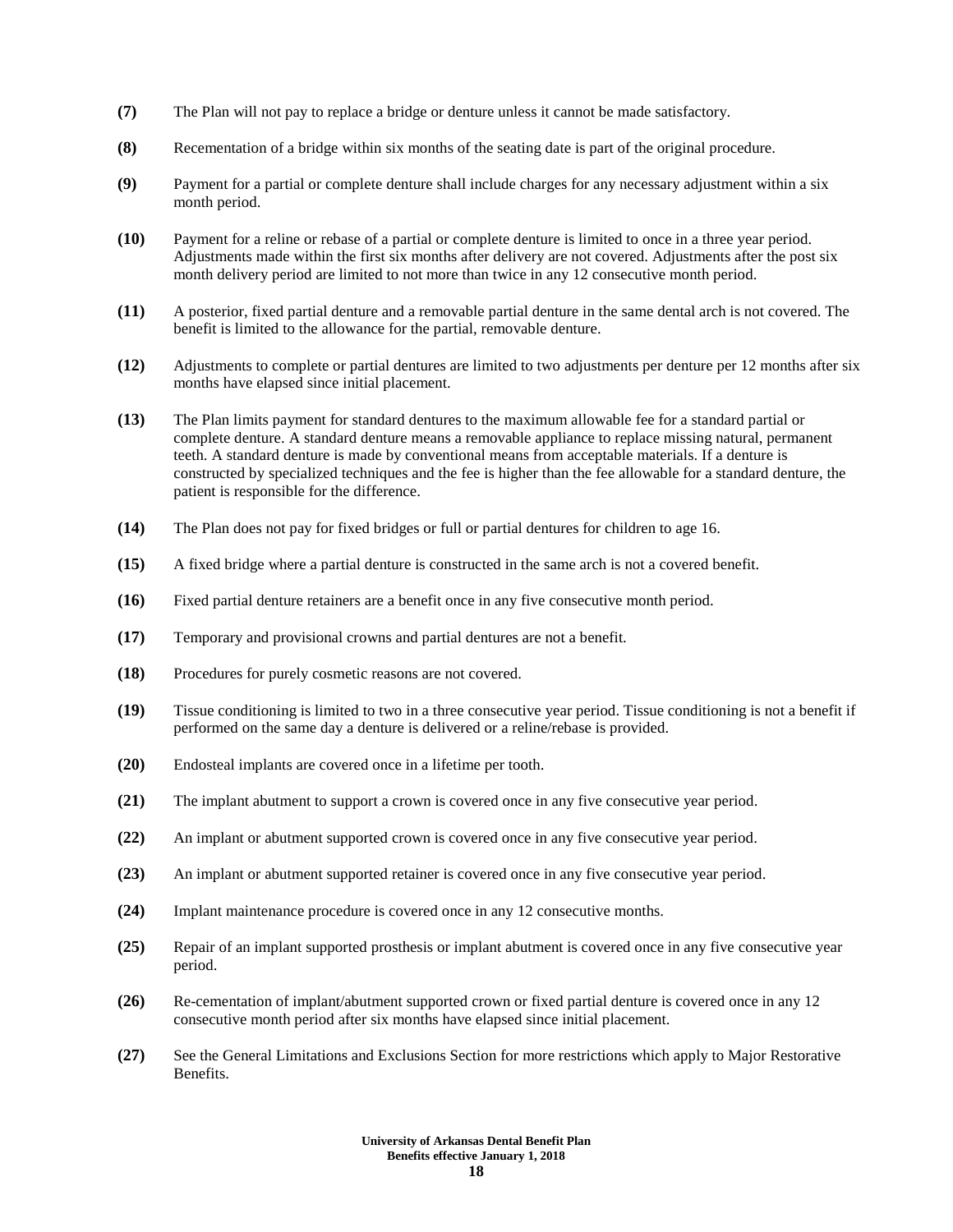### **EXCLUSIONS FOR ALL BENEFITS**

The Claims Administrator will only pay the Benefits stated for each type of dental service set out in the Schedule of Benefits. **Not all dental services are Benefits under this Plan**. Benefits will only be provided for Covered Persons who are enrolled on the date of treatment. Benefits will be determined based on the date services were rendered. Services must be provided by a Dentist or properly licensed employee of the Dentist. Services must be necessary and customary. Services must be provided following generally accepted dental practice standards as determined by the dental profession to be a paid benefit. The Claims Administrator will pay allowable Benefits based upon the percentages and subject to the Annual Maximum Benefit as stated on the Schedule of Benefits. Such percentages will be applied to the lesser of the Maximum Plan Allowance or the fees the Dentist charges for the service. **The maximum payment for Non-Participating Dentists will be 10% less than to a Participating Dentist.** Payments for covered services performed by Non-Participating Dentists will be sent to the patient(s). Non-Participating Dentists may balance-bill patients for the difference of their charges and the Claims Administrator's payment; Participating Dentists shall not balance-bill patients for charges exceeding the MPA for covered Benefits under this Plan.

#### **OPTIONAL SERVICES**

- **(1)** Services that are more expensive than the treatment usually provided under accepted dental practice standards are called optional services. Optional services also include the use of specialized techniques instead of standard procedures. Benefits for optional services will be based on and paid the same as the usual service. The Covered Person will be responsible for the remainder of the Dentist's fee.
- **(2)** Payment made by the Claims Administrator for any surgical service will include charges for routine, postoperative evaluations or visits.
- **(3)** If a Covered Person transfers from one Dentist to another during the course of treatment, Benefits will be limited to the amount that would have been paid if one Dentist rendered the service.

#### **EXCLUSIONS**

The following dental services are not eligible under this Plan:

- **(1)** Benefits or services for injuries or conditions covered under Worker's Compensation or Employer's Liability laws. Benefits or services available from any federal or state government agency; municipality, county, other political subdivision; or community agency; or from any foundation or similar entity.
- **(2)** Charges for services or supplies received as a result of dental disease, defect, or injury due to an act of war, declared or undeclared.
- **(3)** Charges for services or supplies for which no charge is made that the patient is legally obligated to pay. Charges for which no charge would be made in the absence of dental coverage.
- **(4)** Charges for treatment by other than a Dentist except that a licensed hygienist may perform services in accordance with applicable law. Services must be under the supervision and guidance of the Dentist in accordance with generally accepted dental standards.
- **(5)** Charges for the completion of forms and/or submission of supportive documentation required by the Claims Administrator for a benefit determination. A charge for these services is not to be made to a patient by a Participating Dentist in the DDPAR network.
- **(6)** Benefits to correct congenital or developmental malformations.
- **(7)** Services for the purpose of improving appearance when form and function are satisfactory, and there is insufficient pathological condition evident to warrant the treatment (cosmetic Dentistry).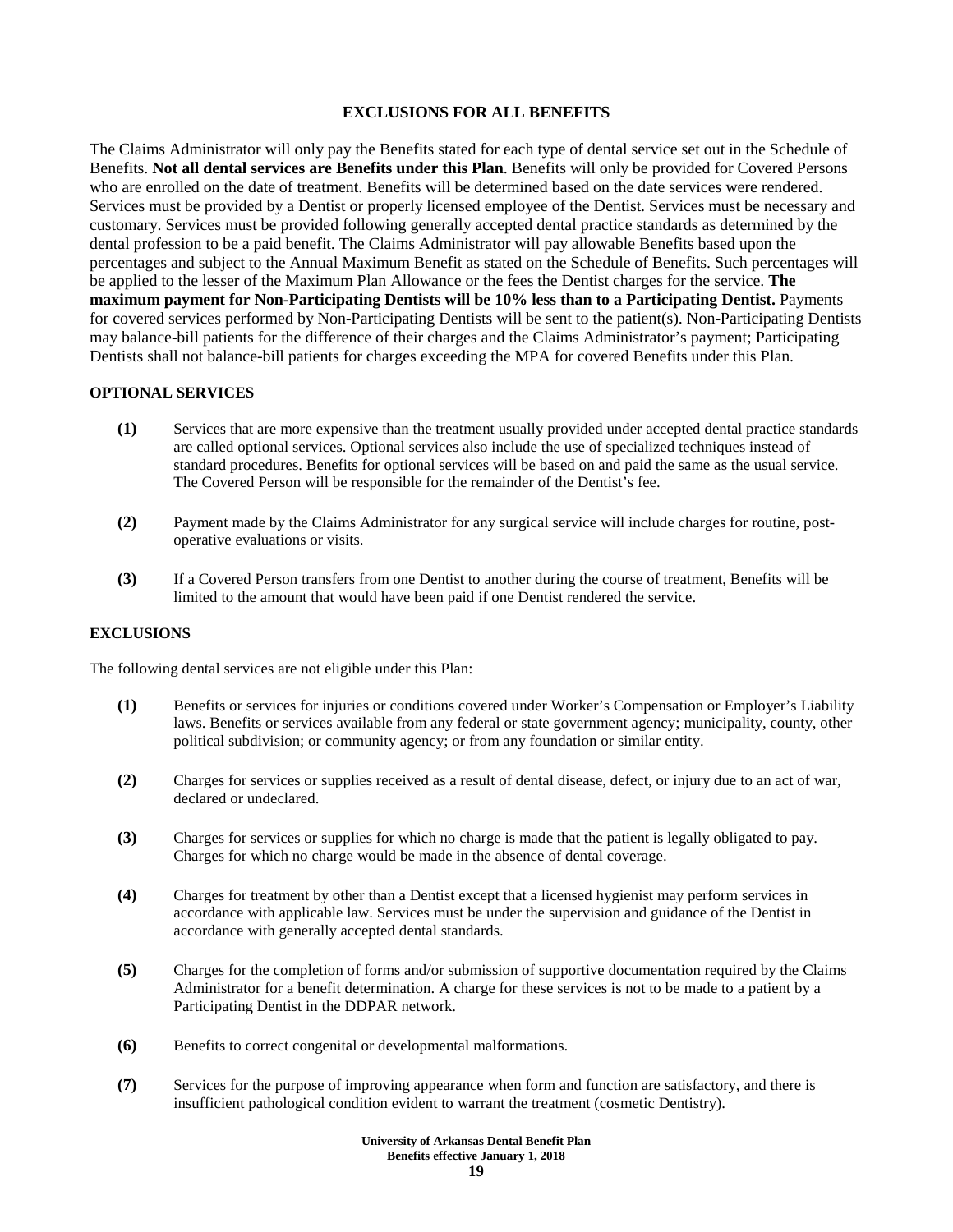- **(8)** Benefits for services or appliances started prior to the date the Covered Person became eligible under this Plan, including, but not limited to, restorations, prosthodontics, and orthodontics.
- **(9)** Services with respect to diagnosis and treatment of disturbances of the temporomandibular joint (TMJ).
- **(10)** Services for increasing the vertical dimension or for restoring tooth structure lost by attrition, for rebuilding or maintaining occlusal services, or for stabilizing the teeth.
- **(11)** Experimental and/or investigational services, supplies, care, and treatment which does not constitute accepted medical practice properly within the range of appropriate medical practice under the standards of the case and by the standards or a reasonably substantial, qualified, responsible, relevant segment of the medical and dental community or government oversight agencies at the time services were rendered. The Claims Administrator must make an independent evaluation of the experimental or non-experimental standings of specific technologies. The Claims Administrator's decision will be final and binding on the Plan. Drugs are considered experimental if they are not commercially available for purchase and/or are not approved by the Food and Drug Administration for general use.
- **(12)** Charges for replacement of lost, missing, or stolen appliances/devices.
- **(13)** Charges for services when a Claim is received for payment more than 12 months after services are rendered.
- **(14)** Charges for complete occlusal adjustments, occlusal guards, occlusion analysis, enamel microabrasion, odontoplasty, bleaching, and athletic mouthguards.
- **(15)** Specialized techniques that entail procedure and process over and above that which is normally adequate. Any additional fee is the patient's responsibility.
- **(16)** Behavior management.
- **(17)** Those services and benefits excluded by the rules and regulations of DDPAR, including DDPAR's processing policies.
- **(18)** Removable appliances for control of harmful habits, including but not limited to tongue thrust appliances.
- **(19)** Analgesia, anxiolysis, therapeutic drug injection, other drugs and/or medicines, and desensitizing medicines are not covered. Charges for general anesthesia/intravenous sedation are not covered except when administered in conjunction with covered oral surgery excluding single tooth extractions (ADA procedure code 7140) and for children three and under.
- **(20)** Procedures that do not comply with the Claims Administrator's Claims procedures.
- **(21)** Charges for precision attachments, provisional splinting, desensitizing medicines, home care medicines, premedications, stress breakers, coping, office visits during or after regularly scheduled hours, case presentations, and hospital-related services.
- **(22)** All other benefits and services not specifically covered in the Plan and/or Schedule of Benefits.
- **(23)** Care provided by an individual who normally resides in your household or is a member of your immediate family, which is defined as including parents, siblings, spouses, children, grandparents, aunts, uncles, nieces and nephews.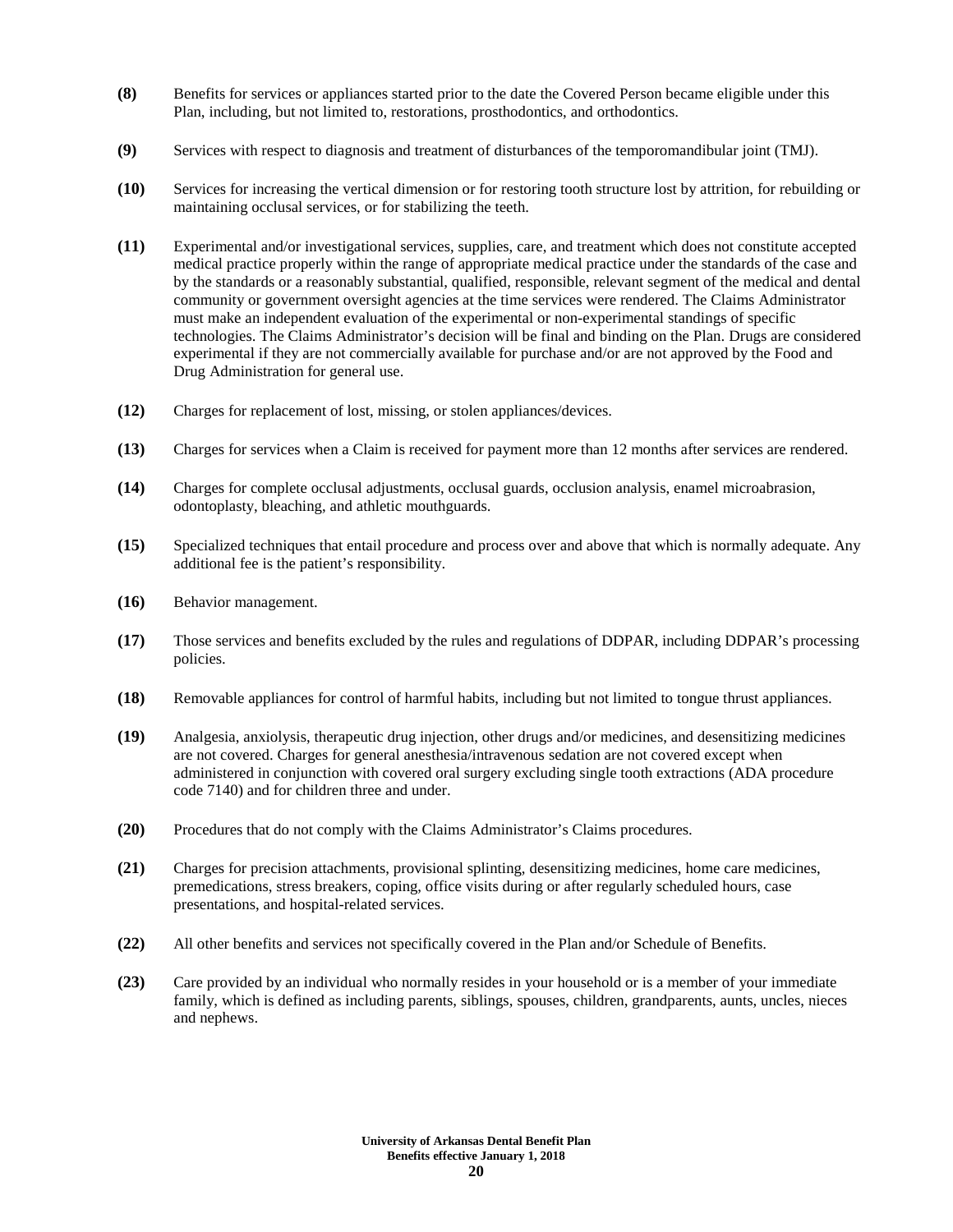# **CONDITIONS UNDER WHICH BENEFITS WILL BE PROVIDED**

**Choice of Dentist**. Neither the Plan Administrator nor the Claims Administrator furnishes covered services directly. The Claims Administrator pays for licensed Dentists to provide these services. A Covered Person may choose any Dentist. Covered Persons should determine the qualifications of the Dentist they select.

**PPO Dentists and Contracting Dentists.** PPO Dentists and Contracting Dentists have agreed to accept the Charge as payment in full for covered services except for the deductible and In-Network coinsurance if applicable. PPO Dentists and Contracting Dentists will not bill a Covered Person beyond the Charge for covered services unless the Calendar Year Aggregate Maximum has been met. Covered services performed by a PPO Dentist or Contracting Dentist are subject to the In- Network coinsurance percentage of the Charge for the covered service stated in the Schedule of Benefits. The Covered Person is responsible for the payment of the applicable deductible, In-Network coinsurance and any charges in excess of the Calendar Year Aggregate Maximum or the Lifetime orthodontic maximum, if applicable, stated in the Schedule of Benefits.

**Non-Contracting Dentists.** Covered services performed by a Non-Contracting Dentist are subject to the Outof-Network coinsurance percentage of the Allowable Charge for the covered service stated in the Schedule of Benefits. When covered services are performed by a Non-Contracting Dentist, the Plan will pay contract benefits directly to the Employee. Any difference between the Non-Contracting Dentist's billed charge and the contract benefits paid by the Plan shall be the responsibility of the Covered Person.

The Plan Administrator shares the public and professional concern about the possible spread of HIV and other infectious diseases in the dental office. However, neither Plan Administrator nor the Claims Administrator can ensure the Dentist's use of precautions against the spread of such diseases. Neither Plan Administrator nor the Claims Administrator can compel the Dentist to be tested for HIV or to disclose test results. If there are questions about a Dentist's health status or use of recommended clinical precautions, Covered Person should discuss them with the Dentist.

**Clinical Examination**. Before approving a Claim, the Claims Administrator may obtain from any Dentist or hospital such information and records they may require to administer the Claim. Plan Administrator may require that a Covered Person be examined by a dental consultant, retained by Plan Administrator, in or near his/her place of residence.

**Pre-Determination**. A Dentist may file a Claim form showing the services he or she recommends. The Claims Administrator will then pre-determine the benefits payable under this Plan. Payment will only be made for predetermined services if the Covered Person receives treatment for which benefits are payable, remains eligible, and has not exceeded his or her Annual Maximum Benefits. A Claim form requesting a Pre-Determination may be submitted electronically.

**Proof of Loss**. Claims must be furnished to Claims Administrator within 180 days after completion of treatment for which benefits are payable. Any Claim filed after this period will be denied.

**Treatment of Benefits on Lack of Eligibility**. The Claims Administrator will not pay benefits for any services received by a patient who is not eligible under this Plan at the time of treatment.

**To Whom Benefits Are Paid**. Benefits provided under this Plan will be paid as follows:

- **(a)** For services provided by a Participating Dentist, payment will be made to the Participating Dentist.
- **(b)** For services provided by a Non-Participating Dentist, payment will be made to the Employee. The Employee is responsible for all payment(s) to a Non-Participating Dentist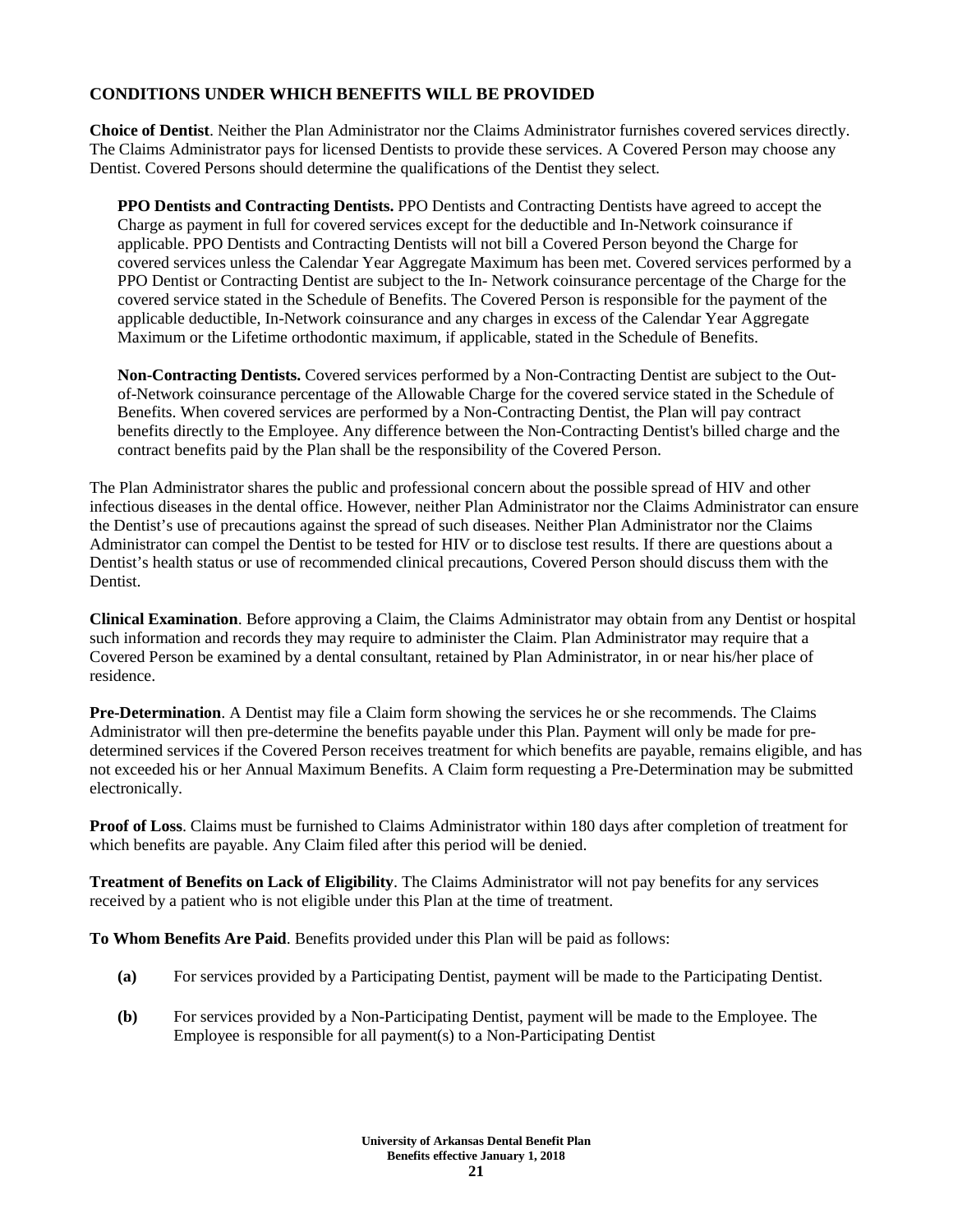## **DEFINED TERMS**

The following terms have special meanings and when used in this Plan will be capitalized.

**Active Employee** is an Eligible Employee who is on the regular payroll of the Employer and who has begun to perform the duties of his or her job with the Employer on a full-time or part-time basis.

**Allowable Charge** when used in connection with covered services or supplies delivered in Arkansas, will be the amount deemed by the Claims Administrator, in its sole discretion, to be reasonable. The customary allowance is the basic Allowable Charge. However, Allowable Charge may vary, given the facts of the case and the opinion of the Claims Administrator.

Allowable Charges for services or supplies received out of Arkansas may be determined by the local Blue Cross and Blue Shield Plan. Please note that all benefits under this Plan are subject to and shall be paid only by reference to the Allowable Charge as determined at the discretion of the Plan. This means that regardless of how much a health care Provider may bill for a given service, the benefits under this Plan will be limited by the established Allowable Charge. If services are rendered by a Participating Provider, that Provider is obligated to accept the established rate as payment in full, and should only bill the member for Deductible, Coinsurance and any non-covered services; however, if services are rendered by a Non-Participating Provider, the member will be responsible for all amounts billed in excess of the Allowable Charge.

**Calendar Year** means January 1st through December 31st of the same year.

**Claim** means a request for benefits under the Plan made in accordance with the Plan's procedures for filing benefit claims. A Claim includes a request for payment for a service, supply, prescription drug, equipment, or treatment covered by the Plan. A Claim must be made in accordance with the claims procedures under the Plan as set forth in the How to Submit a Claim section of this document. A Claim does not include any benefits inquiries where such inquiries do not follow the requirements established in the claims procedures.

**COBRA** means the Consolidated Omnibus Budget Reconciliation Act of 1985, as amended.

**Covered Charge(s)** means those Medically Necessary services or supplies that are covered under this Plan.

**Covered Person** is an Employee, Retiree or Dependent who is covered under this Plan.

**Dentist** is a person who is properly trained and licensed to practice Dentistry and who is practicing within the scope of such license.

**Eligible Employee -** An Employee is Eligible if he or she is a Full-Time Employee of the University, unless he or she is an Employee of a campus not participating in the Plan. A Full-Time Employee is an Employee who is employed half-time or greater and is on at least a nine-month appointment period. However, for purposes of this Plan "Eligible Employees shall also include Residents, Interns and house staff members at the University of Arkansas for Medical Sciences.

**Employee** means a person who is classified by his Employer as an Eligible Employee.

**Employer** is University of Arkansas System.

**Experimental and/or Investigational** means services, supplies, care and treatment which does not constitute accepted medical practice properly within the range of appropriate medical practice under the standards of the case and by the standards of a reasonably substantial, qualified, responsible, relevant segment of the dental community or government oversight agencies at the time services were rendered.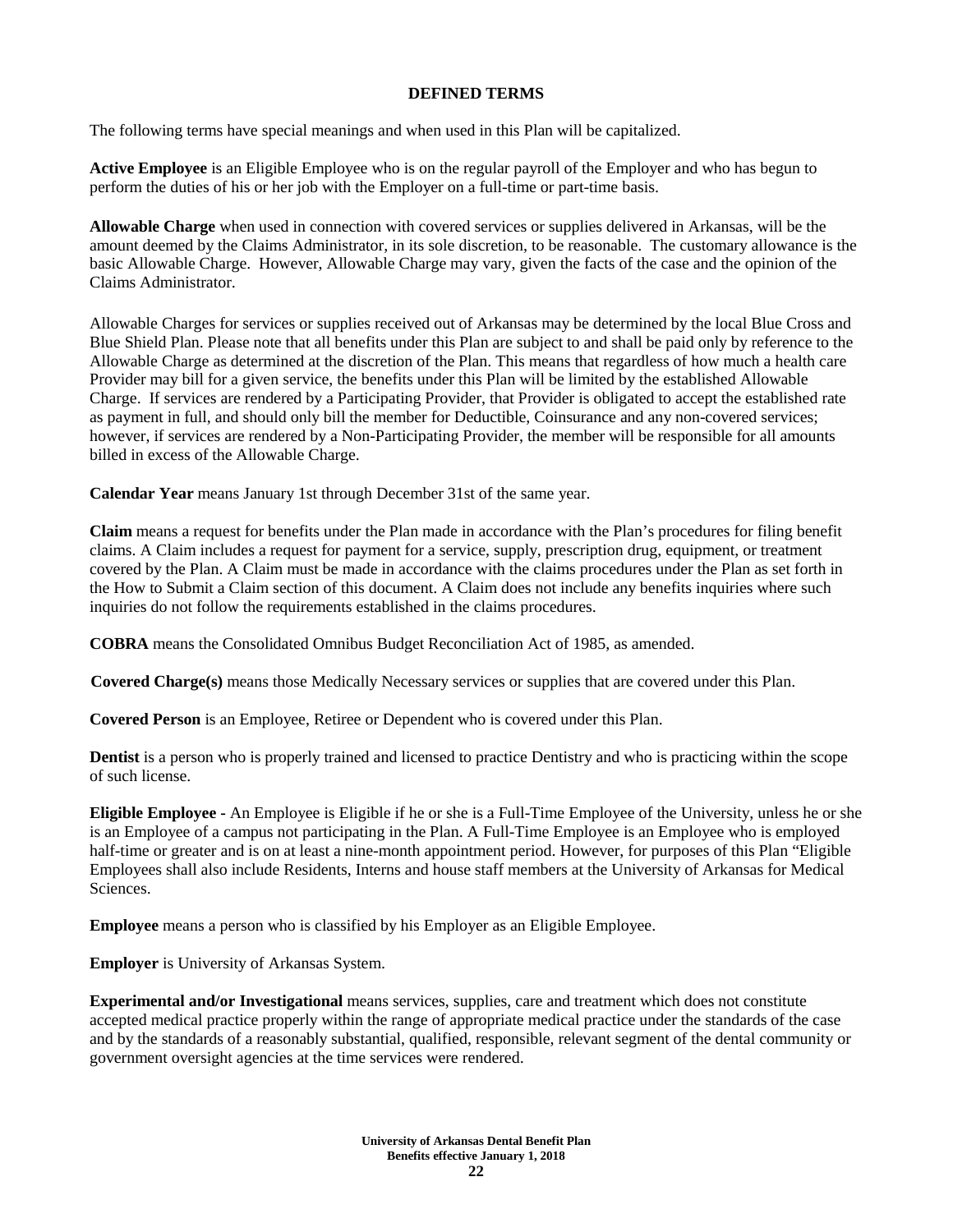The Plan Administrator must make an independent evaluation of the experimental/nonexperimental standings of specific technologies. The Plan Administrator shall be guided by a reasonable interpretation of Plan provisions. The decisions shall be made in good faith and rendered following a detailed factual background investigation of the claim and the proposed treatment. The decision of the Plan Administrator will be final and binding on the Plan. The Plan Administrator will be guided by the following principles:

- **(1)** if the drug or device cannot be lawfully marketed without approval of the U.S. Food and Drug Administration and approval for marketing has not been given at the time the drug or device is furnished; or
- **(2)** if the drug, device, medical treatment or procedure, or the patient informed consent document utilized with the drug, device, treatment or procedure, was reviewed and approved by the treating facility's Institutional Review Board or other body serving a similar function, or if federal law requires such review or approval; or
- **(3)** if Reliable Evidence shows that the drug, device, medical treatment or procedure is the subject of on-going phase I or phase II clinical trials, is the research, experimental, study or Investigational arm of on-going phase III clinical trials, or is otherwise under study to determine its maximum tolerated dose, its toxicity, its safety, its efficacy or its efficacy as compared with a standard means of treatment or diagnosis; or
- **(4)** if Reliable Evidence shows that the prevailing opinion among experts regarding the drug, device, medical treatment or procedure is that further studies or clinical trials are necessary to determine its maximum tolerated dose, its toxicity, its safety, its efficacy or its efficacy as compared with a standard means of treatment or diagnosis.

Reliable Evidence shall mean only published reports and articles in the authoritative medical and scientific literature; the written protocol or protocols used by the treating facility or the protocol(s) of another facility studying substantially the same drug, service, medical treatment or procedure; or the written informed consent used by the treating facility or by another facility studying substantially the same drug, device, medical treatment or procedure.

Drugs are considered Experimental if they are not commercially available for purchase and/or they are not approved by the Food and Drug Administration for general use.

**Family Unit** is the covered Employee or Retiree and the family members who are covered as Dependents under the Plan.

**Hospital** means an acute general care Hospital, a psychiatric Hospital and a rehabilitation Hospital licensed as such by the appropriate state agency. It does not include any of the following, unless required by applicable law: Hospitals owned or operated by state or federal agencies, convalescent homes or Hospitals, homes for the aged, sanitariums, long term care facilities, infirmaries, or any institution operated mainly for treatment of long-term chronic diseases.

**Injury** means an accidental physical Injury to the body caused by unexpected external means.

**In-Network Dentist, or Participating Dentist,** means a Dentist who has entered into a network participation contract with the Claims Administrator.

Late Enrollee means a Plan Participant who enrolls under the Plan other than during the first 30-day period in which the individual is eligible to enroll under the Plan or during a Special Enrollment Period.

**Legal Guardian** means a person recognized by a court of law as having the duty of taking care of the person and managing the property and rights of a minor child.

**Medically or Dentally Necessary** care and treatment is recommended or approved by a Dentist; is consistent with the patient's condition or accepted standards of good dental practice; is medically proven to be effective treatment of

> **University of Arkansas Dental Benefit Plan Benefits effective January 1, 2018 23**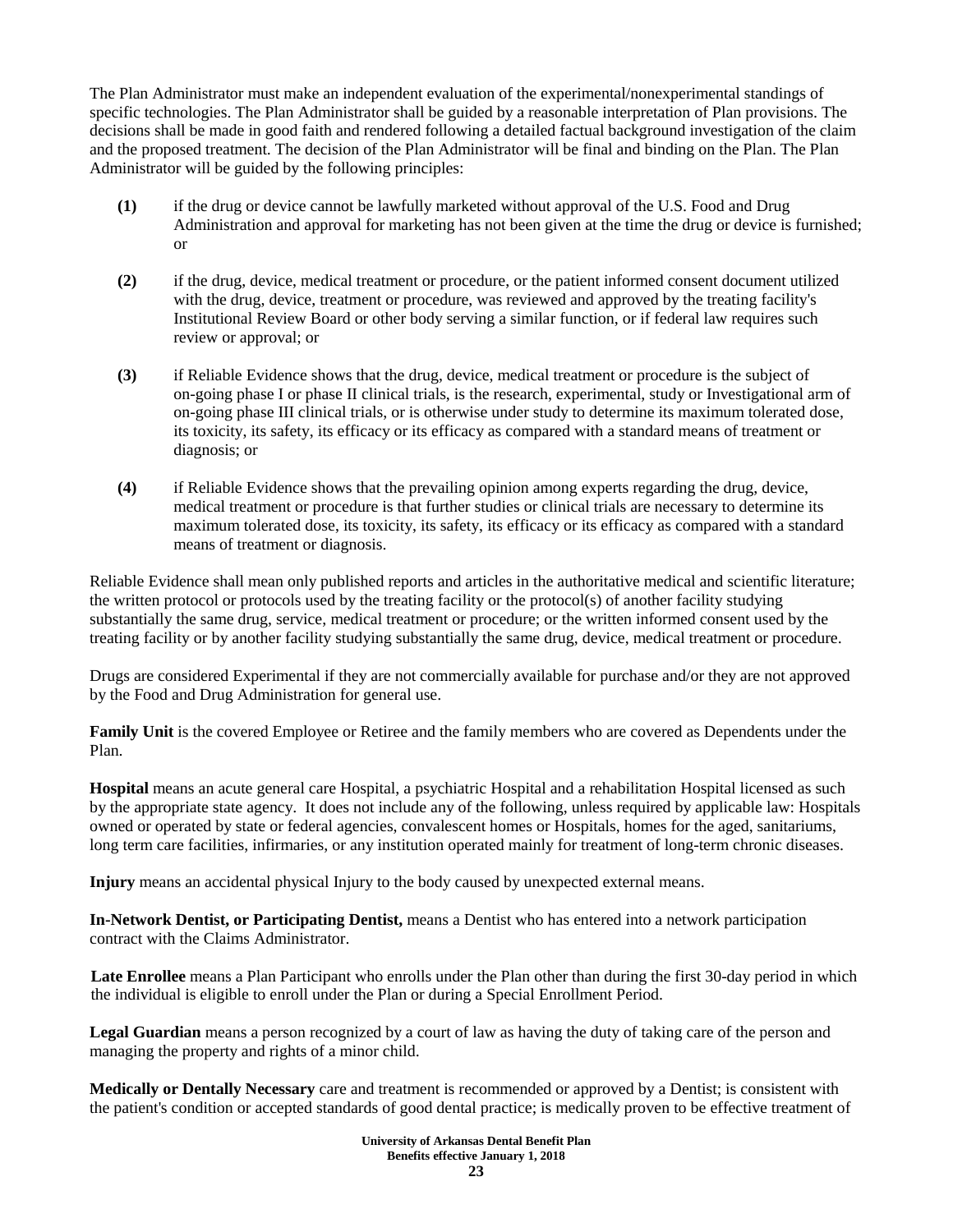the condition; is not performed mainly for the convenience of the patient or provider of dental services; is not conducted for research purposes; and is the most appropriate level of services which can be safely provided to the patient.

All of these criteria must be met; merely because a Physician recommends or approves certain care does not mean that it is Medically Necessary.

**No-Fault Auto Insurance** is the basic reparations provision of a law providing for payments without determining fault in connection with automobile accidents.

**Out-of-Network Dentist, or Non-Participating Dentist,** means a Dentist who does not have a network participation contract with the Claims Administrator.

**Physician** means a Doctor of Medicine (M.D.) or a Doctor of Osteopathy (D.O.) duly licensed and qualified to practice medicine and perform surgery at the time and place a claimed intervention is rendered. Physician also means a Doctor of Podiatry (D.P.M.), a Chiropractor (D.C.), a Psychologist (Ph.D.), an Oral Surgeon (D.D.S.) or an Optometrist (O.D.) duly licensed and qualified to perform the claimed health intervention at the time and place such intervention is rendered.

**Plan** means the University of Arkansas Dental Benefit Plan, which is a benefits plan for certain Employees of University of Arkansas System and is described in this document.

**Plan Allowance** means the maximum amount the Plan will cover or pay for any health care services, drugs, medical devices, equipment, supplies or benefits covered by the Plan. This overall limit on the amount of Plan benefits available under the Plan may also be referred to as the "Allowable Charge or "Allowance" under the Plan.

**Plan Participant** is any Employee, Retiree or Dependent who is covered under this Plan.

**Plan Year** is the 12-month period beginning on January 1 and ending on the following December 31.

**Retired Employees -** An eligible Retiree is:

- **(1)** an Employee who retires while covered under the Plan and on the date of retirement has age and continuous years of service with the UA equal to at least a total of 70 and immediately prior to retirement has completed 10 or more consecutive years of continuous coverage under the Plan; or,
- **(2)** an eligible employee who retires while covered under the Plan and on the date or retirement is age 65 or older and immediately prior to retirement completed five or more consecutive years of service with the UA and has five or more consecutive years of continuous coverage under the Plan; or,
- **(3)** has retired under an early retirement agreement approved by the Board of Trustees of the University of Arkansas System.

**Total Disability (Totally Disabled)** means: In the case of a Dependent, the complete inability as a result of Injury or Sickness to perform the normal activities of a person of like age and sex in good health.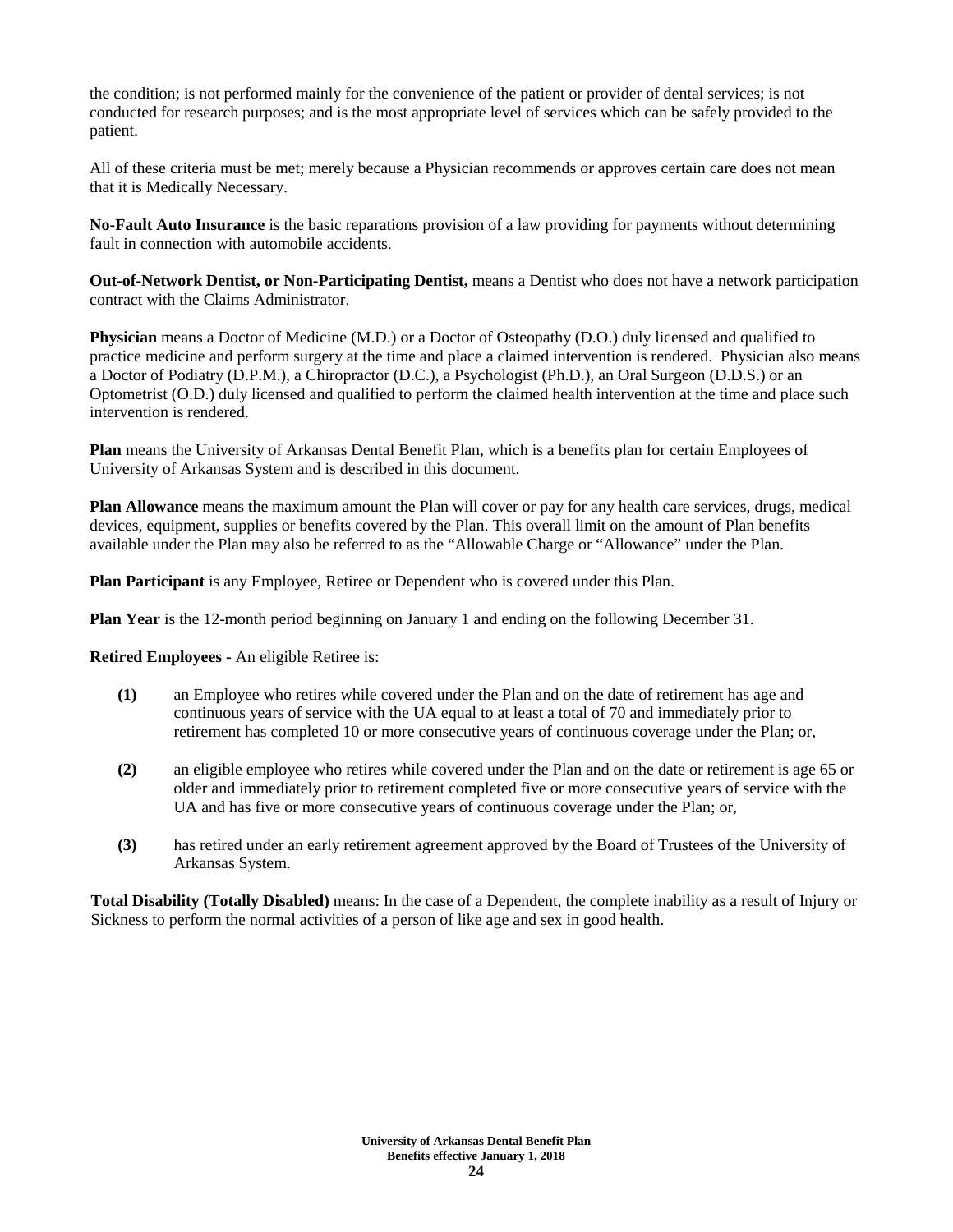# **HOW TO SUBMIT A CLAIM**

Benefits under this Plan shall be paid only if the Plan Administrator, in its discretion, interprets the Plan to provide such benefits to the Covered Person.

Claims must be filed by Covered Person or Covered Person's authorized representative within 180 days after completion of treatment for which benefits are payable. Any claim filed after this period will be denied. The Claims Administrator has complete discretion to interpret the terms of the benefits under the Plan and such interpretation shall be final and conclusive.

## **Filing Claims**

**Participating Dentists**. Participating Dentists will complete and submit claim forms for Covered Persons at no charge. Participating Dentists may ask Covered Persons to fill out the patient section of the claim form, which includes the Covered Employee's name, social security number, and address; the Covered Person's name, date of birth, and relationship to Covered Employee; full time student information, if dependent; and coordination of benefits information, if applicable.

**Non-Participating Dentists.** If the Covered Person visits a Non-Participating Dentist, Covered Person may be required to complete the claim form or pay a service charge. The patient section should be completed, which includes the Covered Employee's name, social security number, and address; the Covered Person's name, date of birth, and relationship to Covered Employee; full time student information, if dependent; and coordination of benefits information, if applicable.

Covered Participant will also be responsible for ensuring the Non-Participating Dentist completes the Dentist and the diagnostic (treatment) sections of the claim form. The Dentist section includes the Dentist's name, address, social security number or tax identification number, license number, and phone number. The Dentist must also indicate whether x-rays are attached and answer questions regarding treatment that is the result of an accident. The Dentist must also indicate if dentures, bridges, and crowns are replacements, and if so, the date of prior placement and reason for replacement must be noted.

The diagnostic section (treatment) includes services performed (name description and ADA procedure code), including date of service, fee for service, and if applicable, tooth number or letter and tooth surface. For any unusual services, the remarks section of the claim form must give a brief description. The claim form needs to be signed by the Dentist who performed the services and by the Covered Person.

**Processing the claim.** The claim will be processed according to the Plan benefits upon receipt. Notification of the benefit determination will be sent to the Covered Person in the form of an explanation of benefits, which details by service rendered what the Plan allowed and the Covered Person's obligation, if any.

**Initial claim determination.** If the Claims Administrator denies all or a portion of the claim, the Covered Person will receive an explanation of benefits indicating the reason for the denial. The denial explanation will be printed at the bottom of the page.

The Covered Person will be notified within 30 days of the receipt of the claim by Claims Administrator of the benefit determination.

In the case of an urgent care claim, the Covered Person will be notified within 72 hours from the time the claim is received by the Claims Administrator of the benefit determination.

**Appeal of Denied Claim.** If the Claims Administrator has denied a claim, claimant may appeal the denial. Both the claimant and Claims Administrator must take the following steps to complete an appeal (decision review):

**(1)** Procedures the claimant must follow: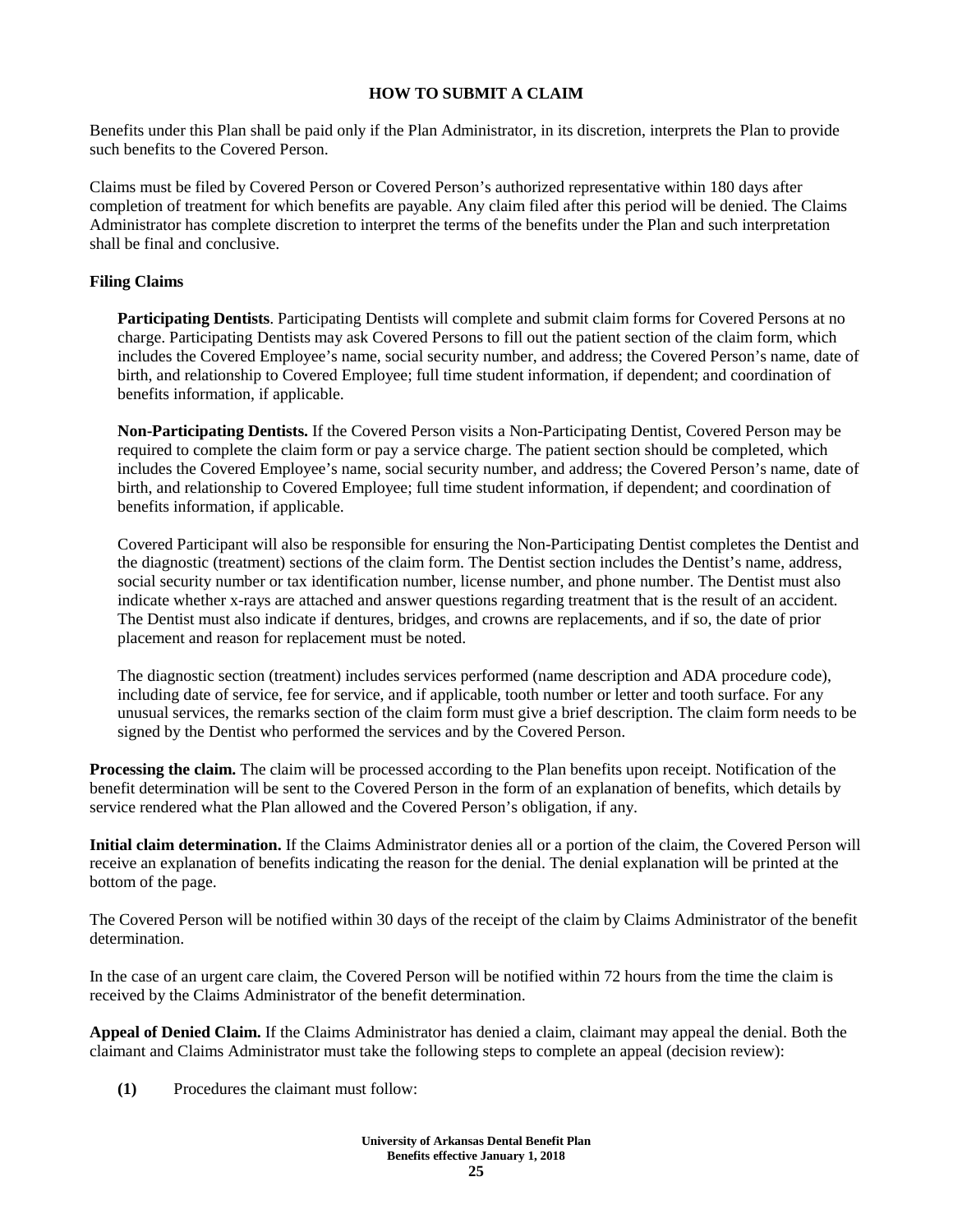- **(a)** Write to the Claims Administrator at the following address: P.O. Box 1460, Little Rock, Arkansas 72203-1460 within 180 days of the date on the notice of Covered Person's claim denial.
- **(b)** State why the claim should not have been denied.
- **(c)** Include the denial notice and any other documents, data information, or comments that claimant believes may have an influence on the appeal of the claim.
- **(d)** If requested, claimant will receive, free of charge, reasonable access to and copies of all documents, records, and other information relevant to the denied claim.
- **(e)** For an expedited review of an urgent care claim, the request may be submitted orally (by telephone) or in writing (by facsimile or another similarly expeditious method).
- **(2)** Procedures Claims Administrator must follow for a full and fair appeal:
	- **(a)** Identify the medical or vocational experts whose advice was obtained and utilized on behalf of Claims Administrator in connection with the denial, without regard to whether the advice was relied upon in making the benefit determination.
	- **(b)** Not consider the initial denial in the review.
	- **(c)** Conduct a review that includes one or more of the members of the Claims Administrator's appeals committee (to be determined at the sole discretion of Claims Administrator), but in no event will the individual who made the initial claim denial, nor the subordinate of that individual be part of the review.
	- **(d)** Consult a health care professional who has appropriate training and experience in the field of medicine involved in the medical judgment and who was not consulted initially, nor who is the subordinate of such individual if your denial is based in whole or in part on a medical judgment, including determinations with regard to whether a particular treatment, drug, or other item is Experimental, Investigational, or not Medically Necessary or appropriate.
- **(3)** Procedures Claims Administrator must follow to notify claimant of its decision (if adverse): Provide claimant with a notice that includes the following information, to wit:
	- **(a)** the specific reason(s) for the adverse determination.
		- **(i)** Reference to the specific plan provision(s) on which the adverse determination is based.
		- **(ii)** A statement that claimant is entitled to receive, free of charge, access to and copies of all information relevant to the claim.
		- **(iii)** A statement describing any voluntary appeal procedures, if any, and a statement of claimant's right to bring an action under section 502 (a) of the employee retirement income security act.
		- **(iv)** The internal rule that was relied upon in making the adverse determination.
		- **(v)** If adverse determination is based on a medical necessity or experimental treatment, either an explanation of the scientific or clinical judgment for the determination, or a statement that such explanation will be provided free of charge upon request.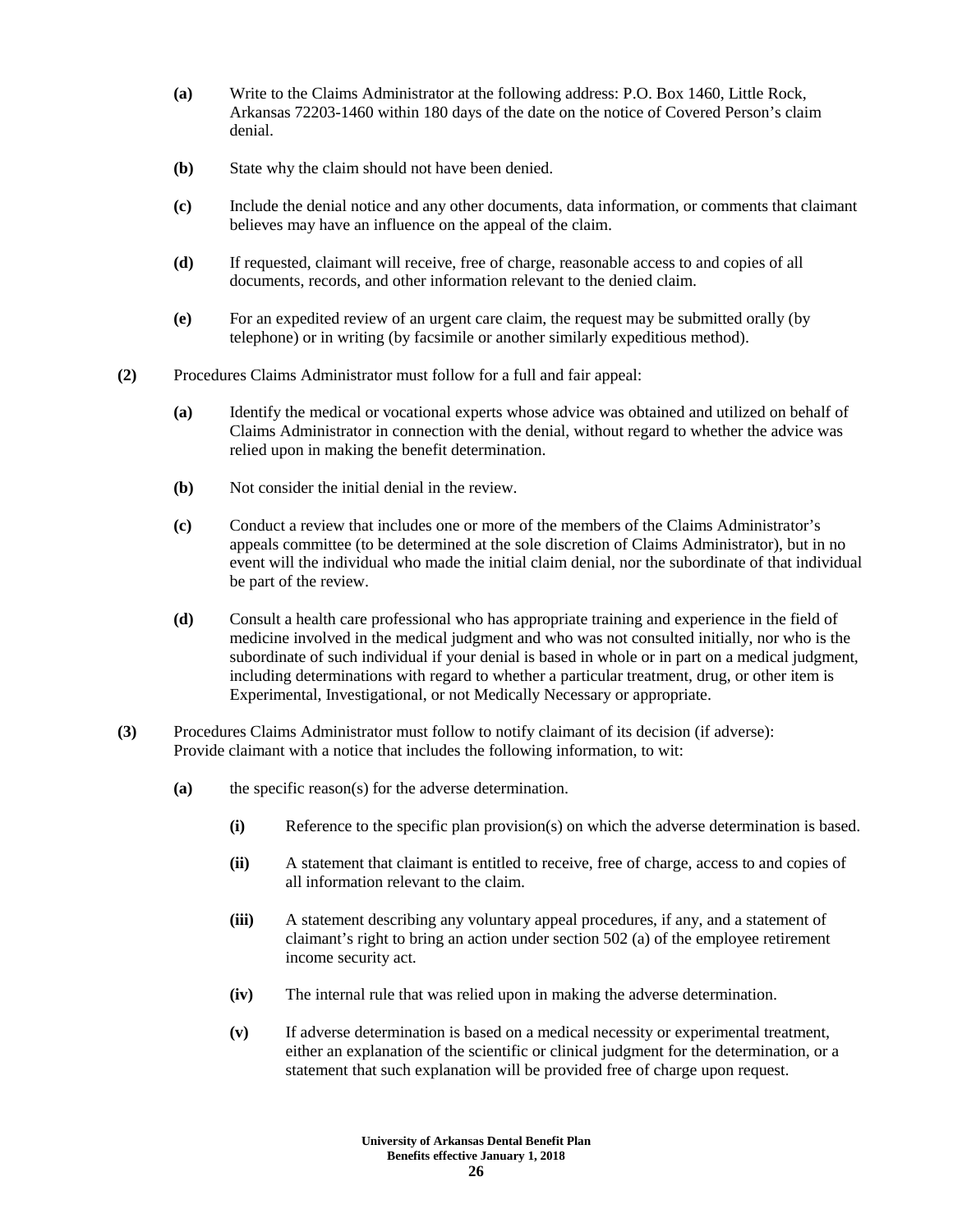- **(vi)** The following statement: "you and your Plan may have other voluntary alternative dispute resolution options, such as mediation. One way to find out what may be available is to contact your local U.S. Department of Labor office and your state insurance regulatory agency."
- **(b)** Provide claimant with the aforementioned notice within 72 hours if the claim is an urgent care claim.
- **(c)** Provide claimant with the aforementioned notice within 60 days if the claim is a post-service claim.

**Legal actions**. Any action must be brought within three years from the time proof of loss is required by this Plan. Notwithstanding the foregoing, an action may only be brought after a Covered Person has exercised all the review and appeal rights and completed all administrative remedies under this Plan.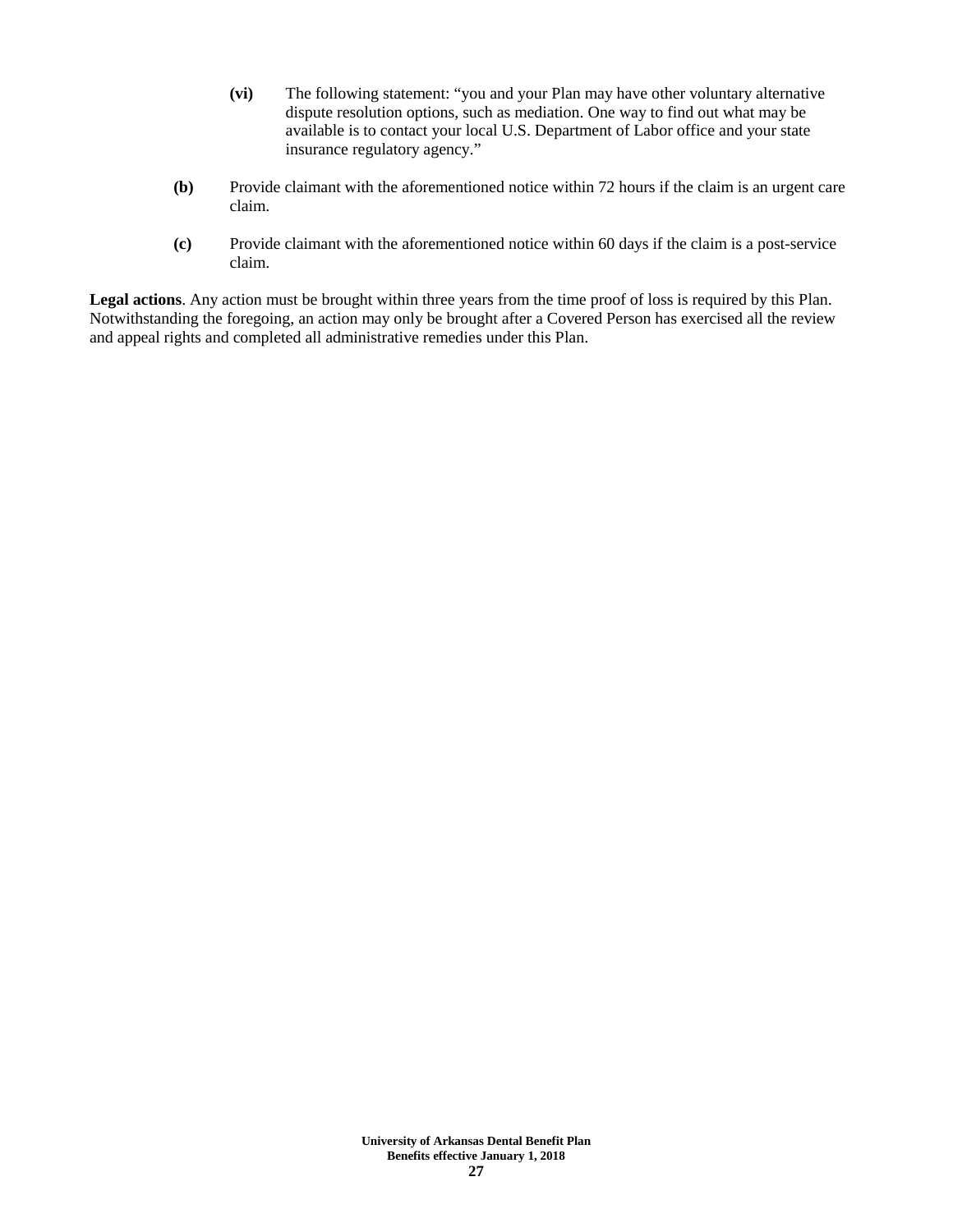# **COORDINATION OF BENEFITS**

**Coordination of the benefit plans.** Coordination of benefits sets out rules for the order of payment of Covered Charges when two or more plans are paying. When a Covered Person is covered by this Plan and another plan, or the Covered Person's Spouse is covered by this Plan and by another plan or the couple's Covered children are covered under two or more plans, the plans will coordinate benefits when a claim is received.

The plan that pays first according to the rules will pay as if there were no other plan involved. The secondary and subsequent plans will pay the balance up to each one's plan formula minus whatever the primary plan paid. This is called non-duplication of benefits. The total reimbursement will never be more than the amount that would have been paid if the secondary plan had been the primary plan -- 50% or 80% or 100% -- whatever it may be. The balance due, if any, is the responsibility of the Covered Person.

**Benefit plan.** This provision will coordinate the medical and dental benefits of a benefit plan. The term benefit plan means this Plan or any one of the following plans:

- **(1)** Group or group-type plans, including franchise or blanket benefit plans.
- **(2)** Blue Cross and Blue Shield group plans.
- **(3)** Group practice and other group prepayment plans.
- **(4)** Federal government plans or programs. This includes, but is not limited to, Tricare.
- **(5)** Other plans required or provided by law. This does not include Medicaid or any benefit plan like it that, by its terms, does not allow coordination.
- **(6)** No Fault Auto Insurance, by whatever name it is called, when not prohibited by law.

**Benefit plan payment order.** When two or more plans provide benefits for the same Allowable Charge, benefit payment will follow these rules:

- **(1)** Plans that do not have a coordination provision, or one like it, will pay first. Plans with such a provision will be considered after those without one.
- **(2)** Plans with a coordination provision will pay their benefits up to the Allowable Charge:
	- **(a)** The benefits of the plan which covers the person directly (that is, as an employee, member or subscriber) ("Plan A") are determined before those of the plan which covers the person as a dependent ("Plan B").
	- **(b)** The benefits of a benefit plan which covers a person as an Employee who is neither laid off nor retired are determined before those of a benefit plan which covers that person as a laid-off or Retired Employee. The benefits of a benefit plan which covers a person as a Dependent of an Employee who is neither laid off nor retired are determined before those of a benefit plan which covers a person as a Dependent of a laid off or Retired Employee. If the other benefit plan does not have this rule, and if, as a result, the plans do not agree on the order of benefits, this rule does not apply.
	- **(c)** The benefits of a benefit plan which covers a person as an Employee who is neither laid off nor retired or a Dependent of an Employee who is neither laid off nor retired are determined before those of a plan which covers the person as a COBRA beneficiary.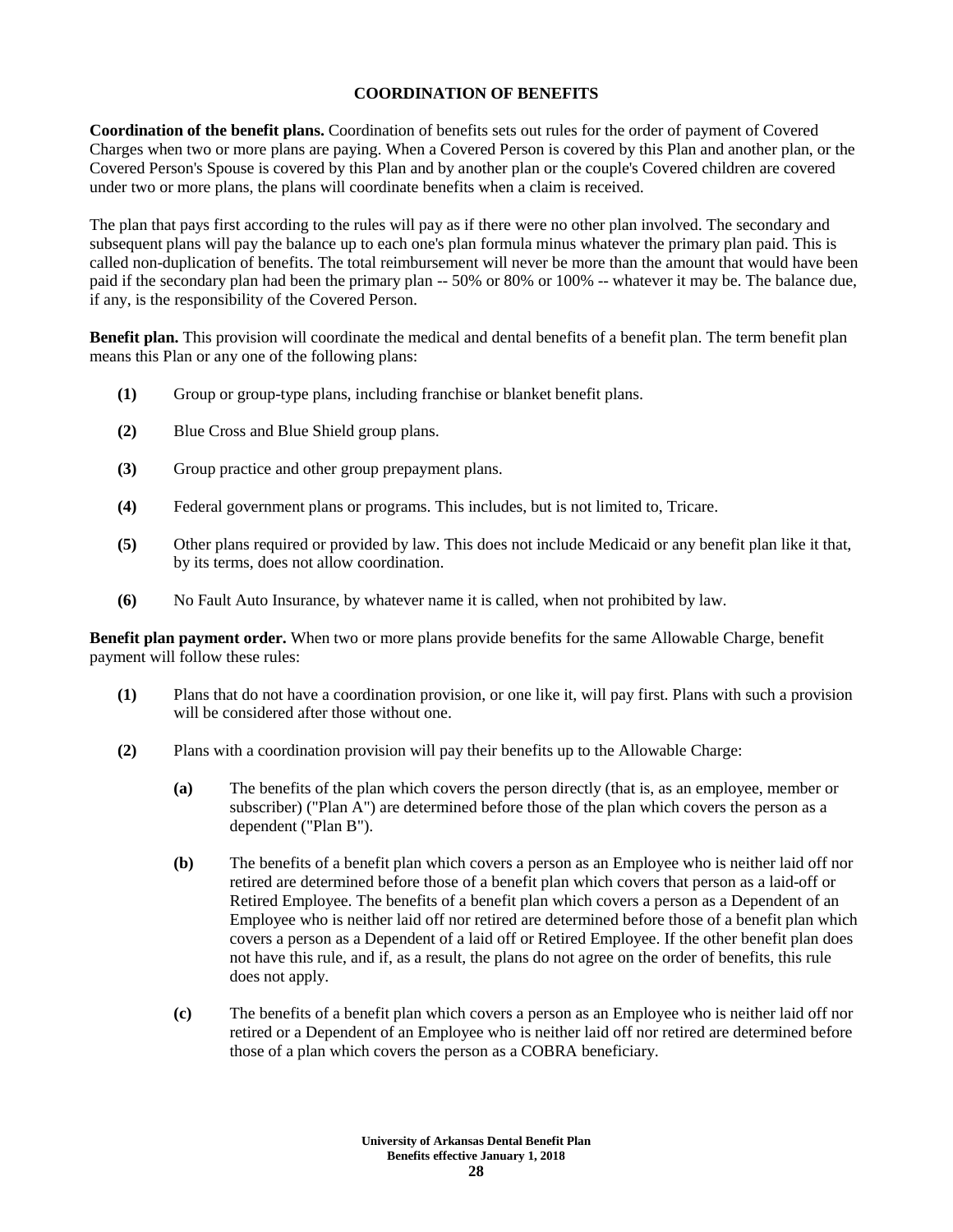- **(d)** When a child is covered as a Dependent and the parents are not separated or divorced, these rules will apply:
	- **(i)** The benefits of the benefit plan of the parent whose birthday falls earlier in a year are determined before those of the benefit plan of the parent whose birthday falls later in that year;
	- **(ii)** If both parents have the same birthday, the benefits of the benefit plan which has covered the parent for the longer time are determined before those of the benefit plan which covers the other parent.
- **(e)** When a child's parents are divorced or legally separated, these rules will apply:
	- **(i)** This rule applies when the parent with custody of the child has not remarried. The benefit plan of the parent with custody will be considered before the benefit plan of the parent without custody.
	- **(ii)** This rule applies when the parent with custody of the child has remarried. The benefit plan of the parent with custody will be considered first. The benefit plan of the stepparent that covers the child as a Dependent will be considered next. The benefit plan of the parent without custody will be considered last.
	- **(iii)** This rule will be in place of items (i) and (ii) above when it applies. A court decree may state which parent is financially responsible for medical and dental benefits of the child. In this case, the benefit plan of that parent will be considered before other plans that cover the child as a Dependent.
	- **(iv)** If the specific terms of the court decree state that the parents shall share joint custody, without stating that one of the parents is responsible for the health care expenses of the child, the plans covering the child shall follow the order of benefit determination rules outlined above when a child is covered as a Dependent and the parents are not separated or divorced.
	- **(v)** For parents who were never married to each other, the rules apply as set out above as long as paternity has been established.
- **(f)** If there is still a conflict after these rules have been applied, the benefit plan which has covered the patient for the longer time will be considered first. This includes situations in which a person who is covered as a dependent child under one benefit plan is also covered as a dependent spouse under another benefit plan. When there is a conflict in coordination of benefit rules, the Plan will never pay more than 50% of Allowable Charges when paying secondary.
- **(3)** If a Plan Participant is under a disability extension from a previous benefit plan, that benefit plan will pay first and this Plan will pay second.
- **(4)** The Plan will pay primary to Tricare and a State child health plan to the extent required by federal law.

**Claims determination period.** Benefits will be coordinated on a Year basis. This is called the claims determination period.

**Right to receive or release necessary information.** To make this provision work, this Plan may give or obtain needed information from another insurer or any other organization or person. This information may be given or obtained without the consent of or notice to any other person. A Covered Person will give this Plan the information it asks for about other plans and their payment of Allowable Charges.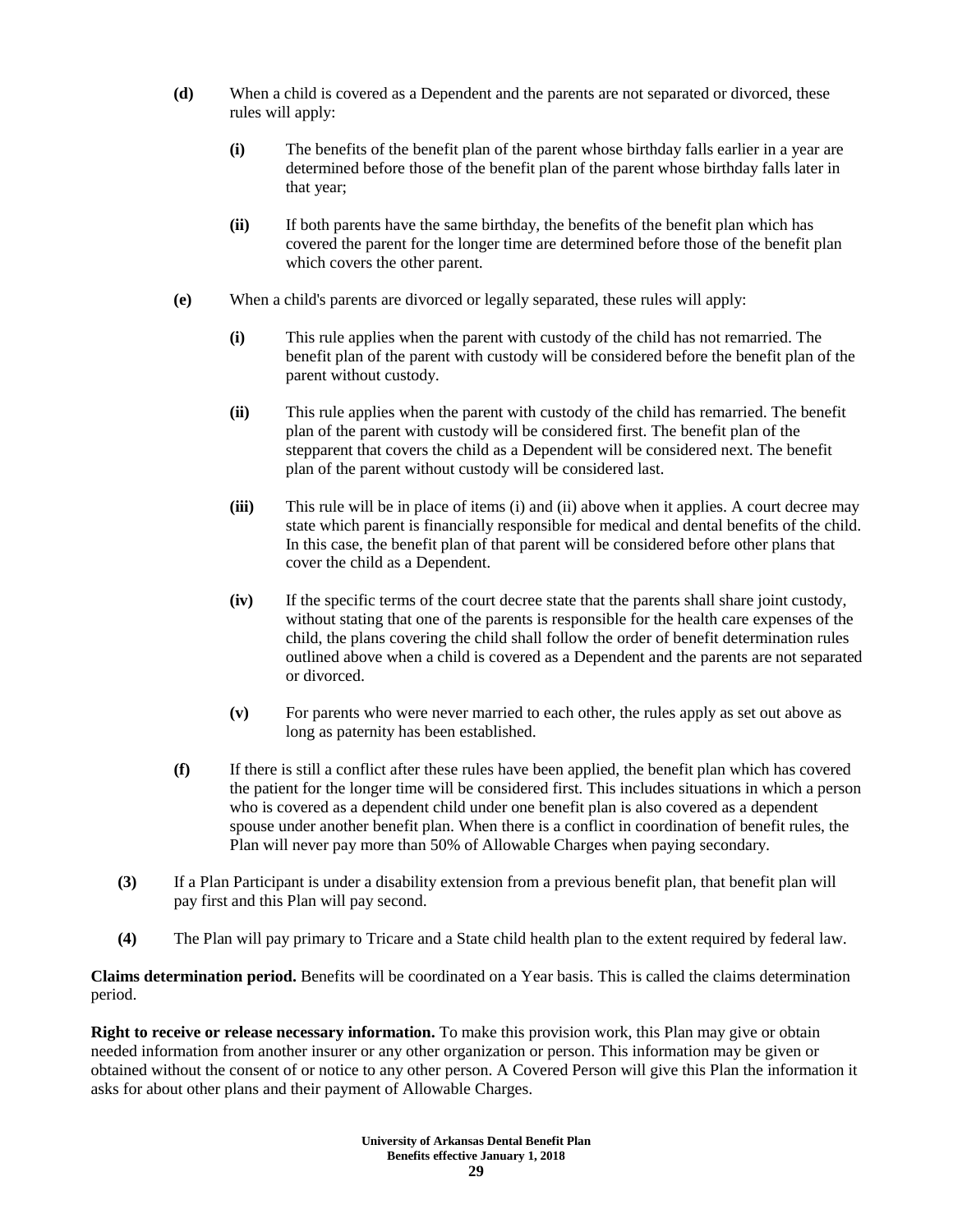**Facility of payment.** This Plan may repay other plans for benefits paid that the Plan Administrator determines it should have paid. That repayment will count as a valid payment under this Plan.

**Right of recovery.** This Plan may pay benefits that should be paid by another benefit plan. In this case this Plan may recover the amount paid.

Further, this Plan may pay benefits that are later found to be greater than the Allowable Charge. In this case, this Plan may recover the amount of the overpayment from the source to which it was paid.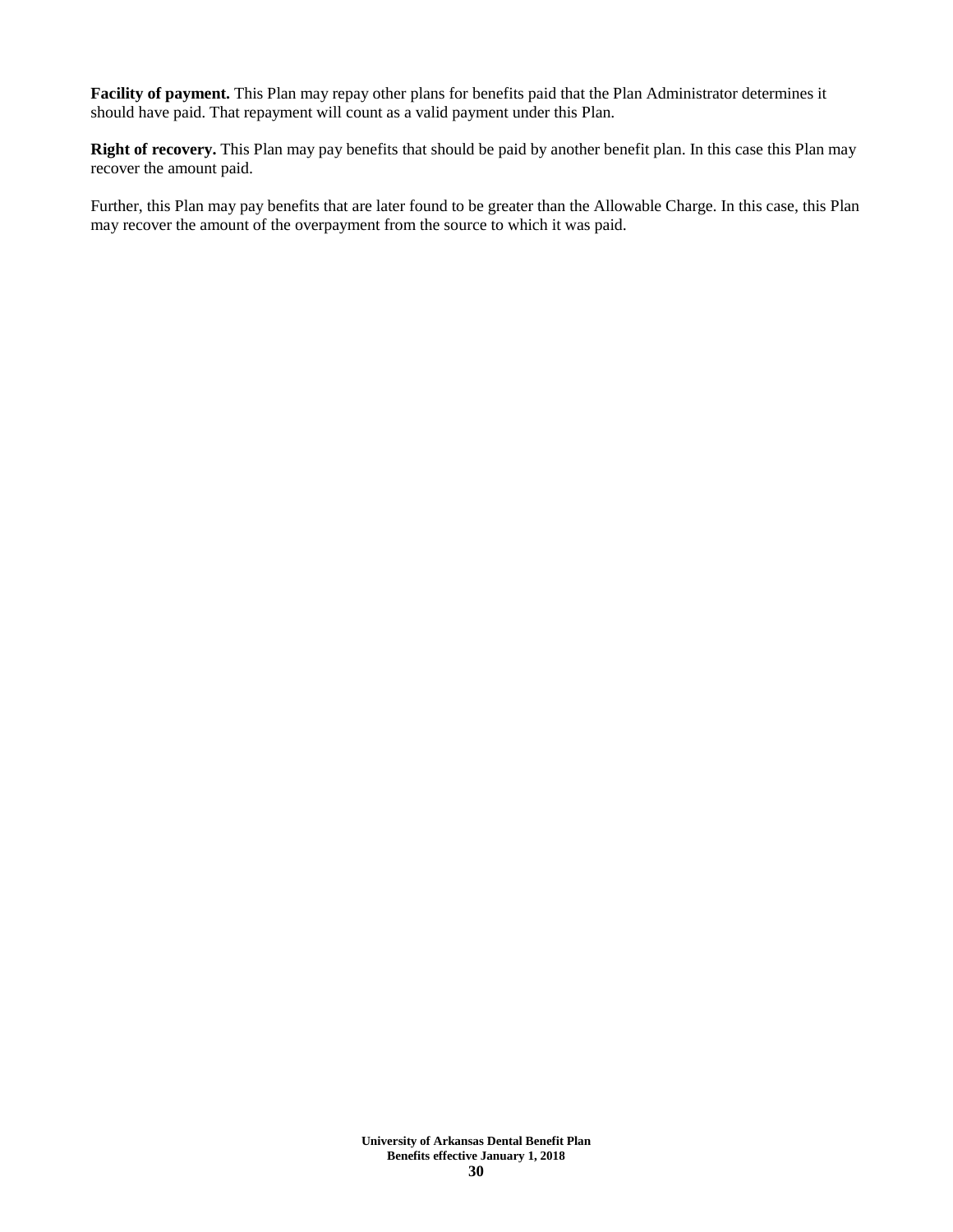# **THIRD PARTY RECOVERY PROVISION**

#### **Reimbursement**

This section applies when a Covered Person, or the legal representative, estate or heirs of the Covered Person (sometimes collectively referred to as the "Covered Person") recovers damages, by settlement, verdict or otherwise, for an injury, sickness or other condition. If the Covered Person has made, or in the future may make, such a recovery, including a recovery from any insurance carrier, the Plan will not cover either the reasonable value of the services to treat such an injury or illness or the treatment of such an injury or illness. These benefits are specifically excluded.

However, if the Plan does advance moneys or provide care for such an injury, sickness or other condition, the Covered Person shall promptly convey moneys or other property from any settlement, arbitration award, verdict or any insurance proceeds or monetary recovery from any party received by the Covered Person (or by the legal representative, estate or heirs of the Covered Person), to the Plan for the reasonable value of the medical benefits advanced or provided by the Plan to the Covered Person, regardless of whether or not [1] the Covered Person has been fully compensated, or "made-whole" for his/her loss; [2] liability for payment is admitted by the Covered Person or any other party; or [3] the recovery by the Covered Person is itemized or called anything other than a recovery for medical expenses incurred.

If a recovery is made, the Plan shall have first priority in payment over the Covered Person, or any other party, to receive reimbursement of the benefits advanced on the Covered Person's behalf. This reimbursement shall be from any recovery made by the Covered Person, and includes, but is not limited to, uninsured and underinsured motorist coverage, any No-Fault Auto Insurance, medical payment coverage (auto, homeowners or otherwise), workers' compensation settlement, compromises or awards, other group insurance (including student plans), and direct recoveries from liable parties.

In order to secure the rights of the Plan under this section, and because of the Plan's advancement of benefits, the Covered Person hereby [1] acknowledges that the Plan shall have first priority against proceeds of any such settlement, arbitration award, verdict, or any other amounts received by the Covered Person; and [2] assigns the Plan any benefits the Covered Person may have under any automobile policy or other coverage, to the extent of the Plan's claim for reimbursement. The Covered Person shall sign and deliver, at the request of the Plan or its agents, any documents needed to protect such priority or reimbursement right, or to effect such assignment of benefits. By accepting any benefits advanced by the Plan under this section, the Covered Person acknowledges that any proceeds of settlement of judgment, including a Covered Person's claim to such proceeds held by another person, held by the Covered Person or by another, are being held for the benefit of the Plan under these provisions.

The Covered Person shall cooperate with the Plan and its agents, and shall sign and deliver such documents as the Plan or its agents reasonably request to protect the Plan's right of reimbursement, provide any relevant information, and take such actions as the Plan or its agents reasonably request to assist the Plan making a full recovery of the reasonable value of the benefits provided. The Covered Person shall not take any action that prejudices the Plan' rights of reimbursement and consents to the right of the Plan, by and through its agent, to impress an equitable lien or constructive trust on the proceeds of any settlement to enforce the Plan's rights under this section, and/or to set off from any future benefits otherwise payable under the Plan the value of benefits advanced under this section to the extent not recovered by the Plan.

The Plan shall be responsible only for those legal fees and expenses to which it agrees in writing. No Covered Person hereunder shall incur any expenses on behalf of the Plan in pursuit of the Plan's rights hereunder. Specifically, no court costs or attorney's fees may be deducted from the Plan's recovery without the express written consent of the Plan. Any so-called "Fund Doctrine" or "Common Fund Doctrine" or "Attorney's Fund Doctrine" shall not defeat this right.

The Plan shall recover the full amount of benefits advanced and paid hereunder, without regard to any claim or fault on the part of any beneficiary of Covered Person, whether under comparative negligence or otherwise.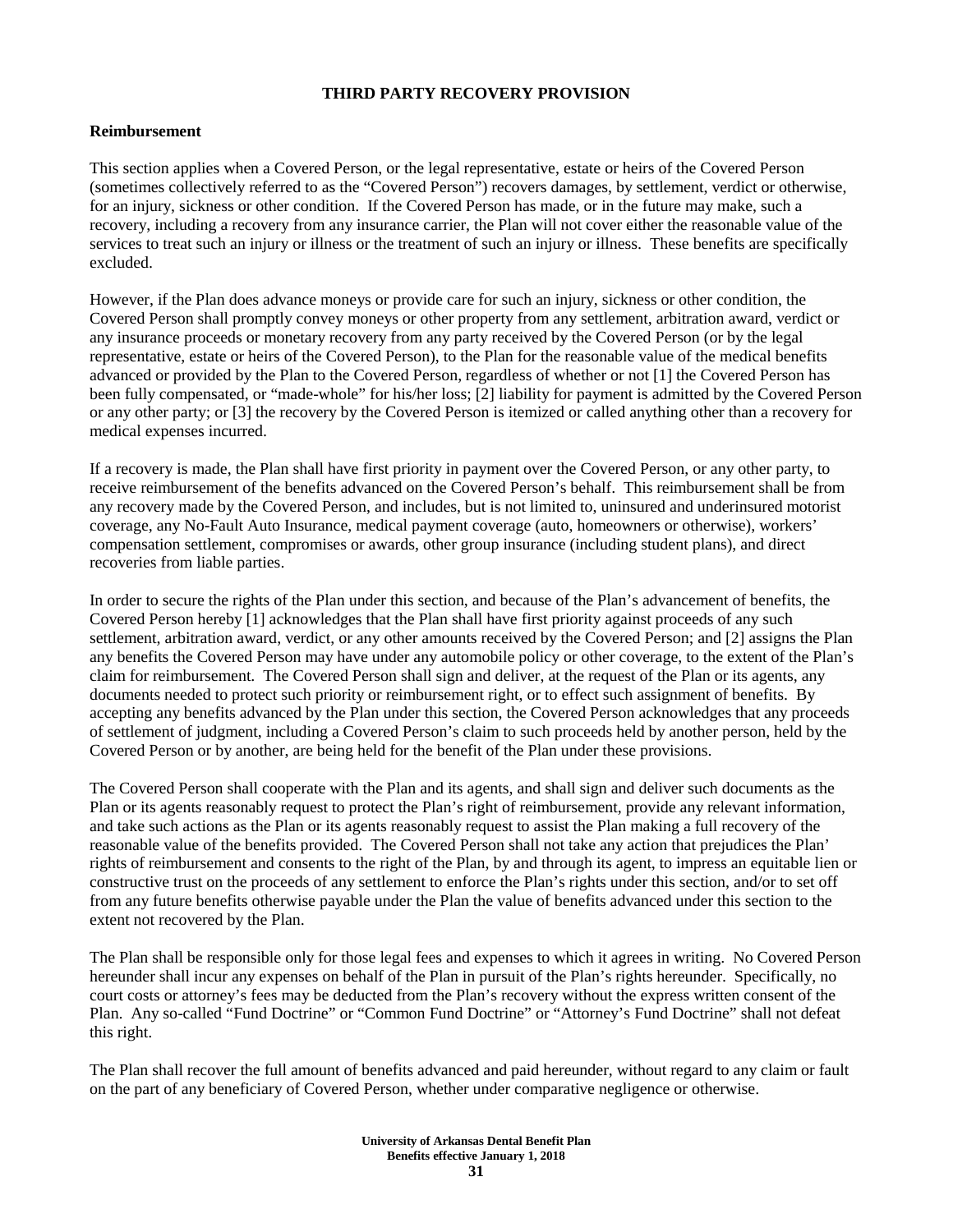#### **Subrogation**

This section applies when another party is, or may be considered, liable for a Covered Person's injury, sickness or other condition (including insurance carriers who are so financially liable) and the Plan has advanced benefits.

In consideration for the advancement of benefits, the Plan is subrogated to all of the rights of the Covered Person against any party liable for the Covered Person's injury or illness, or is or may be liable for the payment for the medical treatment of such injury or occupational illness (including any insurance carrier), to the extent of the value of the medical benefits advanced to the Covered Person under the Plan. The Plan may assert this right independently of the Covered Person. This right includes, but is not limited to, the Covered Person's rights under uninsured and underinsured motorist coverage, any no-fault insurance, medical payment coverage (auto, homeowners or otherwise), workers' compensation coverage, or other insurance, as well as the Covered Person's rights under the Plan to bring an action to clarify his or her rights under the Plan. The Plan is not obligated in any way to pursue this right independently or on behalf of the Covered Person, but may choose to pursue its rights to reimbursement under the Plan, at its sole discretion.

The Covered Person is obligated to cooperate with the Plan and its agents in order to protect the Plan's subrogation rights. Cooperation means providing the Plan or its agents with any relevant information requested by them, signing and delivering such documents as the Plan or its agents reasonably request to secure the Plan's subrogation claim, and obtaining the consent of the Plan or its agents before releasing any party from liability for payment of medical expenses.

If the Covered Person enters into litigation or settlement negotiations regarding the obligations of other parties, the Covered Person must not prejudice, in any way, the subrogation rights of the Plan under this section. In the event that the Covered Person fails to cooperate with this provision, including executing any documents required herein, the Plan may, in addition to remedies provided elsewhere in the Plan and/or under the law, set off from any future benefits otherwise payable under the Plan the value of benefits advanced under this section to the extent not recovered by the Plan.

The costs of legal representation of the Plan in matters related to subrogation shall be borne solely by the Plan. The costs of legal representation of the Covered Person shall be borne solely by the Covered Person.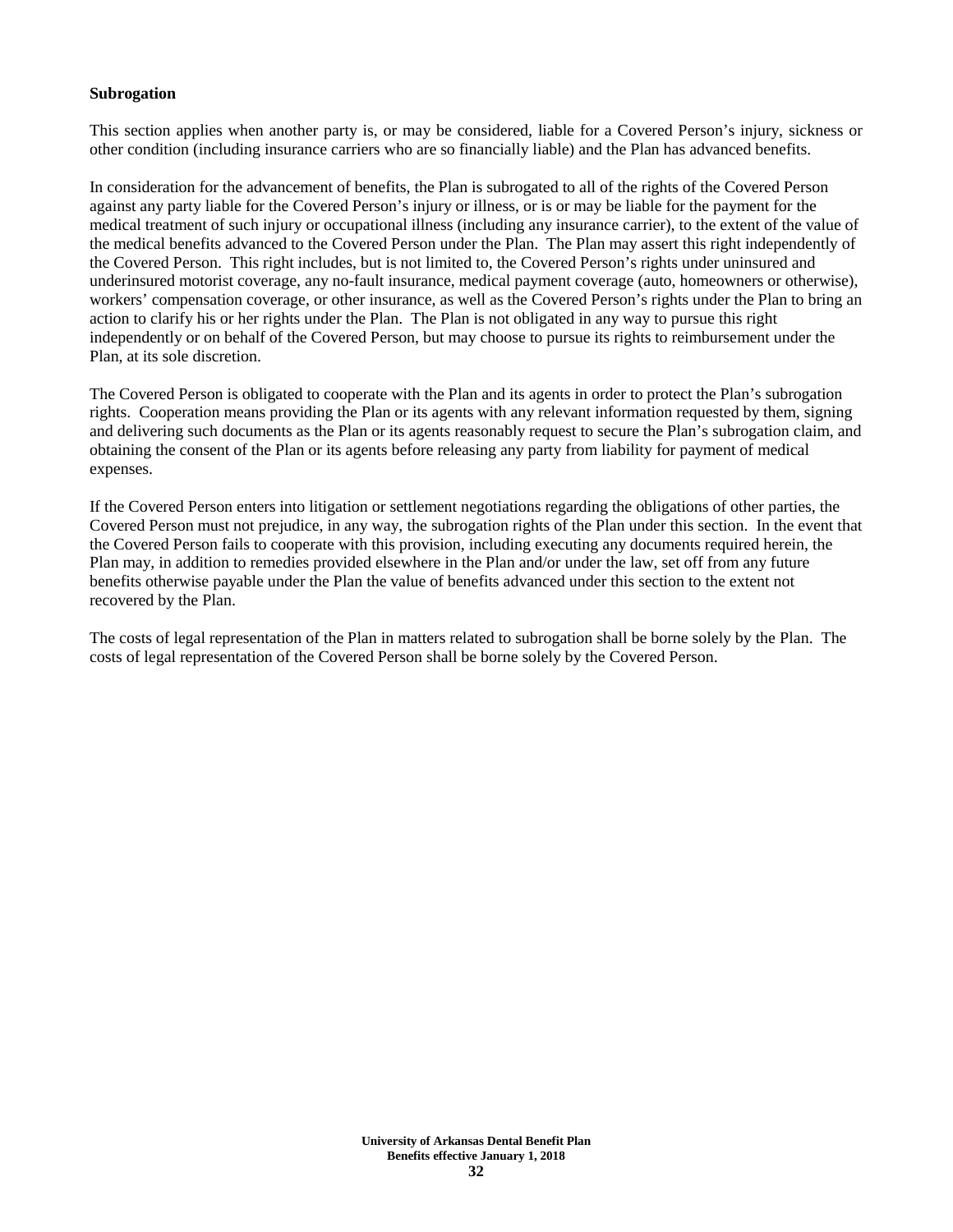# **CONTINUATION COVERAGE RIGHTS UNDER COBRA**

Under federal law, the Consolidated Omnibus Budget Reconciliation Act of 1985 (COBRA), certain Employees and their families covered under the University of Arkansas Dental Benefit Plan (the Plan) will be entitled to the opportunity to elect a temporary extension of health coverage (called "COBRA continuation coverage") where coverage under the Plan would otherwise end. This notice is intended to inform Plan Participants and beneficiaries, in summary fashion, of their rights and obligations under the continuation coverage provisions of COBRA, as amended and reflected in final and proposed regulations published by the Department of the Treasury. This notice is intended to reflect the law and does not grant or take away any rights under the law.

COBRA continuation coverage under the Plan is administered by the COBRA Administrator. The COBRA Administrator is U of A System, 2404 North University Avenue, Little Rock, Arkansas 72207, 1-501-686- 2500.Complete instructions on COBRA, as well as election forms and other information, will be provided by the COBRA Administrator to Plan Participants who become Qualified Beneficiaries under COBRA.

**There may be other options available when group health coverage is lost.** For example, an individual may be eligible to buy an individual plan through the Health Insurance Marketplace. By enrolling in coverage through the Marketplace, he or she may qualify for lower costs on their monthly premiums and lower out-of-pocket costs. Additionally, an individual may qualify for a 30-day special enrollment period for another group health plan for which he or she is eligible (such as a spouse's plan), even if that plan generally doesn't accept late enrollees.

**What is COBRA continuation coverage?** COBRA continuation coverage is the temporary extension of group health plan coverage that must be offered to certain Plan Participants and their eligible family members (called "Qualified Beneficiaries") at group rates. The right to COBRA continuation coverage is triggered by the occurrence of a life event that results in the loss of coverage under the terms of the Plan (the "Qualifying Event"). The coverage must be identical to the Plan coverage that the Qualified Beneficiary had immediately before the Qualifying Event, or if the coverage has been changed, the coverage must be identical to the coverage provided to similarly situated active employees who have not experienced a Qualifying Event (in other words, similarly situated non-COBRA beneficiaries).

**Who can become a Qualified Beneficiary?** In general, a Qualified Beneficiary can be:

- **(1)** Any individual who, on the day before a Qualifying Event, is covered under a Plan by virtue of being on that day either a covered Employee, the Spouse of a covered Employee, or a Dependent child of a covered Employee. If, however, an individual who otherwise qualifies as a Qualified Beneficiary is denied or not offered coverage under the Plan under circumstances in which the denial or failure to offer constitutes a violation of applicable law, then the individual will be considered to have had the Plan coverage and will be considered a Qualified Beneficiary if that individual experiences a Qualifying Event.
- **(2)** Any child who is born to or placed for adoption with a covered Employee during a period of COBRA continuation coverage, and any individual who is covered by the Plan as an alternate recipient under a qualified medical support order. If, however, an individual who otherwise qualifies as a Qualified Beneficiary is denied or not offered coverage under the Plan under circumstances in which the denial or failure to offer constitutes a violation of applicable law, then the individual will be considered to have had the Plan coverage and will be considered a Qualified Beneficiary if that individual experiences a Qualifying Event.
- **(3)** A covered Employee who retired on or before the date of substantial elimination of Plan coverage which is the result of a bankruptcy proceeding under Title 11 of the U.S. Code with respect to the Employer, as is the Spouse, surviving Spouse or Dependent child of such a covered Employee if, on the day before the bankruptcy Qualifying Event, the Spouse, surviving Spouse or Dependent child was a beneficiary under the Plan.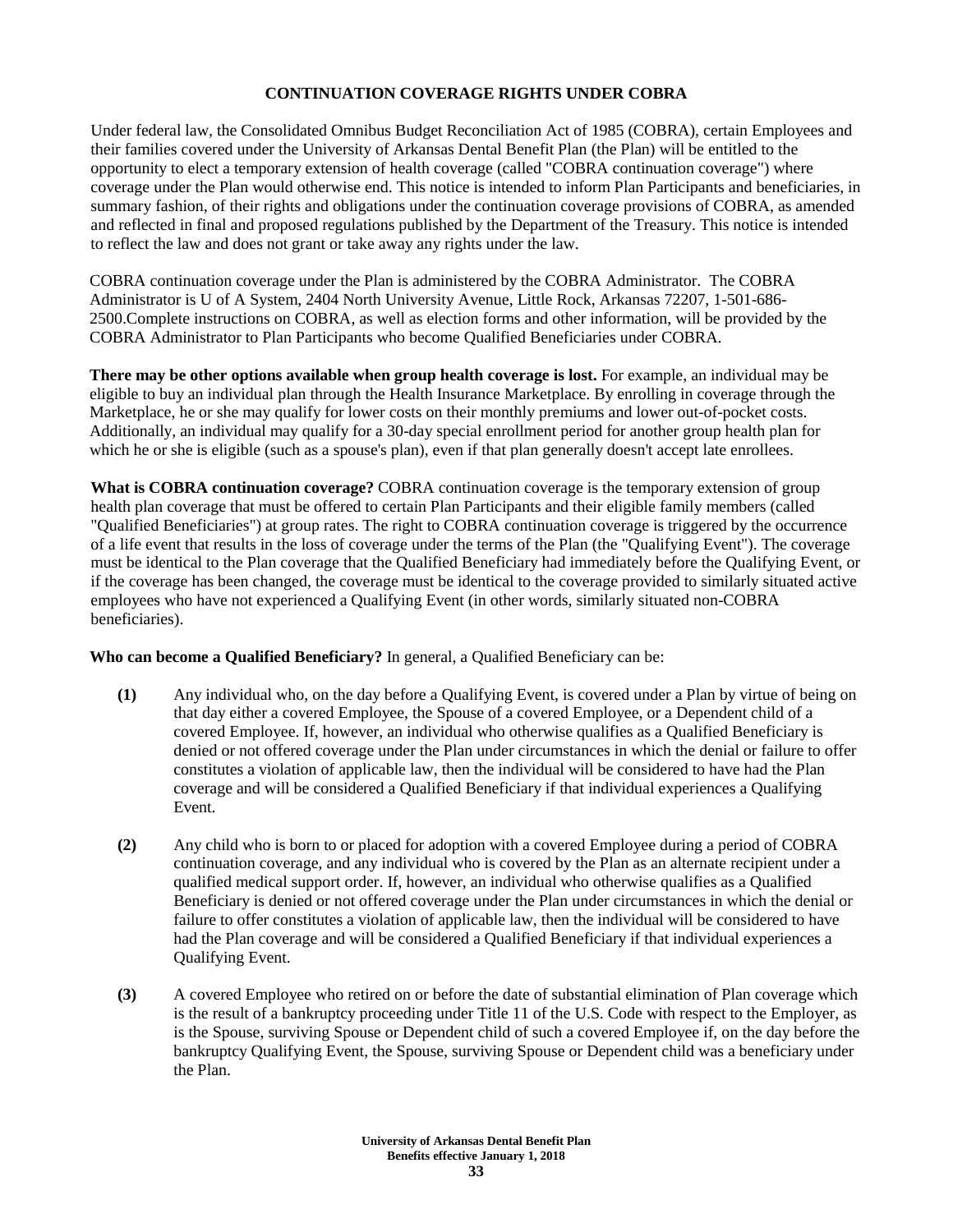The term "covered Employee" includes any individual who is provided coverage under the Plan due to his or her performance of services for the employer sponsoring the Plan (e.g., common-law employees (full or part-time), self-employed individuals, independent contractor, or corporate director). However, this provision does not establish eligibility of these individuals. Eligibility for Plan Coverage shall be determined in accordance with Plan Eligibility provisions.

An individual is not a Qualified Beneficiary if the individual's status as a covered Employee is attributable to a period in which the individual was a nonresident alien who received from the individual's Employer no earned income that constituted income from sources within the United States. If, on account of the preceding reason, an individual is not a Qualified Beneficiary, then a Spouse or Dependent child of the individual will also not be considered a Qualified Beneficiary by virtue of the relationship to the individual.

Each Qualified Beneficiary (including a child who is born to or placed for adoption with a covered Employee during a period of COBRA continuation coverage) must be offered the opportunity to make an independent election to receive COBRA continuation coverage.

**What is a Qualifying Event?** A Qualifying Event is any of the following if the Plan provided that the Plan participant would lose coverage (i.e.: cease to be covered under the same terms and conditions as in effect immediately before the Qualifying Event) in the absence of COBRA continuation coverage:

- **(1)** The death of a covered Employee.
- **(2)** The termination (other than by reason of the Employee's gross misconduct), or reduction of hours, of a covered Employee's employment.
- **(3)** The divorce or legal separation of a covered Employee from the Employee's Spouse. If the Employee reduces or eliminates the Employee's Spouse's Plan coverage in anticipation of a divorce or legal separation, and a divorce or legal separation later occurs, then the divorce or legal separation may be considered a Qualifying Event even though the Spouse's coverage was reduced or eliminated before the divorce or legal separation.
- **(4)** A covered Employee's enrollment in any part of the Medicare program.
- **(5)** A Dependent child's ceasing to satisfy the Plan's requirements for a Dependent child (for example, attainment of the maximum age for dependency under the Plan).
- **(6)** A proceeding in bankruptcy under Title 11 of the U.S. Code with respect to an Employer from whose employment a covered Employee retired at any time.

If the Qualifying Event causes the covered Employee, or the covered Spouse or a Dependent child of the covered Employee, to cease to be covered under the Plan under the same terms and conditions as in effect immediately before the Qualifying Event (or in the case of the bankruptcy of the Employer, any substantial elimination of coverage under the Plan occurring within 12 months before or after the date the bankruptcy proceeding commences), the persons losing such coverage become Qualified Beneficiaries under COBRA if all the other conditions of COBRA are also met. For example, any increase in contribution that must be paid by a covered Employee, or the Spouse, or a Dependent child of the covered Employee, for coverage under the Plan that results from the occurrence of one of the events listed above is a loss of coverage.

The taking of leave under the Family and Medical Leave Act of 1993, as amended ("FMLA") does not constitute a Qualifying Event. A Qualifying Event will occur, however, if an Employee does not return to employment at the end of the FMLA leave and all other COBRA continuation coverage conditions are present. If a Qualifying Event occurs, it occurs on the last day of FMLA leave and the applicable maximum coverage period is measured from this date (unless coverage is lost at a later date and the Plan provides for the extension of the required periods, in which case the maximum coverage date is measured from the date when the coverage is lost.) Note that the covered Employee and family members will be entitled to COBRA continuation coverage even if they failed to pay the employee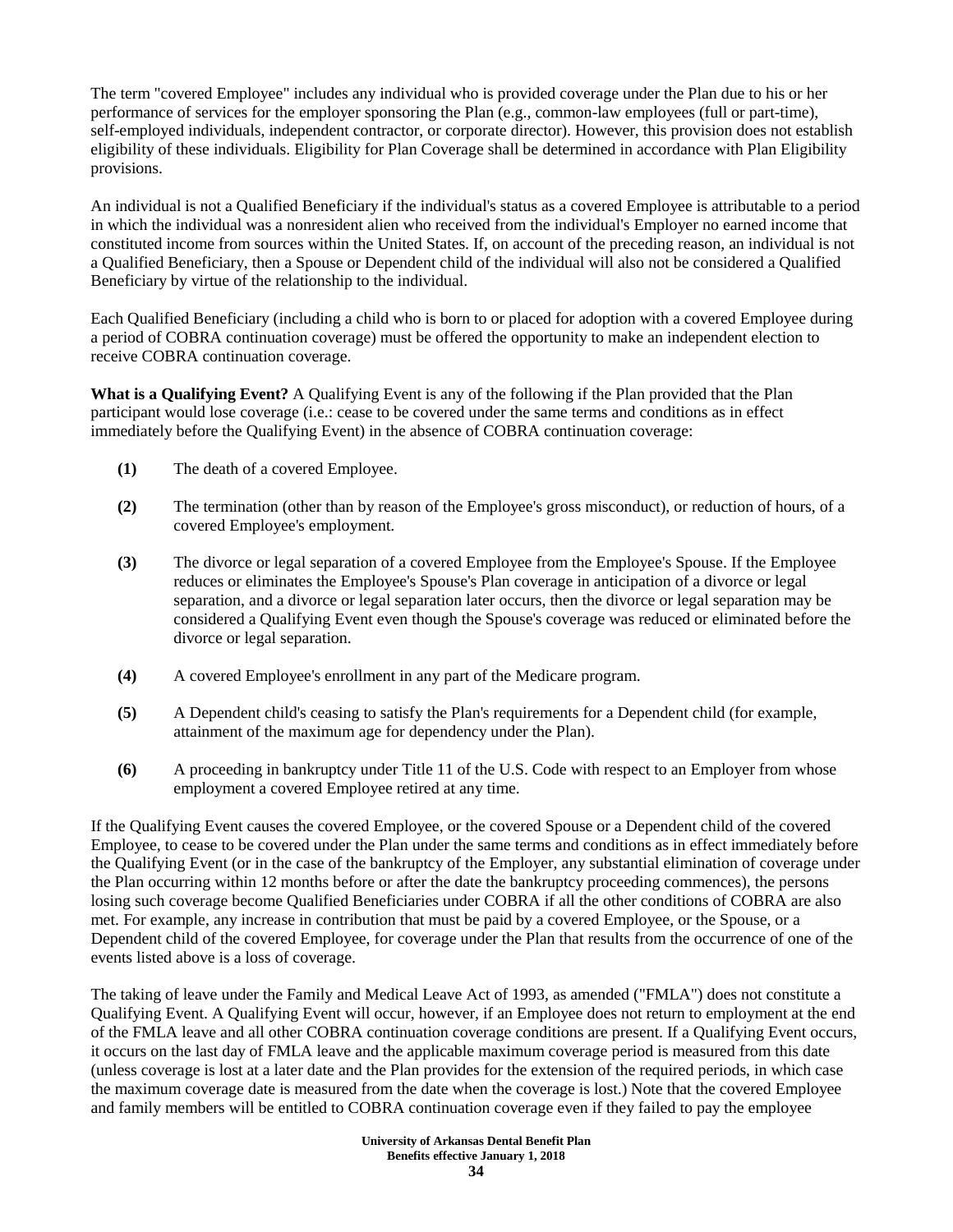portion of premiums for coverage under the Plan during the FMLA leave. For non-FMLA leaves of absence, the COBRA Qualifying Event date will be the day after the leave ends, if the Employee does not return to work in an Eligible Class.

**What factors should be considered when determining to elect COBRA continuation coverage?** When considering options for health coverage, Qualified Beneficiaries should consider:

- **Premiums:** This plan can charge up to 102% of total plan premiums for COBRA coverage. Other options, like coverage on a spouse's plan or through the Marketplace, may be less expensive. Qualified Beneficiaries have special enrollment rights under federal law (HIPAA). They have the right to request special enrollment in another group health plan for which they are otherwise eligible (such as a plan sponsored by a spouse's employer) within 30 days after Plan coverage ends due to one of the Qualifying Events listed above.
- **Provider Networks:** If a Qualified Beneficiary is currently getting care or treatment for a condition, a change in health coverage may affect access to a particular health care provider. An individual may want to check to see if their current health care providers participate in a network in considering options for health coverage.
- **Drug Formularies:** For Qualified Beneficiaries taking medication, a change in health coverage may affect costs for medication - and in some cases, the medication may not be covered by another plan. Qualified beneficiaries should check to see if current medications are listed in drug formularies for other health coverage.
- **Severance payments:** If COBRA rights arise because the Employee has lost his job and there is a severance package available from the employer, the former employer may have offered to pay some or all of the Employee's COBRA payments for a period of time. This can affect the timing of coverage available in the Marketplace. In this scenario, the Employee may want to contact the Department of Labor at 1-866-444-3272 to discuss options.
- **Medicare Eligibility:** Individuals should be aware of how COBRA coverage coordinates with Medicare eligibility. If an individual is eligible for Medicare at the time of the Qualifying Event, or if he or she will become eligible soon after the Qualifying Event, he or she has eight months to enroll in Medicare after employment -related health coverage ends. Electing COBRA coverage does not extend this eight-month period. For more information, see [https://www.medicare.gov/sign-up-change-plans/.](https://www.medicare.gov/sign-up-change-plans/)
- **Service Areas:** If benefits under the Plan are limited to specific service or coverage areas, benefits may not be available to a Qualified Beneficiary who moves out of the area.
- **Other Cost-Sharing:** In addition to premiums or contributions for health coverage, the Plan requires participants to pay copayments, deductibles, coinsurance, or other amounts as benefits are used. Qualified beneficiaries should check to see what the cost-sharing requirements are for other health coverage options. For example, one option may have much lower monthly premiums, but a much higher deductible and higher copayments.

**Are there other coverage options besides COBRA Continuation Coverage?** Yes. Instead of enrolling in COBRA continuation coverage, there may be other coverage options for Qualified Beneficiaries through the Health Insurance Marketplace, Medicaid, or other group health plan coverage options (such as a spouse's plan) through what is called a "special enrollment period." Some of these options may cost less than COBRA continuation coverage. You can learn more about many of these options a[t www.healthcare.gov.](http://www.healthcare.gov/)

**What is the procedure for obtaining COBRA continuation coverage?** The Plan has conditioned the availability of COBRA continuation coverage upon the timely election of such coverage. An election is timely if it is made during the election period.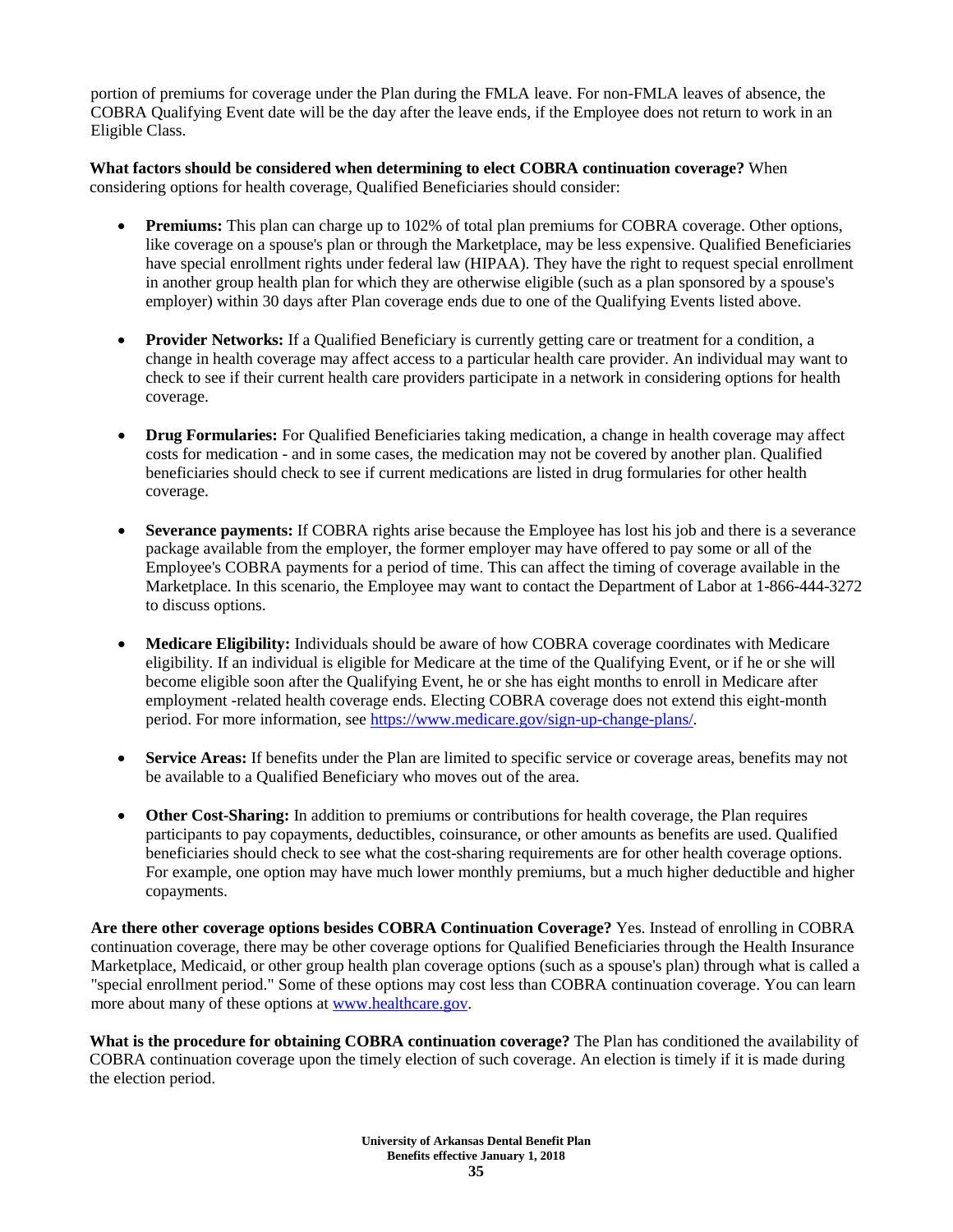**What is the election period and how long must it last?** The election period is the time period within which the Qualified Beneficiary must elect COBRA continuation coverage under the Plan. The election period must begin no later than the date the Qualified Beneficiary would lose coverage on account of the Qualifying Event and ends 60 days after the later of the date the Qualified Beneficiary would lose coverage on account of the Qualifying Event or the date notice is provided to the Qualified Beneficiary of her or his right to elect COBRA continuation coverage. If coverage is not elected within the 60 day period, all rights to elect COBRA continuation coverage are forfeited.

**Note:** If a covered Employee who has been terminated or experienced a reduction of hours qualifies for a trade readjustment allowance or alternative trade adjustment assistance under a federal law called the Trade Act of 2002, as extended by the Trade Preferences Extension Act of 2015, and the Employee and his or her covered Dependents have not elected COBRA coverage within the normal election period, a second opportunity to elect COBRA coverage will be made available for themselves and certain family members, but only within a limited period of 60 days or less and only during the six months immediately after their group health plan coverage ended. Any person who qualifies or thinks that he and/or his family members may qualify for assistance under this special provision should contact the Plan Administrator for further information about the special second election period. If continuation coverage is elected under this extension, it will not become effective prior to the beginning of this special second election period.

**Is a covered Employee or Qualified Beneficiary responsible for informing the Plan Administrator of the occurrence of a Qualifying Event?** The Plan will offer COBRA continuation coverage to Qualified Beneficiaries only after the Plan Administrator has been timely notified that a Qualifying Event has occurred. The employer (if the employer is not the Plan Administrator) will notify the Plan Administrator of the Qualifying Event within 30 days following the date coverage ends when the Qualifying Event is:

- **(1)** the end of employment or reduction of hours of employment,
- **(2)** death of the Employee,
- **(3)** commencement of a proceeding in bankruptcy with respect to the employer, or
- **(4)** entitlement of the employee to any part of Medicare.

# **IMPORTANT:**

**For the other Qualifying Events (divorce or legal separation of the Employee and Spouse or a Dependent child's losing eligibility for coverage as a Dependent child), the Covered Person or someone acting on their behalf must notify the Plan Sponsor at 2404 North University Avenue, Little Rock, Arkansas, 72207, 1-501- 686-2500, within 60 days after the Qualifying Event occurs, using the procedures specified below. If these procedures are not followed or if the notice is not provided in writing to the Plan Administrator or its designee during the 60-day notice period, any Spouse or Dependent child who loses coverage will not be offered the option to elect continuation coverage.** 

# *NOTICE PROCEDURES:*

Any notice must be *in writing*. Oral notice, including notice by telephone, is not acceptable. The notice must be mailed, faxed or hand-delivered to the address shown above.

If mailed, the notice must be postmarked no later than the last day of the required notice period. Any notice provided must state:

- the **name of the plan or plans** under which coverage has been lost or is being lost,
- the **name and address of the Employee** covered under the plan,
- the **name(s) and address(es) of the Qualified Beneficiary(ies)**, and
- the **Qualifying Event** and the **date** it happened.

If the Qualifying Event is a **divorce or legal separation**, the notice must include **a copy of the divorce decree or the legal separation agreement.**

There are other notice requirements in other contexts, for example, in order to qualify for a disability extension.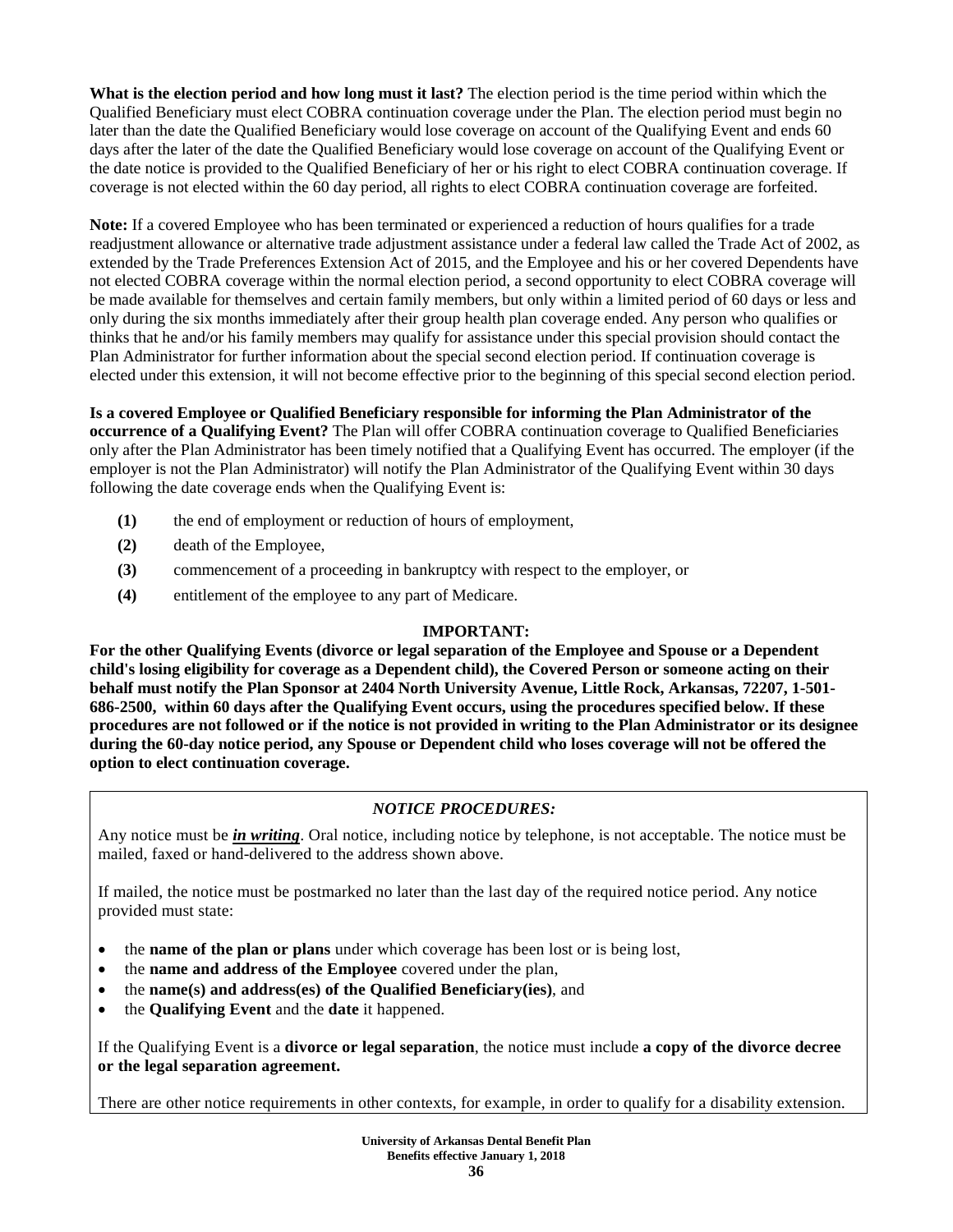Once the Plan Administrator or its designee receives *timely notice* that a Qualifying Event has occurred, COBRA continuation coverage will be offered to each of the qualified beneficiaries. Each Qualified Beneficiary will have an independent right to elect COBRA continuation coverage. Covered Employees may elect COBRA continuation coverage for their Spouses, and parents may elect COBRA continuation coverage on behalf of their children. For each Qualified Beneficiary who elects COBRA continuation coverage, COBRA continuation coverage will begin on the date that plan coverage would otherwise have been lost. If an individual does not elect continuation coverage within the 60-day election period described above, the right to elect continuation coverage will be lost.

## **Is a waiver before the end of the election period effective to end a Qualified Beneficiary's election rights?** If,

during the election period, a Qualified Beneficiary waives COBRA continuation coverage, the waiver can be revoked at any time before the end of the election period. Revocation of the waiver is an election of COBRA continuation coverage. However, if a waiver is later revoked, coverage need not be provided retroactively (that is, from the date of the loss of coverage until the waiver is revoked). Waivers and revocations of waivers are considered made on the date they are sent to the COBRA Administrator.

**Is COBRA coverage available if a Qualified Beneficiary has other group health plan coverage or Medicare?**  Qualified beneficiaries who are entitled to elect COBRA continuation coverage may do so even if they are covered under another group health plan or are entitled to Medicare benefits on or before the date on which COBRA is elected. However, a Qualified Beneficiary's COBRA coverage will terminate automatically if, after electing COBRA, he or she becomes entitled to Medicare or becomes covered under other group health plan coverage.

**When may a Qualified Beneficiary's COBRA continuation coverage be terminated?** During the election period, a Qualified Beneficiary may waive COBRA continuation coverage. Except for an interruption of coverage in connection with a waiver, COBRA continuation coverage that has been elected for a Qualified Beneficiary must extend for at least the period beginning on the date of the Qualifying Event and ending not before the earliest of the following dates:

- **(1)** The last day of the applicable maximum coverage period.
- **(2)** The first day for which Timely Payment is not made to the Plan with respect to the Qualified Beneficiary.
- **(3)** The date upon which the Employer ceases to provide any group health plan (including a successor plan) to any employee.
- **(4)** The date, after the date of the election, that the Qualified Beneficiary first becomes entitled to Medicare (either part A or part B, whichever occurs earlier).
- **(5)** In the case of a Qualified Beneficiary entitled to a disability extension, the later of:
	- **(a)** (i) 29 months after the date of the Qualifying Event, or (ii) the first day of the month that is more than 30 days after the date of a final determination under Title II or XVI of the Social Security Act that the disabled Qualified Beneficiary whose disability resulted in the Qualified Beneficiary's entitlement to the disability extension is no longer disabled, whichever is earlier; or
	- **(b)** the end of the maximum coverage period that applies to the Qualified Beneficiary without regard to the disability extension.

The Plan can terminate for cause the coverage of a Qualified Beneficiary on the same basis that the Plan terminates for cause the coverage of similarly situated non-COBRA beneficiaries, for example, for the submission of a fraudulent claim.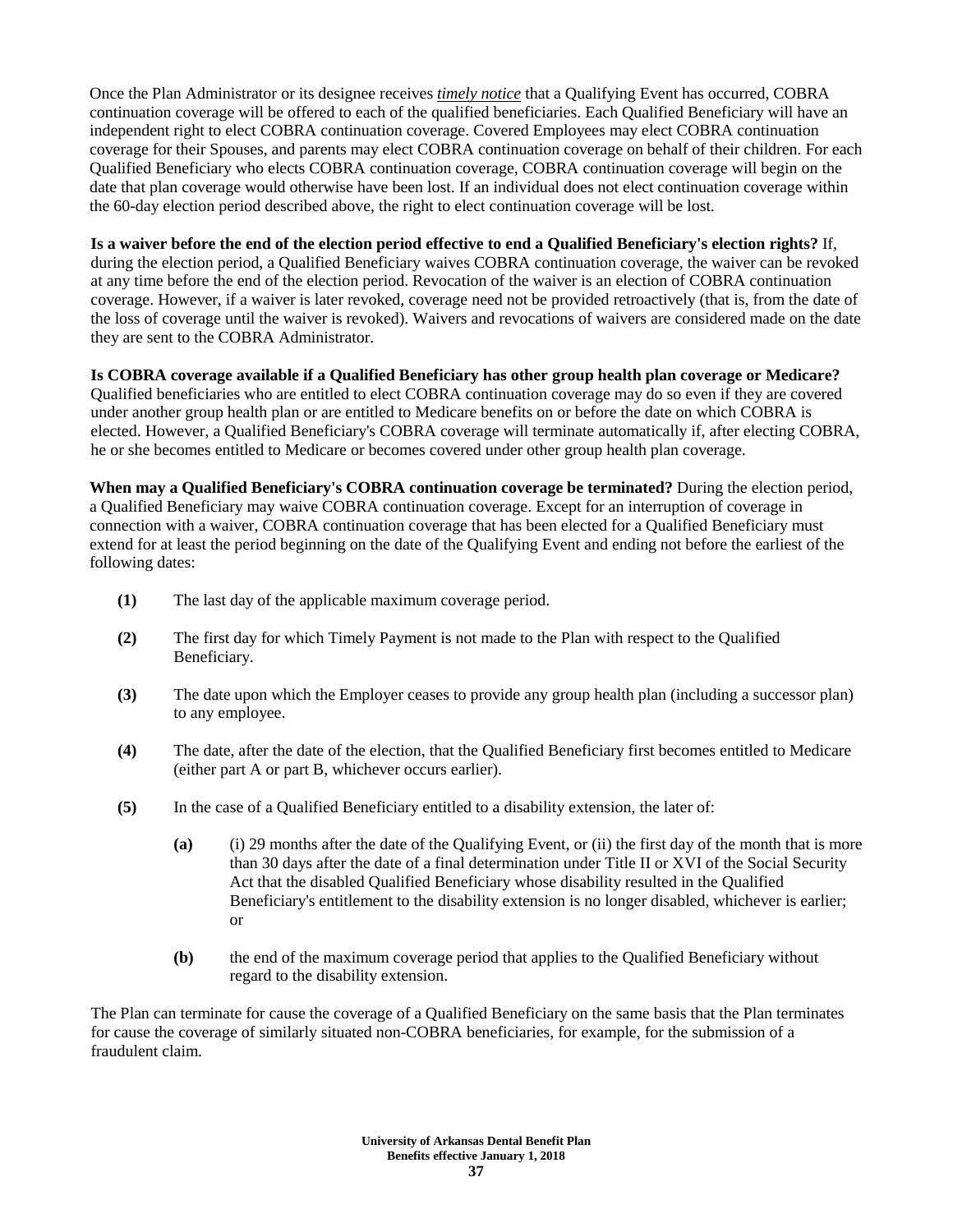In the case of an individual who is not a Qualified Beneficiary and who is receiving coverage under the Plan solely because of the individual's relationship to a Qualified Beneficiary, if the Plan's obligation to make COBRA continuation coverage available to the Qualified Beneficiary ceases, the Plan is not obligated to make coverage available to the individual who is not a Qualified Beneficiary.

**What are the maximum coverage periods for COBRA continuation coverage?** The maximum coverage periods are based on the type of the Qualifying Event and the status of the Qualified Beneficiary, as shown below:

- **(1)** In the case of a Qualifying Event that is a termination of employment or reduction of hours of employment, the maximum coverage period ends 18 months after the Qualifying Event if there is not a disability extension and 29 months after the Qualifying Event if there is a disability extension.
- **(2)** In the case of a covered Employee's enrollment in the Medicare program before experiencing a Qualifying Event that is a termination of employment or reduction of hours of employment, the maximum coverage period for Qualified Beneficiaries ends on the later of:
	- **(a)** 36 months after the date the covered Employee becomes enrolled in the Medicare program. This extension does not apply to the covered Employee; or
	- **(b)** 18 months (or 29 months, if there is a disability extension) after the date of the covered Employee's termination of employment or reduction of hours of employment.
- **(3)** In the case of a bankruptcy Qualifying Event, the maximum coverage period for a Qualified Beneficiary who is the covered retiree ends on the date of the retiree's death. The maximum coverage period for a Qualified Beneficiary who is the covered Spouse, surviving Spouse or Dependent child of the retiree ends on the earlier of the Qualified Beneficiary's death or 36 months after the death of the retiree.
- **(4)** In the case of a Qualified Beneficiary who is a child born to or placed for adoption with a covered Employee during a period of COBRA continuation coverage, the maximum coverage period is the maximum coverage period applicable to the Qualifying Event giving rise to the period of COBRA continuation coverage during which the child was born or placed for adoption.
- **(5)** In the case of any other Qualifying Event than that described above, the maximum coverage period ends 36 months after the Qualifying Event.

**Under what circumstances can the maximum coverage period be expanded?** If a Qualifying Event that gives rise to an 18-month or 29-month maximum coverage period is followed, within that 18- or 29-month period, by a second Qualifying Event that gives rise to a 36-months maximum coverage period, the original period is expanded to 36 months, but only for individuals who are Qualified Beneficiaries at the time of and with respect to both Qualifying Events. In no circumstance can the COBRA maximum coverage period be expanded to more than 36 months after the date of the first Qualifying Event. The Plan Administrator must be notified of the second Qualifying Event within 60 days of the second Qualifying Event. This notice must be sent to **Plan Sponsor at 2404 North University Avenue, Little Rock, Arkansas, 72207, 1-501-686-2500** in accordance with the procedures above.

**How does a Qualified Beneficiary become entitled to a disability extension?** A disability extension will be granted if an individual (whether or not the covered Employee) who is a Qualified Beneficiary in connection with the Qualifying Event that is a termination or reduction of hours of a covered Employee's employment, is determined under Title II or XVI of the Social Security Act to have been disabled at any time during the first 60 days of COBRA continuation coverage. To qualify for the disability extension, the Qualified Beneficiary must also provide the Plan Administrator with notice of the disability determination on a date that is both within 60 days after the date of the determination and before the end of the original 18-month maximum coverage. This notice should be sent to **Plan Sponsor at 2404 North University Avenue, Little Rock, Arkansas, 72207, 1-501-686-2500** in accordance with the procedures above.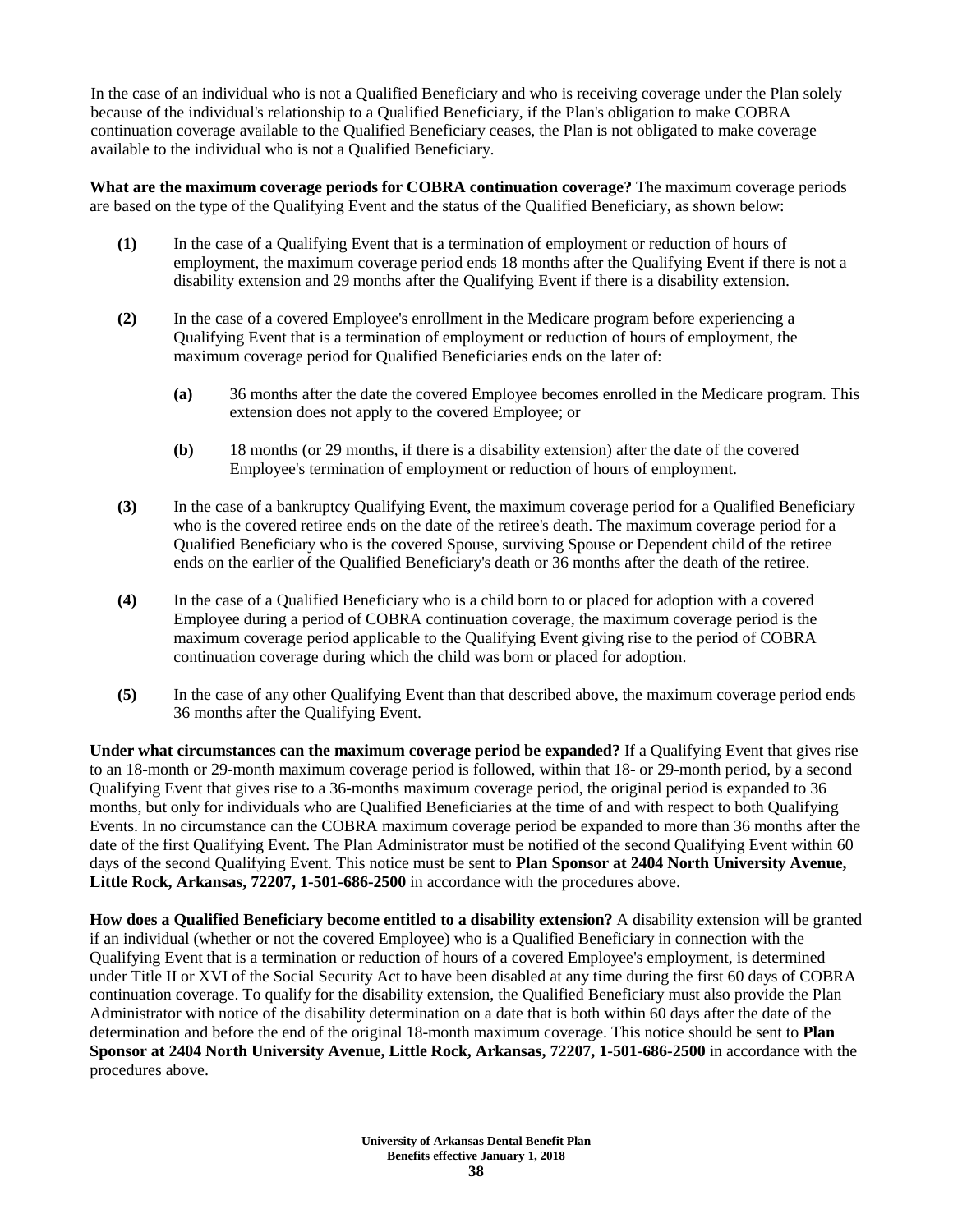**Does the Plan require payment for COBRA continuation coverage?** For any period of COBRA continuation coverage under the Plan, qualified beneficiaries who elect COBRA continuation coverage must pay for COBRA continuation coverage. Qualified beneficiaries will pay up to 102% of the applicable premium and up to 150% of the applicable premium for any expanded period of COBRA continuation coverage covering a disabled Qualified Beneficiary due to a disability extension. The Plan will terminate a Qualified Beneficiary's COBRA continuation coverage as of the first day of any period for which Timely Payment is not made.

**Must the Plan allow payment for COBRA continuation coverage to be made in monthly installments?** Yes. The Plan is also permitted to allow for payment at other intervals.

**What is Timely Payment for payment for COBRA continuation coverage?** Timely Payment means a payment made no later than 30 days after the first day of the coverage period. Payment that is made to the Plan by a later date is also considered Timely Payment if either under the terms of the Plan, Covered Employees or Qualified Beneficiaries are allowed until that later date to pay for their coverage for the period or under the terms of an arrangement between the Employer and the entity that provides Plan benefits on the Employer's behalf, the Employer is allowed until that later date to pay for coverage of similarly situated non-COBRA beneficiaries for the period.

Notwithstanding the above paragraph, the Plan does not require payment for any period of COBRA continuation coverage for a Qualified Beneficiary earlier than 45 days after the date on which the election of COBRA continuation coverage is made for that Qualified Beneficiary. Payment is considered made on the date on which it is postmarked to the Plan.

If Timely Payment is made to the Plan in an amount that is not significantly less than the amount the Plan requires to be paid for a period of coverage, then the amount paid will be deemed to satisfy the Plan's requirement for the amount to be paid, unless the Plan notifies the Qualified Beneficiary of the amount of the deficiency and grants a reasonable period of time for payment of the deficiency to be made. A "reasonable period of time" is 30 days after the notice is provided. A shortfall in a Timely Payment is not significant if it is no greater than the lesser of \$50 or 10% of the required amount.

#### **For More Information**

If an individual has questions about COBRA continuation coverage, they should contact the Plan Sponsor.

#### **Keep The Plan Administrator Informed Of Address Changes**

In order for an individual to protect his or her family's rights, they should keep the Plan Administrator informed of any changes in the addresses of family members. The individual should also keep a copy, for his or her records, of any notices sent to the Plan Administrator.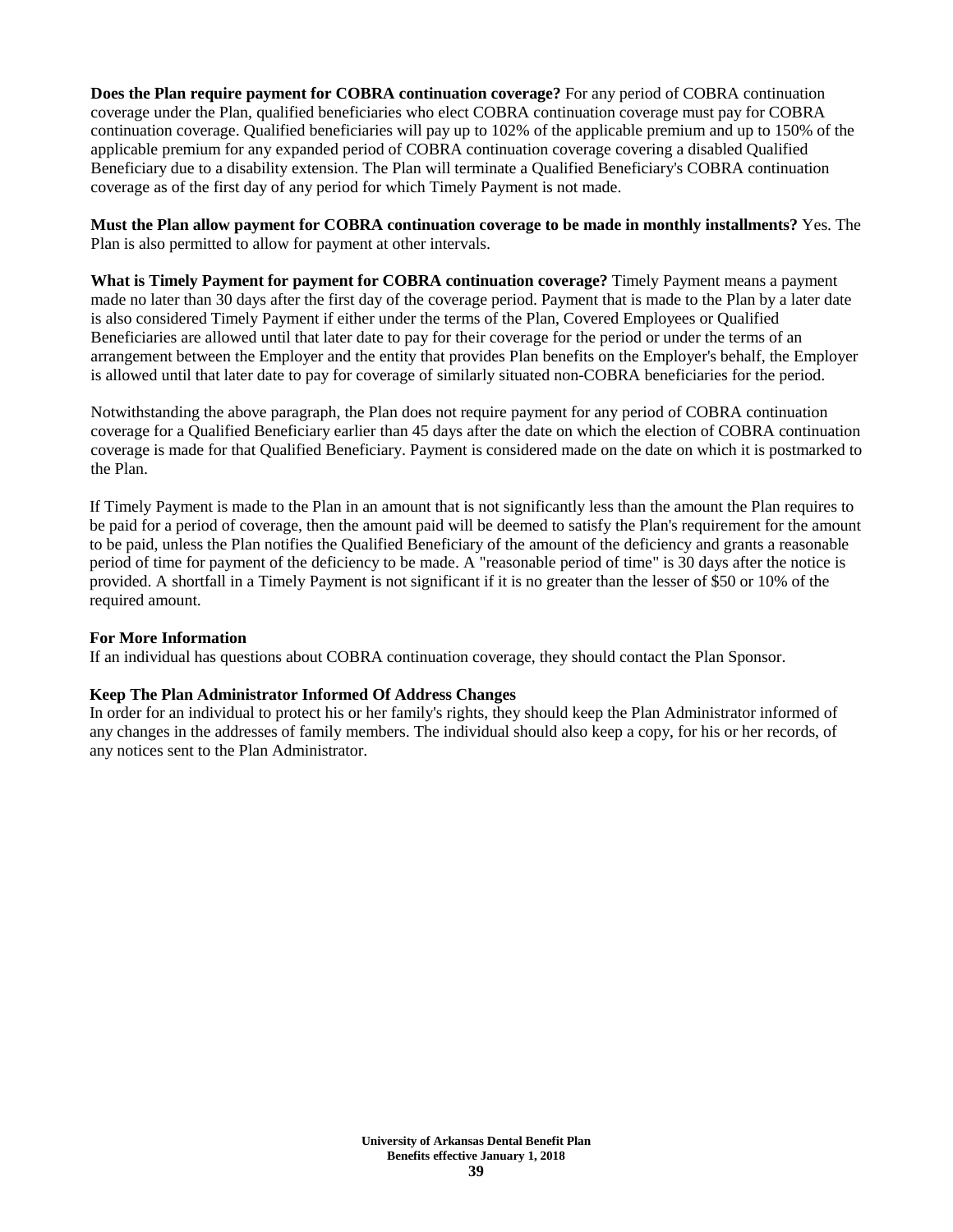# **RESPONSIBILITIES FOR PLAN ADMINISTRATION**

**PLAN ADMINISTRATOR.** The University of Arkansas Dental Benefit Plan is the benefit plan of University of Arkansas System, the Plan Administrator, also called the Plan Sponsor. An individual or committee may be appointed by University of Arkansas System to be Plan Administrator and serve at the convenience of the Employer. If the Plan Administrator or a committee member resigns, dies or is otherwise removed from the position, University of Arkansas System shall appoint a new Plan Administrator as soon as reasonably possible.

The Plan Administrator shall administer this Plan in accordance with its terms and establish its policies, interpretations, practices, and procedures. It is the express intent of this Plan that the Plan Administrator shall have maximum legal discretionary authority to construe and interpret the terms and provisions of the Plan, to make determinations regarding issues which relate to eligibility for benefits, to decide disputes which may arise relative to a Plan Participant's rights, and to decide questions of Plan interpretation and those of fact relating to the Plan. The decisions of the Plan Administrator will be final and binding on all interested parties.

# **DUTIES OF THE PLAN ADMINISTRATOR.**

- **(1)** To administer the Plan in accordance with its terms.
- **(2)** To interpret the Plan, including the right to remedy possible ambiguities, inconsistencies or omissions.
- **(3)** To decide disputes which may arise relative to a Plan Participant's rights.
- **(4)** To prescribe procedures for filing a claim for benefits and to review claim denials.
- **(5)** To keep and maintain the Plan documents and all other records pertaining to the Plan.
- **(6)** To appoint a Claims Administrator to pay claims.
- **(7)** To delegate to any person or entity such powers, duties and responsibilities as it deems appropriate.

**PLAN ADMINISTRATOR COMPENSATION.** The Plan Administrator serves **without** compensation; however, all expenses for plan administration, including compensation for hired services, will be paid by the Plan.

**CLAIMS ADMINISTRATOR IS NOT A FIDUCIARY.** A Claims Administrator is **not** a fiduciary under the Plan by virtue of paying claims in accordance with the Plan's rules as established by the Plan Administrator.

**COMPLIANCE WITH HIPAA PRIVACY STANDARDS.** Certain members of the Employer's workforce perform services in connection with administration of the Plan. In order to perform these services, it is necessary for these employees from time to time to have access to Protected Health Information (as defined below).

Under the Standards for Privacy of Individually Identifiable Health Information (45 CFR Part 164, the "Privacy Standards"), these employees are permitted to have such access subject to the following:

- **(1) General.** The Plan shall not disclose Protected Health Information to any member of the Employer's workforce unless each of the conditions set out in this HIPAA Privacy section is met. "Protected Health Information" shall have the same definition as set out in the Privacy Standards but generally shall mean individually identifiable health information about the past, present or future physical or mental health or condition of an individual, including genetic information and information about treatment or payment for treatment.
- **(2) Permitted Uses and Disclosures.** Protected Health Information disclosed to members of the Employer's workforce shall be used or disclosed by them only for purposes of Plan administrative functions. The Plan's administrative functions shall include all Plan payment and health care operations. The terms "payment" and "health care operations" shall have the same definitions as set out in the Privacy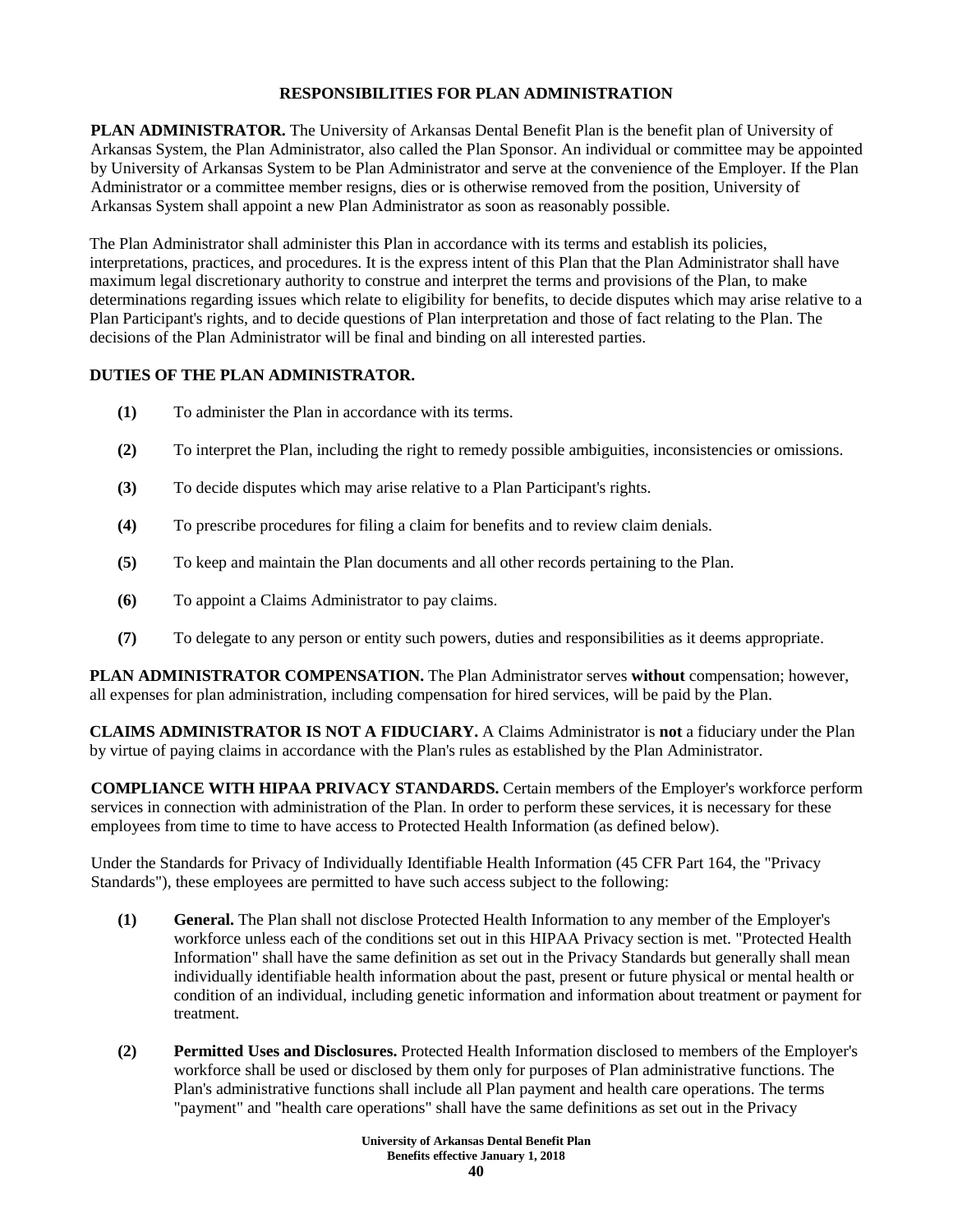Standards, but the term "payment" generally shall mean activities taken with respect to payment of premiums or contributions, or to determine or fulfill Plan responsibilities with respect to coverage, provision of benefits, or reimbursement for health care. "Health care operations" generally shall mean activities on behalf of the Plan that are related to quality assessment; evaluation, training or accreditation of health care providers; underwriting, premium rating and other functions related to obtaining or renewing an insurance contract, including stop-loss insurance; medical review; legal services or auditing functions; or business planning, management and general administrative activities. However, Protected Health Information that consists of genetic information will not be used or disclosed for underwriting purposes.

- **(3) Authorized Employees.** The Plan shall disclose Protected Health Information only to members of the Employer's workforce who are designated and are authorized to receive such Protected Health Information, and only to the extent and in the minimum amount necessary for these persons to perform duties with respect to the Plan. For purposes of this HIPAA Privacy section, "members of the Employer's workforce" shall refer to all employees and other persons under the control of the Employer.
	- **(a) Updates Required.** The Employer shall amend the Plan promptly with respect to any changes in the members of its workforce who are authorized to receive Protected Health Information.
	- **(b) Use and Disclosure Restricted.** An authorized member of the Employer's workforce who receives Protected Health Information shall use or disclose the Protected Health Information only to the extent necessary to perform his or her duties with respect to the Plan.
	- **(c) Resolution of Issues of Noncompliance.** In the event that any member of the Employer's workforce uses or discloses Protected Health Information other than as permitted by the Privacy Standards, the incident shall be reported to the privacy official. The privacy official shall take appropriate action, including:
		- **(i)** Investigation of the incident to determine whether the breach occurred inadvertently, through negligence, or deliberately; whether there is a pattern of breaches; and the degree of harm caused by the breach;
		- **(ii)** Applying appropriate sanctions against the persons causing the breach, which, depending upon the nature of the breach, may include, oral or written reprimand, additional training, or termination of employment;
		- **(iii)** Mitigating any harm caused by the breach, to the extent practicable; and
		- **(iv)** Documentation of the incident and all actions taken to resolve the issue and mitigate any damages.
- **(4) Certification of Employer.** The Employer must provide certification to the Plan that it agrees to:
	- **(a)** Not use or further disclose the Protected Health Information other than as permitted or required by the Plan documents or as required by law;
	- **(b)** Ensure that any agent or subcontractor, to whom it provides Protected Health Information received from the Plan, agrees to the same restrictions and conditions that apply to the Employer with respect to such information;
	- **(c)** Not use or disclose Protected Health Information for employment-related actions and decisions or in connection with any other benefit or employee benefit plan of the Employer;
	- **(d)** Report to the Plan any use or disclosure of the Protected Health Information of which it becomes aware that is inconsistent with the uses or disclosures hereunder or required by law;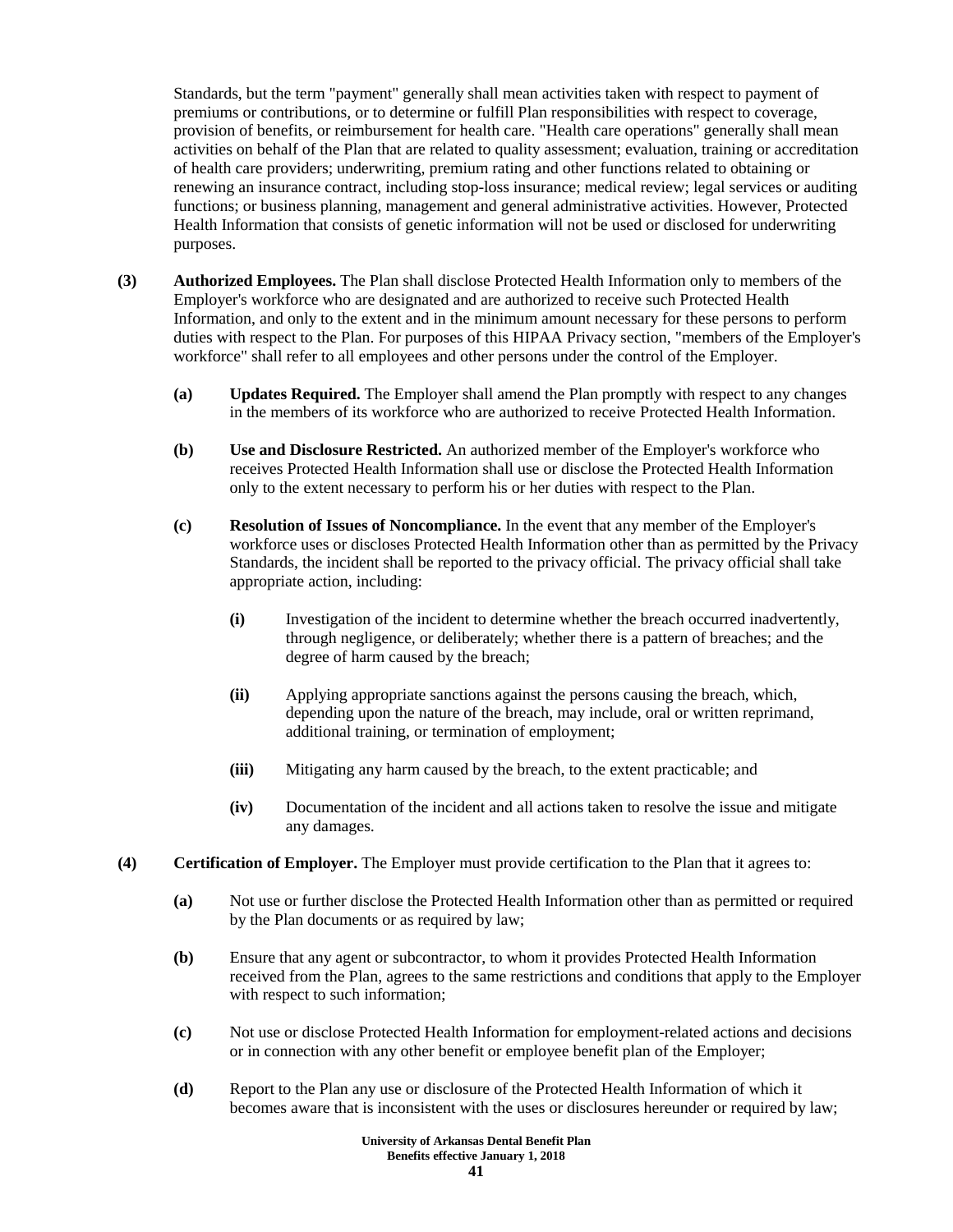- **(e)** Make available Protected Health Information to individual Plan members in accordance with Section 164.524 of the Privacy Standards;
- **(f)** Make available Protected Health Information for amendment by individual Plan members and incorporate any amendments to Protected Health Information in accordance with Section 164.526 of the Privacy Standards;
- **(g)** Make available the Protected Health Information required to provide any accounting of disclosures to individual Plan members in accordance with Section 164.528 of the Privacy Standards;
- **(h)** Make its internal practices, books and records relating to the use and disclosure of Protected Health Information received from the Plan available to the Department of Health and Human Services for purposes of determining compliance by the Plan with the Privacy Standards;
- **(i)** If feasible, return or destroy all Protected Health Information received from the Plan that the Employer still maintains in any form, and retain no copies of such information when no longer needed for the purpose of which disclosure was made, except that, if such return or destruction is not feasible, limit further uses and disclosures to those purposes that make the return or destruction of the information unfeasible; and
- **(j)** Ensure the adequate separation between the Plan and member of the Employer's workforce, as required by Section 164.504(f)(2)(iii) of the Privacy Standards.

The following members of University of Arkansas System's workforce are designated as authorized to receive Protected Health Information from the University of Arkansas Dental Benefit Plan ("the Plan") in order to perform their duties with respect to the Plan: Human Resources Office staff.

**COMPLIANCE WITH HIPAA ELECTRONIC SECURITY STANDARDS.** Under the Security Standards for the Protection of Electronic Protected Health Information (45 CFR Part 164.300 et. seq., the "Security Standards"), the Employer agrees to the following:

- **(1)** The Employer agrees to implement reasonable and appropriate administrative, physical and technical safeguards to protect the confidentiality, integrity and availability of Electronic Protected Health Information that the Employer creates, maintains or transmits on behalf of the Plan. "Electronic Protected Health Information" shall have the same definition as set out in the Security Standards, but generally shall mean Protected Health Information that is transmitted by or maintained in electronic media.
- **(2)** The Employer shall ensure that any agent or subcontractor to whom it provides Electronic Protected Health Information shall agree, in writing, to implement reasonable and appropriate security measures to protect the Electronic Protected Health Information.
- **(3)** The Employer shall ensure that reasonable and appropriate security measures are implemented to comply with the conditions and requirements set forth in Compliance With HIPAA Privacy Standards provisions (3) Authorized Employees and (4) Certification of Employers described above.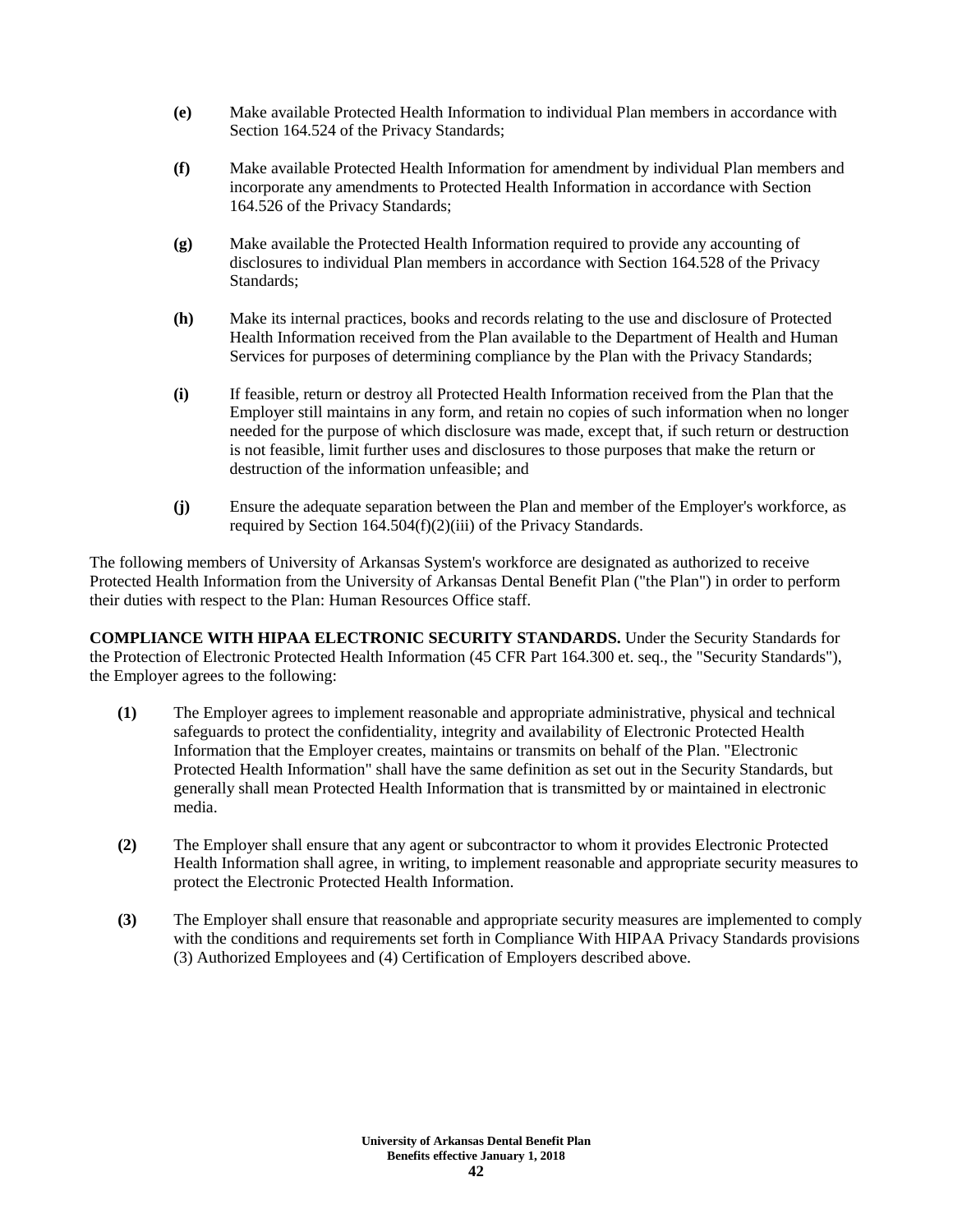# **FUNDING THE PLAN AND PAYMENT OF BENEFITS**

The cost of the Plan is funded as follows:

**For Employee and Dependent Coverage:** Funding is derived from the funds of the Employer and contributions made by the covered Employees.

The level of any Employee contributions will be set by the Plan Administrator. These Employee contributions will be used in funding the cost of the Plan as soon as practicable after they have been received from the Employee or withheld from the Employee's pay through payroll deduction.

Benefits are paid directly from the Plan through the Claims Administrator.

# **PLAN IS NOT AN EMPLOYMENT CONTRACT**

The Plan is not to be construed as a contract for or of employment.

# **CLERICAL ERROR**

Any clerical error by the Plan Administrator or an agent of the Plan Administrator in keeping pertinent records or a delay in making any changes will not invalidate coverage otherwise validly in force or continue coverage validly terminated. An equitable adjustment of contributions will be made when the error or delay is discovered.

If, an overpayment occurs in a Plan reimbursement amount, the Plan retains a contractual right to the overpayment. The person or institution receiving the overpayment will be required to return the incorrect amount of money. In the case of a Plan Participant, the amount of overpayment may be deducted from future benefits payable.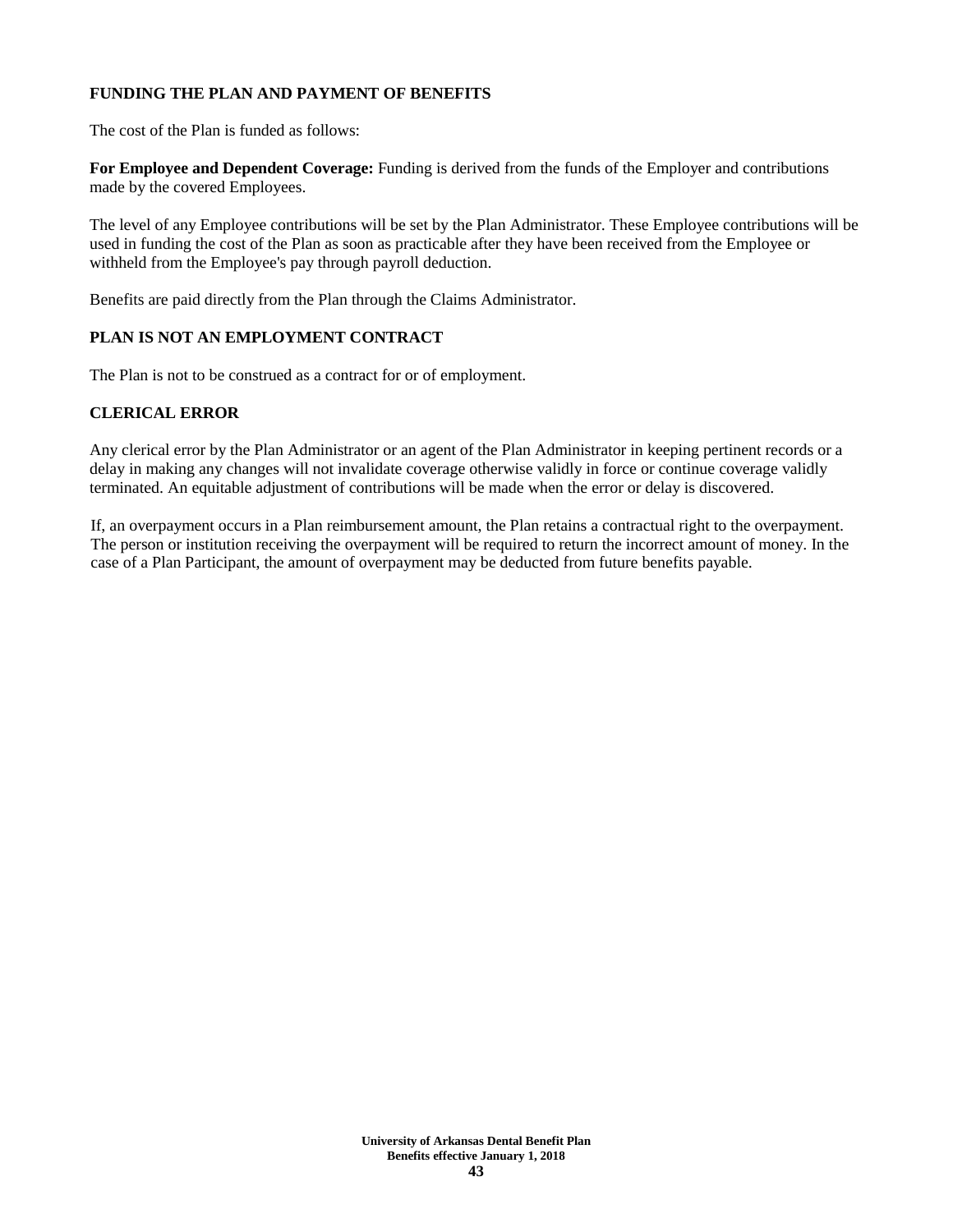#### **GENERAL PLAN INFORMATION**

### **TYPE OF ADMINISTRATION**

The Plan is a self-funded Plan and the administration is provided through a Third Party Claims Administrator. The funding for the benefits is derived from the funds of the Employer and contributions made by covered Employees. The Plan is not insured.

**PLAN NAME:** University of Arkansas Dental Benefit Plan

**TAX ID NUMBER:** 71-6003252

**PLAN EFFECTIVE DATE:** January 1, 2002

**PLAN YEAR ENDS:** December 31

# **EMPLOYER INFORMATION**

University of Arkansas System 2404 North University Avenue Little Rock, Arkansas 72207 1-501-686-2500

# **PLAN ADMINISTRATOR**

University of Arkansas System Attn: President 2404 North University Avenue Little Rock, Arkansas 72207 1-501-686-2500

# **CLAIMS ADMINISTRATOR**

BlueAdvantage Administrators of Arkansas P.O. Box 1460 Little Rock, Arkansas 72203-1460 1-844-662-2281